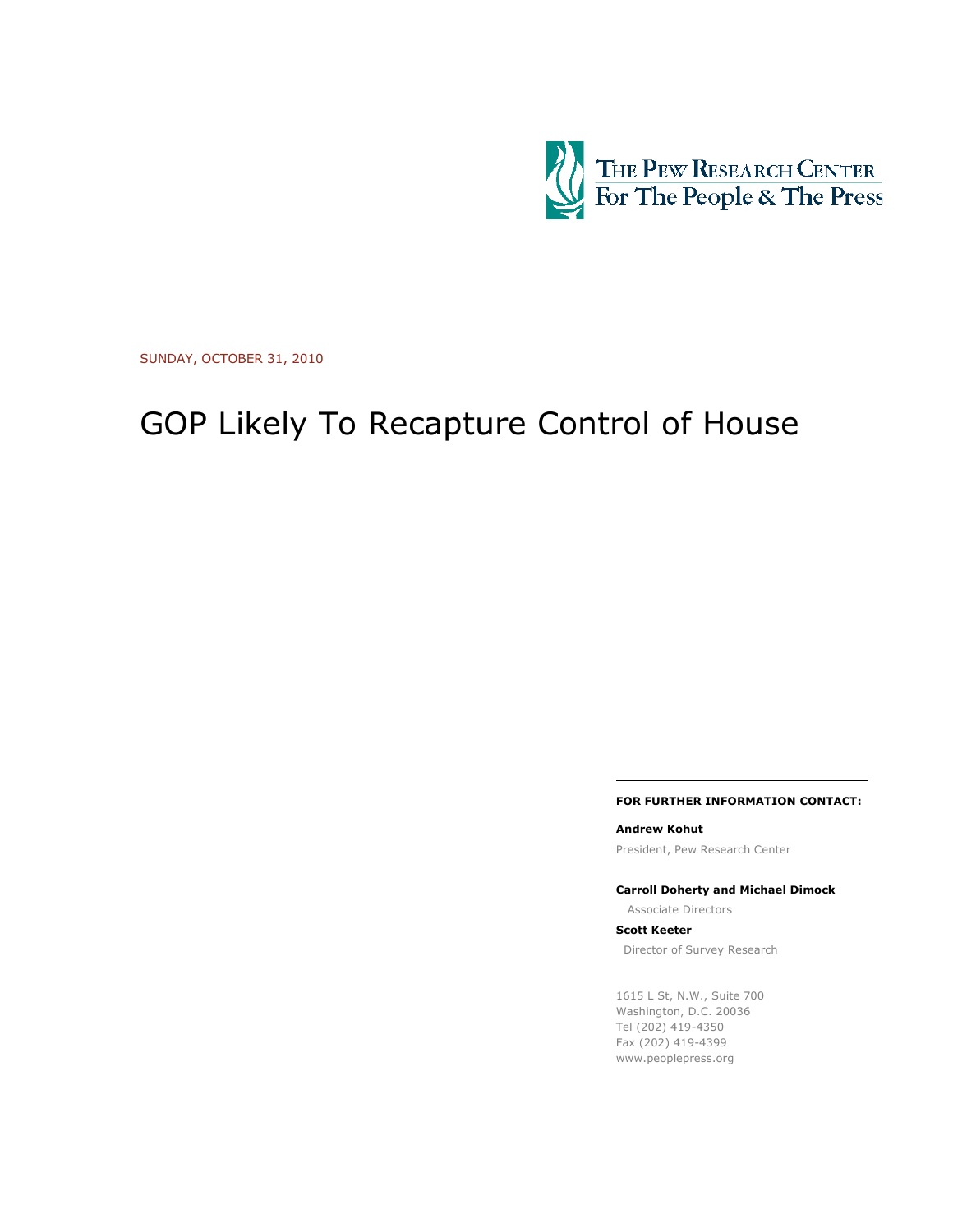# GOP Likely to Recapture Control of House

Pew Research Center's final 2010 pre-election survey finds the Republican Party continuing to hold a solid lead in preferences for Tuesday's midterm election. The poll, conducted Oct. 27-30 among 2,373 registered voters, including 1,809 voters considered the most likely to vote, shows that 48% of likely voters say they will vote for the

Republican in their district, compared with 42% who favor the Democratic candidate.

These results suggest little trend in voter opinion nationwide and they track results of a Pew Research Center poll conducted two weeks ago. That survey found the GOP holding a 50% to 40% lead among likely voters. This is the third consecutive poll since September finding a significant Republican lead among likely voters.

# Republicans Maintain Lead in Campaign's Final Days

| Registered<br>voters |               |                  |                    |    |                                                            |
|----------------------|---------------|------------------|--------------------|----|------------------------------------------------------------|
|                      |               |                  |                    |    |                                                            |
| $\frac{0}{0}$        | $\frac{0}{0}$ |                  | $\%$               | %  |                                                            |
| 43                   | 44            | $D+1$            | 48                 | 42 | $R+6$                                                      |
| 46                   | 42            | $R+4$            | 50                 | 40 | $R + 10$                                                   |
| Aug 25-Sept 6<br>44  | 47            | $D+3$            | 50                 | 43 | $R+7$                                                      |
|                      |               | <b>Vote Vote</b> | <b>Rep Dem Adv</b> |    | Likely<br>voters<br><b>Vote Vote</b><br><b>Rep Dem Adv</b> |

PEW RESEARCH CENTER Oct. 27-30, 2010. Based on 2373 registered voters and 1809 likely voters. Likely voter estimates based on a seven-question turnout scale.

The size and consistency of the probable Republican margin suggests that the party will win a large enough share of the popular vote nationwide to recapture control of the House of Representatives, barring a remarkable last-minute Democratic surge. A party's share of the popular vote and the number of seats it wins has been highly correlated in recent midterm elections.

In addition, the poll finds that the judgments of voters who are still uncertain or undecided do not favor either party. About as many likely voters say they lean toward a Republican candidate as toward a Democrat (3% each). And an analysis of undecided voters – 7% of all likely voters – shows no clear signs of their likelihood of favoring one party over the other by a significant margin.

Many of the patterns apparent throughout the 2010 campaign remain clearly evident in its final days. First, the Republicans enjoy a substantial engagement advantage. The GOP's overall lead is only evident when the sample is narrowed to likely voters. Among all registered voters, preferences are about evenly divided – 44% Democrat, 43% Republican.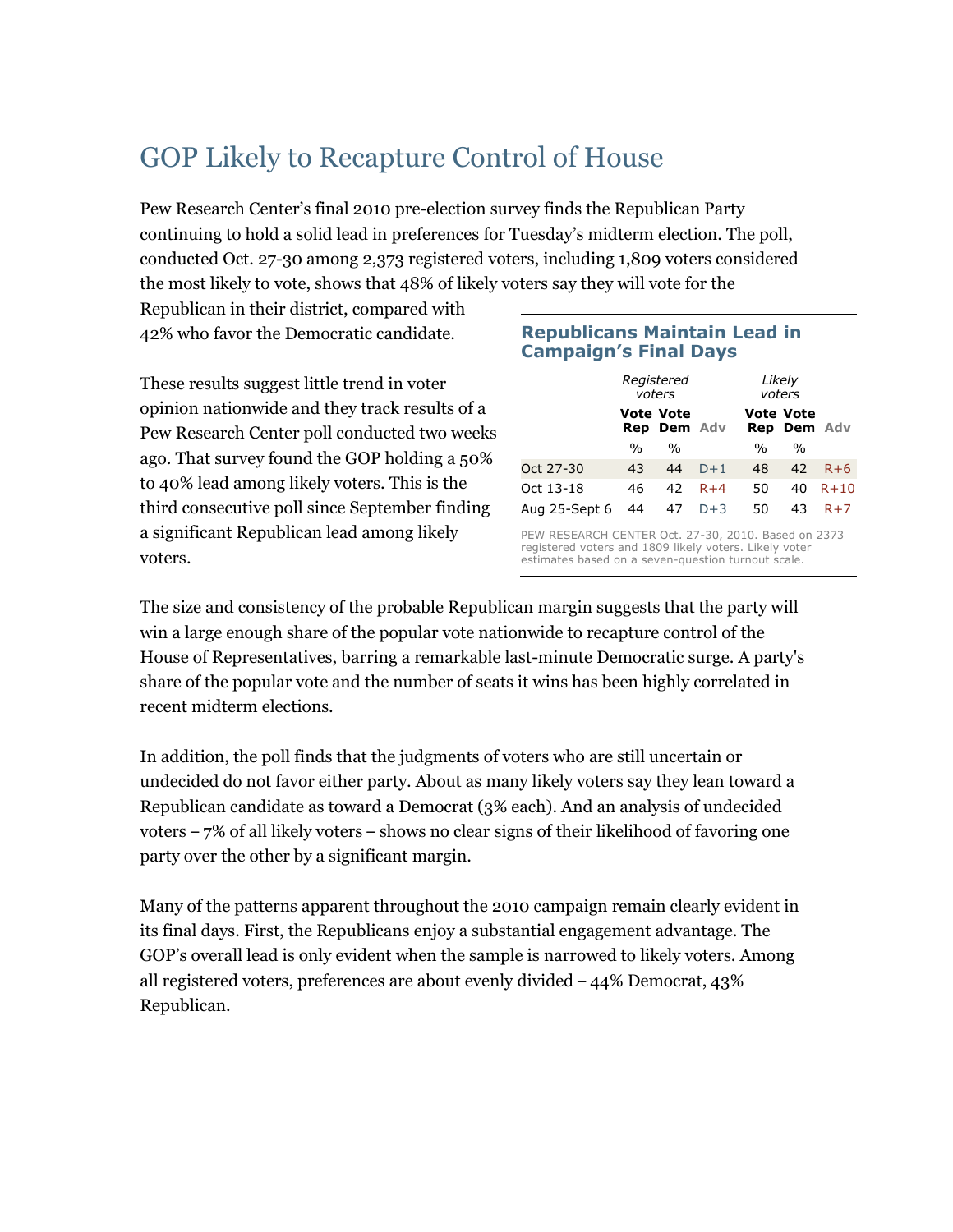This represents one of the largest gaps in preferences between all voters and likely voters ever recorded in Pew Research Center surveys. As was the case earlier in the campaign, this is more a consequence of unusually high engagement among Republicans than disengagement among Democrats. Since September, a growing number of Democrats say they have given a lot of thought to the election, but they still lag Republicans by a wide margin. The current levels of Democratic engagement are fairly typical for a midterm election, though they are somewhat below what they were in 2006, when the party regained control of Congress.

Second, the engagement gap notwithstanding, the Republicans owe much of their lead to strong backing from independents and other non-partisan voters. As in previous polls, likely

independent voters favor GOP candidates by a wide margin – currently, 45% to 32%. Shortly before the 2006 election, independents and backed Democratic candidates by a 42% to 35% margin.

Third, compared with 2006, the GOP has made gains among many segments of the electorate, but especially men, voters age 65 and older, and whites. The Democrats hold substantial leads only among African Americans, younger voters, those with low family incomes, union households and the religiously unaffiliated.

The job situation continues to be the dominant issue in 2010. Nearly four-in-ten likely voters (38%) say the job situation will be most important in their vote, compared with 24% who say health care will be most important and 19% who cite the deficit;

just 7% of likely voters say either the situation in Afghanistan (4%) or terrorism (3%). The deficit and health care rival jobs as the top voting issue for Republicans; among

# Independents Swing to GOP

| Independent              | 2006 2010     |      |
|--------------------------|---------------|------|
| likely voters            | $\frac{0}{0}$ | $\%$ |
| Voting Republican        | 35            | 45   |
| <b>Voting Democratic</b> | 42            | 32   |
| Other/Undecided          | 23            | 24   |
|                          | 100           | 100  |
|                          |               |      |

D+7 R+13

PEW RESEARCH CENTER Oct. 27-30, 2010. Based on independent likely voters. Figures may not add to 100% due to rounding.

|            | All<br>voters | Likely<br>voters | <b>Diff</b> |
|------------|---------------|------------------|-------------|
| 2010       | $\%$          | $\%$             |             |
| Republican | 43            | 48               | $+5$        |
| Democrat   | 44            | 42               | $-2$        |
| 2006       |               |                  |             |
| Republican | 40            | 43               | $+3$        |
| Democrat   | 48            | 47               | $-1$        |
| 2002       |               |                  |             |
| Republican | 42            | 44               | $+2$        |
| Democrat   | 46            | 46               | 0           |
| 1998       |               |                  |             |
| Republican | 40            | 44               | $+4$        |
| Democrat   | 47            | 46               | $-1$        |
| 1994       |               |                  |             |
| Republican | 45            | 48               | $+3$        |
| Democrat   | 43            | 43               | 0           |
|            |               |                  |             |

PEW RESEARCH CENTER Oct. 27-30, 2010. Q10/10a. Based on 2373 registered voters and 1809 likely voters. 2010 likely voter estimates based on a seven-question turnout scale. All polls conducted the weekend before Election Day.

2

# GOP's Wide Turnout Advantage

Voting intention among…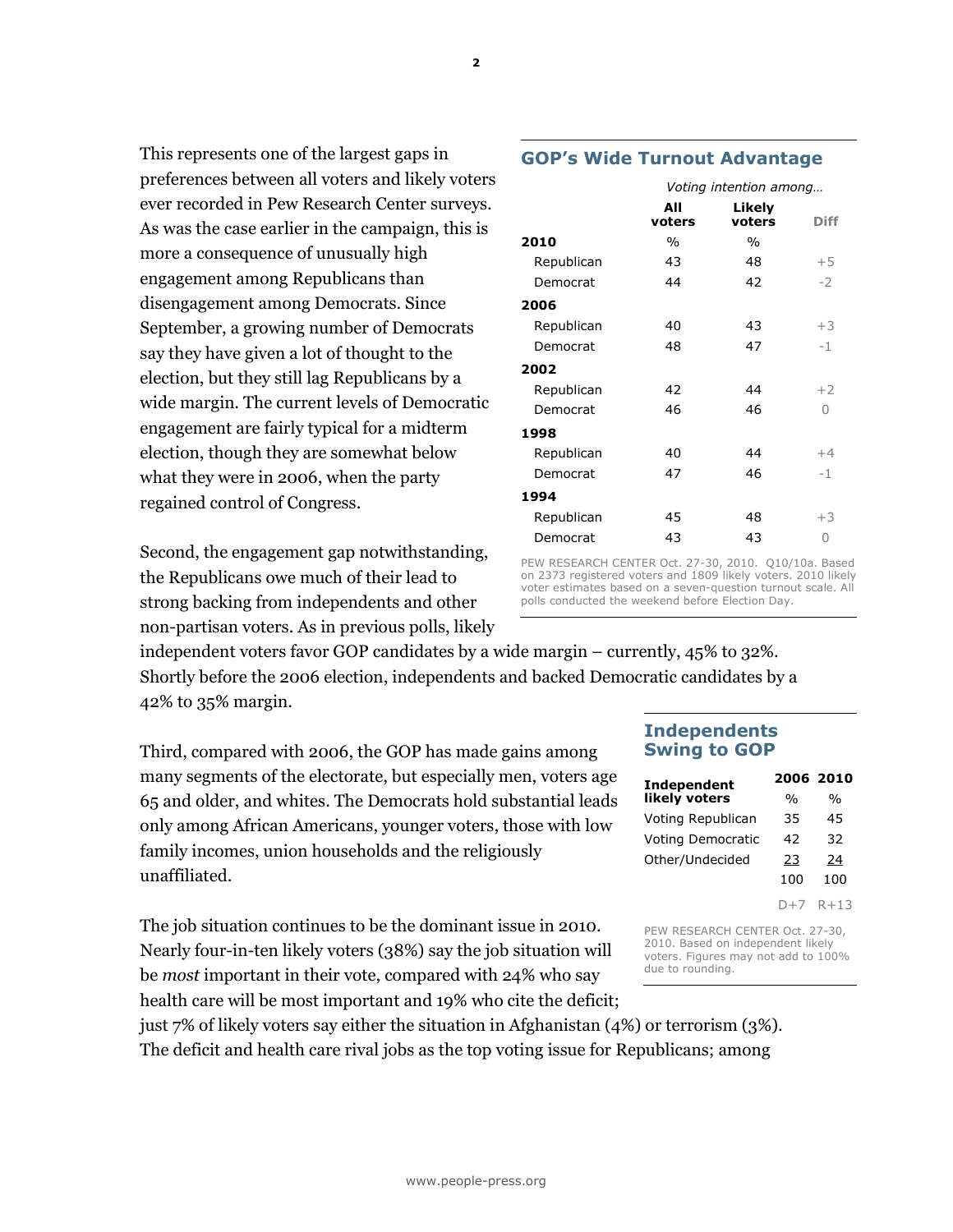Democratic and independent likely voters, far more say jobs will be most important than say any other issue.

The pre-election survey indicates that overall voter turnout is likely to be as high this year as in 2006 – when 40% of age eligible voters cast a ballot – and higher than in previous midterms. Reflecting the growing popularity of early voting, 25% of likely voters say they have already voted, up from 18% in the final survey four years ago. Among those who have already voted, 49% say they have voted for a Republican candidate, while 41% have voted for a Democrat.

# GOP Turnout Advantage Remains Large

In the final weeks of the campaign, there are no signs that the large engagement gap favoring the Republican Party has narrowed. Republican voters continue to be far more likely than Democrats to say they have given a lot of thought to this year's election (70% vs. 55%); more Republicans than Democrats say they are more enthusiastic than usual about voting in this year's congressional election (61% vs. 41%); and Republicans are eight points more likely to say they are following campaign news "very closely" (39% vs. 31%).

These measures suggest that overall turnout is likely to be as high this year as in the 2006 midterm elections. Among registered voters, 59% say they have given a lot of thought to this election, comparable to the 61% who said this in the closing days of the 2006 campaign, and higher than the 52% and 49% who said this in 2002 and 1998, respectively. When it comes to campaign news, 34% are following very closely, again comparable with 2006 (33%) and

# No Narrowing of Engagement Gap

|                                                | Aug 25-<br>Sept 6   | Oct<br>13-18                               | Oct<br>$27 - 30$       |
|------------------------------------------------|---------------------|--------------------------------------------|------------------------|
| Given a lot of thought                         | $\frac{0}{0}$       | $\frac{0}{0}$                              | $\frac{0}{0}$          |
| to the election                                | 50                  | 55                                         | 59                     |
| Republican                                     | 64                  | 64                                         | 70                     |
| Democrat                                       | 41                  | 49                                         | 55                     |
| Independent                                    | 48                  | 54                                         | 55                     |
| R-D gap                                        | $R+23$              | R+15                                       | $R+15$                 |
| More enthusiastic<br>about voting than usual   | June<br>16-20<br>46 | Oct<br>13-18<br>47                         | Oct<br>$27 - 30$<br>47 |
|                                                |                     |                                            |                        |
| Republican                                     | 56                  | 56                                         | 61                     |
| Democrat                                       | 42                  | 41                                         | 41                     |
| Independent                                    | 42                  | 46                                         | 41                     |
| R-D gap                                        | $R+14$              | $R + 15$                                   | $R + 20$               |
| <b>Following campaign</b><br>news very closely | 17                  | 30                                         | 34                     |
| Republican                                     | 19                  | 36                                         | 39                     |
| Democrat                                       | 16                  | 27                                         | 31                     |
| Independent                                    | 17                  | 29                                         | 32                     |
| $R-D$ gap                                      | $R+3$               | $R+9$                                      | $R + 8$                |
| ---------------------                          | $-2$                | <b>Contract Contract Contract Contract</b> |                        |

PEW RESEARCH CENTER Oct. 27-30, 2010. THOUGHT, Q25, CAMPNII. Based on registered voters.

substantially higher than in previous midterm elections.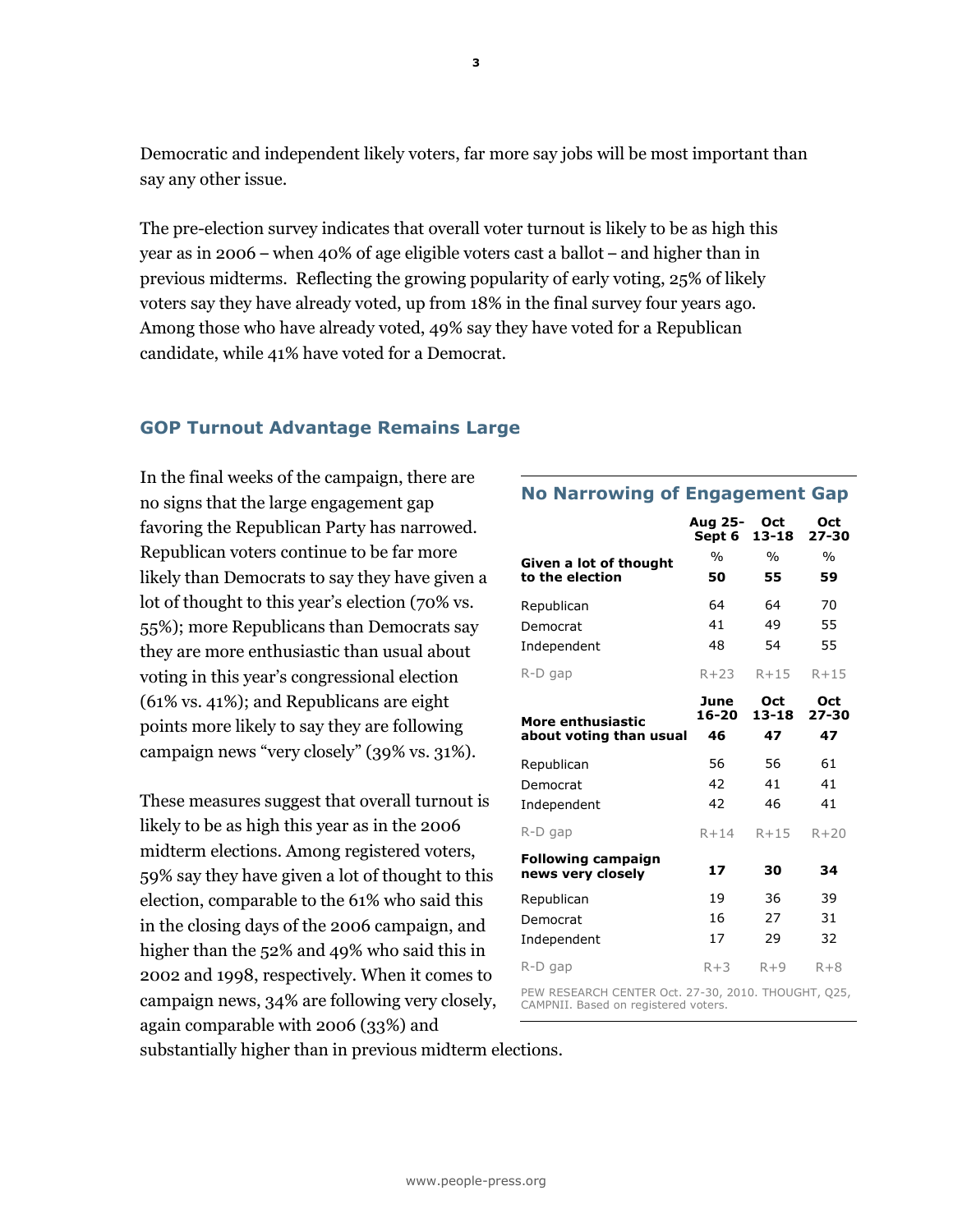Fully 70% of Republicans have given a lot of thought to this election, the highest figure recorded among either Republicans or Democrats over the past five midterm election cycles. And the differential between Republicans and Democrats is larger than ever previously recorded.

Because of this large engagement gap, the likely electorate is skewed toward voting blocs that favor the GOP. While 16% of all registered voters are under age 30, this age group makes up only 8% of likely voters due to their lower levels of interest and commitment to voting. Similarly, lower income Americans, who tend to favor the Democrats, make up a smaller share of the likely electorate due to their lower engagement levels. These patterns are not unusual; in most election cycles, turnout tends to be lower among a number of voting blocs that favor the Democratic Party. For a full profile of registered and likely voters in previous midterm election cycles, see page 13.

# Record GOP Engagement Drives High 2010 Turnout Forecast

| Given a lot of<br>thought to the<br>election | 1994<br>$\%$<br>56 | 1998<br>$\frac{0}{0}$<br>49 | 2002<br>$\frac{0}{0}$<br>52 | 2006<br>$\frac{0}{0}$<br>61 | 2010<br>$\frac{0}{0}$<br>59 |
|----------------------------------------------|--------------------|-----------------------------|-----------------------------|-----------------------------|-----------------------------|
| Republican                                   | 61                 | 54                          | 55                          | 64                          | 70                          |
| Democrat                                     | 56                 | 50                          | 55                          | 62                          | 55                          |
| Independent                                  | 52                 | 44                          | 44                          | 58                          | 55                          |
| R-D gap                                      | $R + 5$            | $R+4$                       | 0                           | $R+2$                       | $R + 15$                    |
| <b>Definitely</b><br>will vote               | 67                 | 70                          | 63                          | 70                          | 72                          |
| Republican                                   | 74                 | 72                          | 70                          | 77                          | 79                          |
| Democrat                                     | 69                 | 73                          | 64                          | 69                          | 70                          |
| Independent                                  | 60                 | 63                          | 56                          | 64                          | 69                          |
| R-D gap                                      | $R + 5$            | $D+1$                       | $R + 6$                     | $R + 8$                     | $R + 9$                     |
| <b>Following</b><br>campaign news            |                    |                             |                             |                             |                             |
| very closely                                 | 23                 | 26                          | 27                          | 33                          | 34                          |
| Republican                                   | 25                 | 28                          | 28                          | 34                          | 39                          |
| Democrat                                     | 25                 | 28                          | 30                          | 33                          | 31                          |
| Independent                                  | 19                 | 21                          | 21                          | 32                          | 32                          |
| R-D gap                                      | 0                  | 0                           | $D+2$                       | $R+1$                       | $R + 8$                     |

PEW RESEARCH CENTER Oct. 27-30, 2010. THOUGHT, SCALE10, CAMPNII. Based on registered voters. All polls conducted the weekend before Election Day.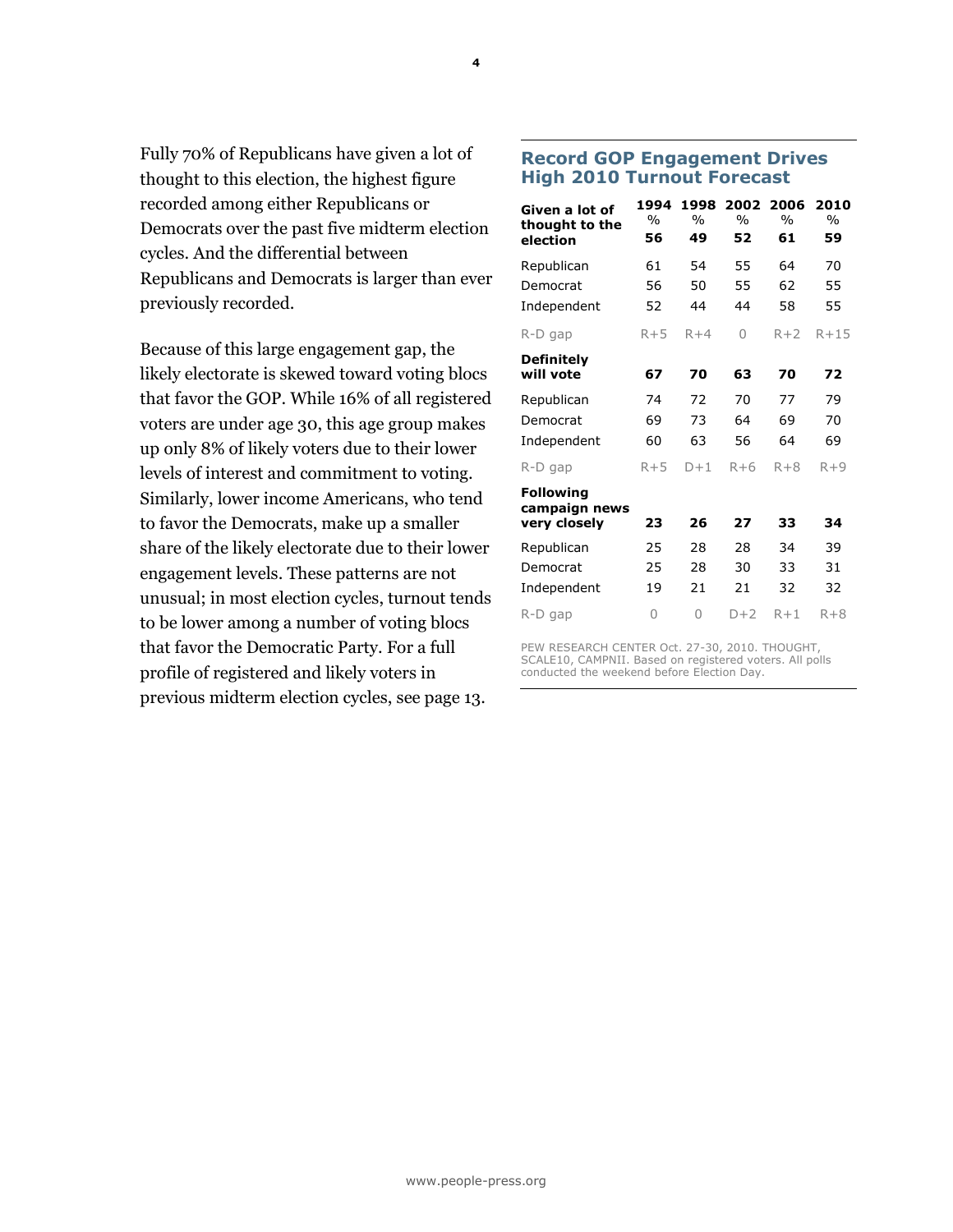# Issues and the Vote

The economy has dominated much of the campaign debate this fall, but it is not the only issue on the minds of voters. Asked to choose among a list of six issues, 38% of likely voters selected the job situation as the most important issue in their vote. Nearly a quarter (24%) selected health care, and 19% picked the deficit first. Immigration (at 6%), Afghanistan (4%) and terrorism (3%) trailed the top three.

Job Situation Is Top Issue, But Health Care, Deficit Also Register Top issue

| Most                             | 1 <sub>st</sub>                | $1st$ or<br>2 <sub>nd</sub>    |               | Top issue<br>among |             |
|----------------------------------|--------------------------------|--------------------------------|---------------|--------------------|-------------|
| <i>important to</i><br>your vote | <b>Choice</b><br>$\frac{0}{0}$ | <b>Choice</b><br>$\frac{0}{0}$ | Rep<br>$\%$   | Dem<br>$\%$        | Ind<br>$\%$ |
| Job situation                    | 38                             | 62                             | 30            | 47                 | 36          |
| Health care                      | 24                             | 53                             | 25            | 28                 | 20          |
| Deficit                          | 19                             | 37                             | 27            | 9                  | 22          |
| Immigration                      | 6                              | 14                             | 7             | 4                  | 6           |
| Afghanistan                      | 4                              | 12                             | $\mathcal{P}$ | 6                  | 5           |
| Terrorism                        | 3                              | 9                              | 4             | 3                  |             |

Among Republicans, comparable percentages cite the job situation (30%), the deficit (27%)

PEW RESEARCH CENTER Oct. 27-30, 2010. Q28/28a. Based on likely voters.

and health care (25%) as most important. Among Democrats, jobs clearly tops the list (at 47%), but health care is cited by 28% as most important to their vote.

Health care is cited by a 53% majority of voters when given the opportunity to cite two issues. The job situation remains the most frequently cited issue (at 62%). The deficit is mentioned by 37% of voters as one of the top two issues.

Voters who cite the job situation as a top issue tilt toward the Democratic candidate for Congress (49% Democratic, 42% Republican). Those who cite health care are nearly evenly divided in their vote preference (47% Republican, 46% Democrat). But those who cite the deficit as one of the top two issues are voting Republican by more than two-to-one (63% Republican, 29% Democrat).

The relatively small percentage of likely voters who cite immigration and terrorism as top issues also tip heavily in a Republican direction (65%-28% Republican among those citing immigration, 55%-37% among those citing terrorism). Voters who see the situation in Afghanistan as a top issue are voting Democratic by a 64% to 25% margin.

# Vote Choice by Most Important Issues

|                                                | Vote Intention |               |               |  |  |
|------------------------------------------------|----------------|---------------|---------------|--|--|
| Most                                           |                |               | Other/        |  |  |
| important to                                   | Rep            | Dem           | DK            |  |  |
| your vote*                                     | $\frac{0}{0}$  | $\frac{0}{0}$ | $\frac{0}{0}$ |  |  |
| Job situation                                  | 42             | 49            | $9 = 100$     |  |  |
| Health care                                    | 47             | 46            | $8 = 100$     |  |  |
| Deficit                                        | 63             | 29            | $8 = 100$     |  |  |
| Immigration                                    | 65             | 28            | $7 = 100$     |  |  |
| Afghanistan                                    | 25             | 64            | $11 = 100$    |  |  |
| Terrorism                                      | 55             | 37            | $8 = 100$     |  |  |
| PEW RESEARCH CENTER Oct. 27-30,<br>COMMA COMMA |                |               |               |  |  |

2010. Q28/28a. \* Selected as one of two most important issues for congressional vote. Based on likely voters.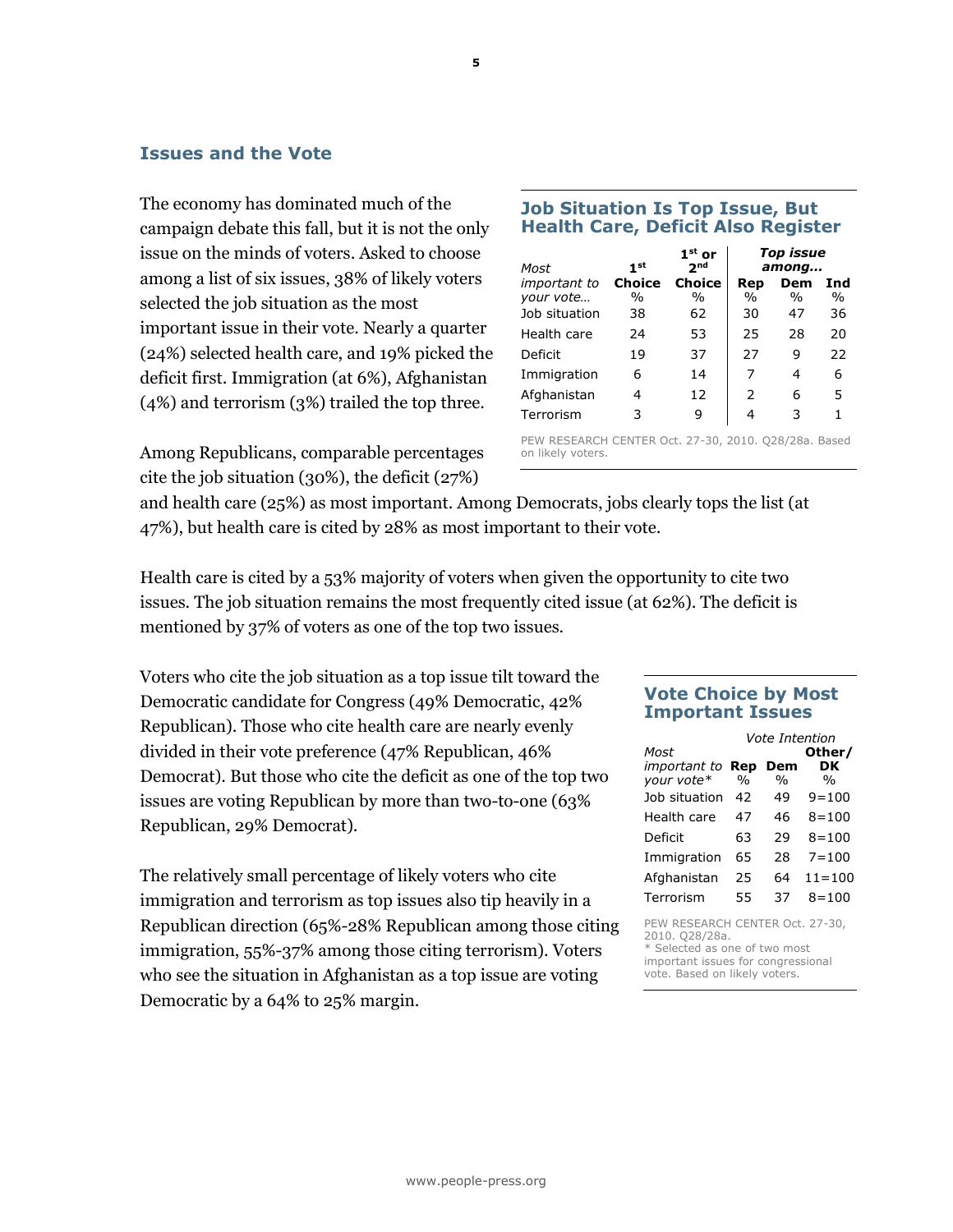# National Factors Loom Large for Voters

In what has turned out to be a nationalized election, about six-in-ten voters (62%) say that which party controls Congress will be a factor in their votes this year. More than half (54%) see their vote as a referendum on Barack Obama – but those people are divided; 28% see it as a vote against Obama, while 26% see it as a vote for the president. And a plurality (35%) say that national issues – as opposed to local concerns or a candidate's character and experience – will make the biggest difference in how they vote. These numbers have changed only slightly in recent months.

The 62% who say that party control of

Congress will be a factor in their votes nearly

matches the 61% of registered voters who said this in 2006. Just before the 2002 midterms, about half (48%) said party control would be a factor. This year, 71% of those planning to vote Republican say party control will play a role in their votes, while 64% of those planning to vote Democratic say the same.

More than a third of voters (35%) say national issues will make the biggest difference in how they vote; 28% say local issues will and 24% say a candidate's character and experience will. Those numbers are comparable to 2006, another highly nationalized election when control of Congress was in play. In 1994, however, a

# Most Say Which Party Controls Congress a Factor in Their Vote

|                       | All        |               | Vote Intention |
|-----------------------|------------|---------------|----------------|
| Party control         | <b>RVs</b> | Rep           | Dem            |
| a factor in vote?     | %          | $\frac{0}{0}$ | $\%$           |
| Yes                   | 62         | 71            | 64             |
| No                    | 34         | 27            | 33             |
| Don't know            | 4          | 2             | 3              |
|                       | 100        | 100           | 100            |
| <i>Vote is a vote</i> |            |               |                |
| For Obama             | 26         | 5             | 52             |
| Against Obama         | 28         | 56            | 4              |
| Obama not a factor    | 42         | 36            | 43             |
| Don't know            | 4          | 3             | 2              |
|                       | 100        | 100           | 100            |

PEW RESEARCH CENTER Oct. 27-30, 2010. Based on registered voters. Figures may not add to 100% because of rounding.

# National Issues a Major Factor for Voters

|                                     | 1994          | 1998 | 2002 2006 |      | 2010 |
|-------------------------------------|---------------|------|-----------|------|------|
| Biggest factor in vote for Congress | $\frac{0}{0}$ | $\%$ | $\%$      | $\%$ | $\%$ |
| National issues                     | 22            | 20   | 23        | 34   | 35   |
| Local/state issues                  | 38            | 39   | 38        | 29   | 28   |
| Candidate's character & experience  | 30            | 27   | 26        | 22   | 24   |
| Candidate's party                   | 5             | 5    |           | 6    | 6    |
| Other/DK                            | 5             | 9    | 6         | 9    |      |
|                                     | 100           | 100  | 100       | 100  | 100  |

PEW RESEARCH CENTER Oct. 27-30, 2010. Q18. Based on registered voters. Figures may not add to 100% because of rounding. All polls conducted the weekend before Election Day.

38% plurality said local and state issues were the biggest factors, 30% said a candidate's character and experience were and just 22% named national issues as the biggest factor.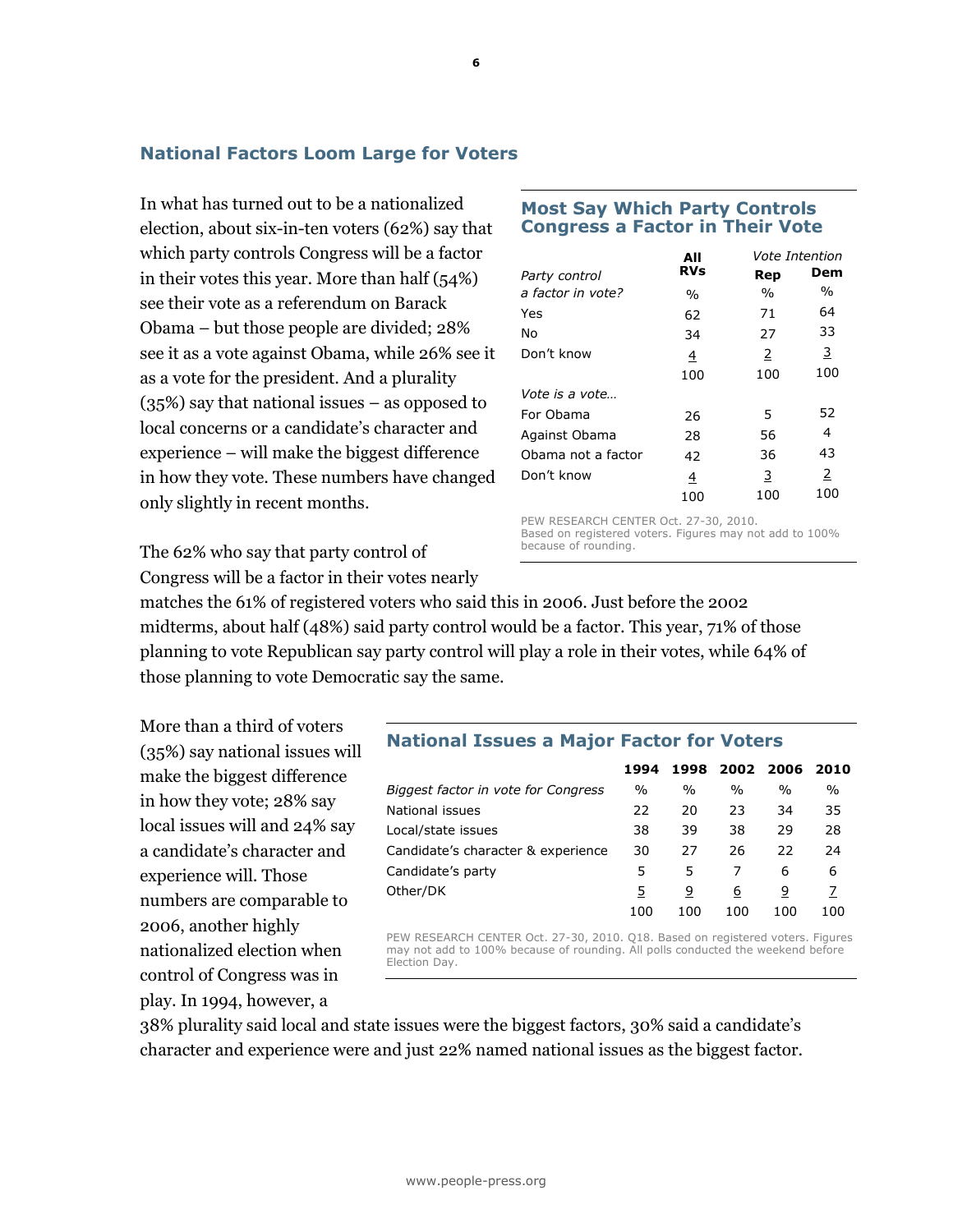Currently, 44% of those who plan to vote Republican say national issues will be the biggest factor, compared with 30% of those who plan to vote Democratic. A plurality of independents (35%) also say this. In 2006, 38% of those planning to vote Democratic said national issues would be the biggest factor; 32% of those who planned to vote Republican said the same.

While just more than half say they see their votes as a statement about Obama (26% for, 28% against), about four-in-ten (42%) say the president will not be much of a factor in their votes.

More than half of those planning to vote Democratic (52%) say they view their vote as a vote for the president, while 56% of those planning to vote Republican see their vote as a vote against Obama.

In 2006, during Bush's second term, about two-thirds of those planning to vote Democratic (65%) said their vote was a vote against the president; just 44% of those planning to vote Republican said their vote was a vote in support of Bush.

# President's Impact on Midterm Vote

|                      |      |                     | President |
|----------------------|------|---------------------|-----------|
|                      | For  | Against             | not a     |
|                      |      | president president | factor    |
| <i>View vote as</i>  | $\%$ | $\frac{0}{0}$       | $\%$      |
| 2010                 | 26   | 28                  | 42        |
| Vote Republican      | 5    | 56                  | 36        |
| Vote Democrat        | 52   | 4                   | 43        |
| 2006                 | 21   | 35                  | 41        |
| Vote Republican      | 44   | 4                   | 50        |
| <b>Vote Democrat</b> | 3    | 65                  | 30        |
| 2002                 | 29   | 16                  | 49        |
| Vote Republican      | 54   | $\mathcal{P}$       | 40        |
| Vote Democrat        | 10   | 30                  | 56        |
| 1998                 | 20   | 17                  | 58        |
| Vote Republican      | 5    | 36                  | 56        |
| Vote Democrat        | 35   | 4                   | 57        |
| 1994                 | 17   | 21                  | 55        |
| Vote Republican      | 4    | 41                  | 52        |
| Vote Democrat        | 34   | 4                   | 57        |

PEW RESEARCH CENTER Oct. 27-30, 2010. Q27 Based on registered voters. Figures read across. Figures from previous midterms taken from election weekend surveys.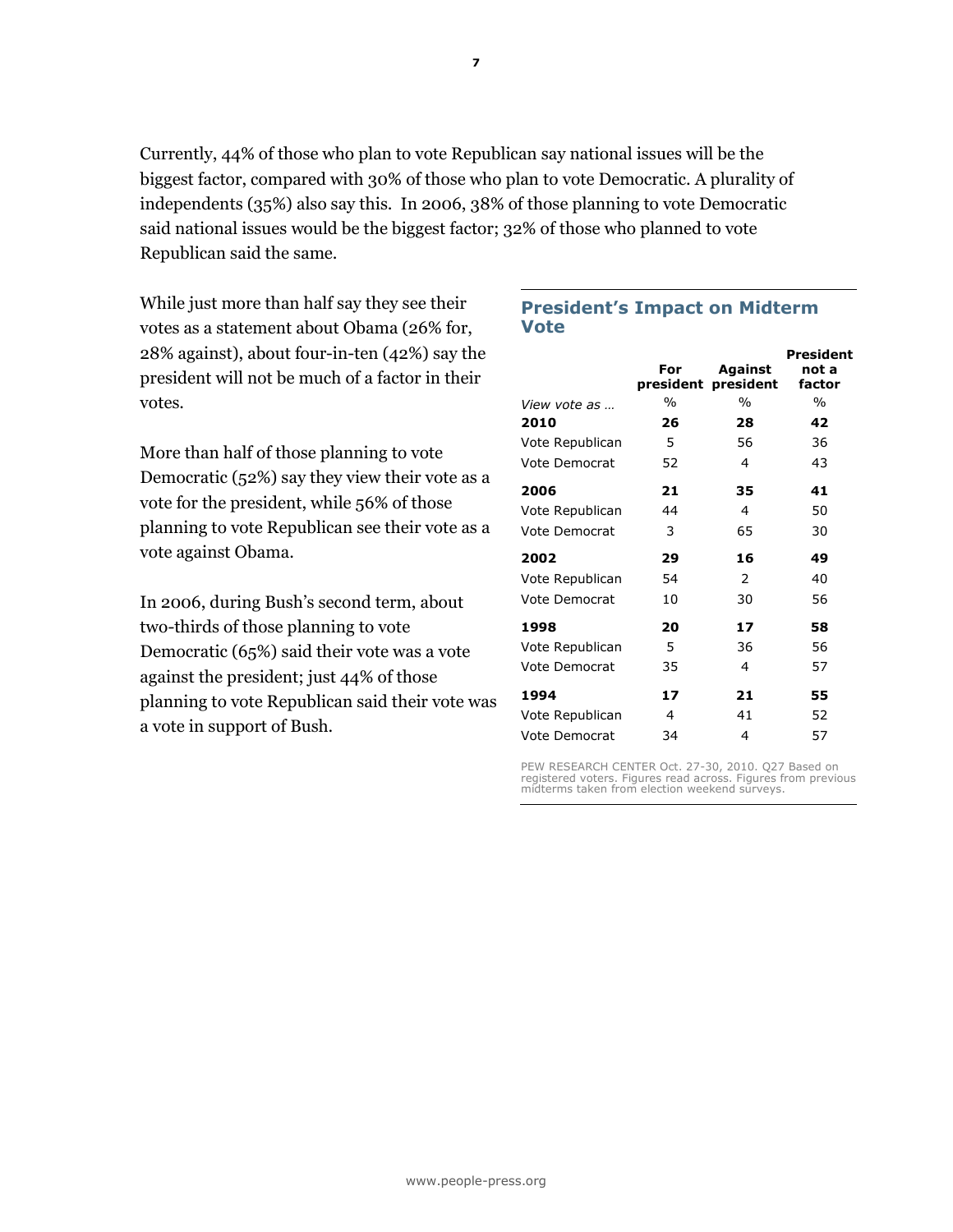# Anti-Incumbent Sentiment Runs High

As has been the case throughout the 2010 campaign, voters express high levels of antiincumbent sentiment. Nearly a third (32%) say they would not like to see their own member of Congress reelected, and 51% say they would not like to see most members reelected. On both measures, levels of anti-incumbent sentiment are as high as in any midterm election cycle dating to 1994.

Opposition to incumbents runs particularly high among Republican voters. Three-quarters of Republicans (75%) do not want most members reelected and 40% do not want their own member returned to office. Far smaller percentages of Democratic voters say they do not want to see most members (25%) or their own member (19%) reelected. Independent

# Opposition to Reelection of Most Members of Congress

| Want to see<br>reelected       | 1994      |           | 1998 2002 2006 2010 |           |           |
|--------------------------------|-----------|-----------|---------------------|-----------|-----------|
| Your<br>representative         | $\%$      | $\%$      | $\%$                | $\%$      | $\%$      |
| Yes                            | 58        | 64        | 58                  | 55        | 49        |
| No                             | 25        | 19        | 19                  | 25        | 32        |
| Don't know/<br>Rep not running | 17<br>100 | 17<br>100 | 23<br>100           | 20<br>100 | 20<br>100 |
| Most<br>representatives        |           |           |                     |           |           |
| Yes                            | 31        | 41        | 39                  | 37        | 35        |
| No                             | 51        | 37        | 38                  | 46        | 51        |
| Don't know                     | 18        | 22        | 23                  | 17        | 13        |
|                                | 100       | 100       | 100                 | 100       | 100       |

PEW RESEARCH CENTER Oct. 27-30, 2010 Q22 & Q23. Based on registered voters. Figures may not add to 100% because of rounding. All polls conducted the weekend before Election Day.

voters track closer to Republicans with 58% preferring that most members are not reelected and 38% saying they would not like their own representative to retain their seat.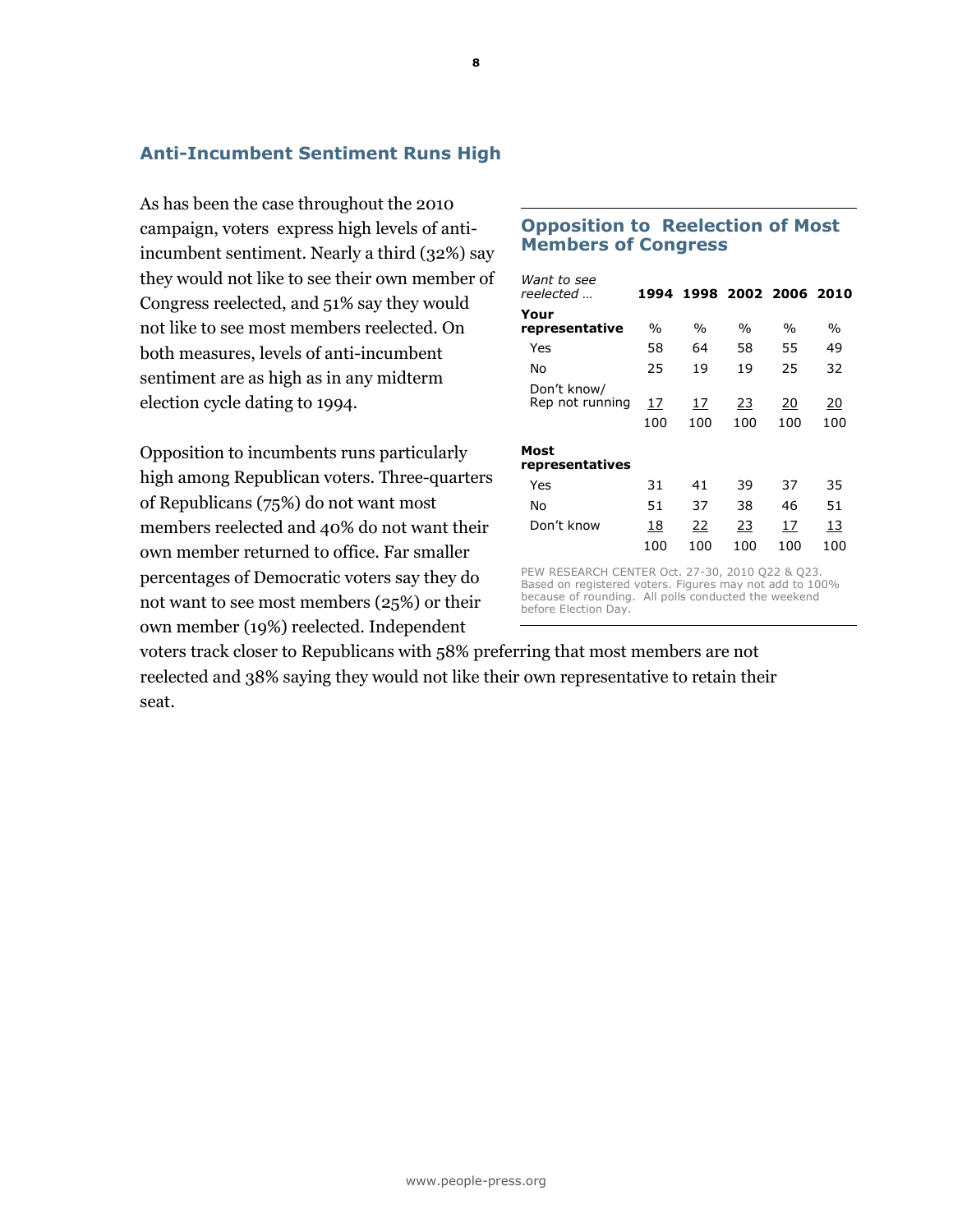# Voter Outreach

On the eve of the election, most voters say they have been contacted by candidates or political groups this season. About eight-in-ten (79%) report having received printed mail from candidates or political groups and six-in-ten (60%) say they have received prerecorded telephone calls about the elections. Smaller percentages report having been

contacted by a live person talking about the elections either over the telephone (31%) or in person at home (19%). About a quarter say they have received email (27%) and 5% say they have received a text message from political groups or candidates. In addition to direct contacts, majorities say they have seen or heard a lot of ads on behalf of both Republicans (57%) and Democrats (53%).

# Campaign Contacts Have Been Extensive All voters Rep Dem Ind R-D diff % who have...  $\frac{1}{2}$  % % % % % % Received mail **79 83 77 78** R+6 Received robocalls  $60$  70 56 57 R+14 Received live calls **31** 30 30 32 0 Received email  $27$   $28$   $29$   $23$   $D+1$ Visited at home  $19$   $19$   $21$   $19$   $D+2$ Received text message  $5 = 5 = 6 = 5$ Seen a lot of Rep ads  $57$  59  $57$  56  $R+2$ Seen a lot of Dem ads 53 61 48 53 R+13 N 2373 725 795 853

PEW RESEARCH CENTER Oct. 27-30, 2010. Q30a-f, Q32, Q33, Q35. Based on registered voters.

Campaign outreach has intensified over the last few weeks, as more voters report getting mail, and receiving both pre-recorded and live calls than they did two weeks ago. And compared with this point in the 2006 election, more voters are reporting contact over email (27% today, up from 14% then), in person (19%, up from 15%) and over the phone. In 2006, 50% reported receiving phone calls; today, 65% report receiving either an automated (60%) or a live call (31%).

In the last few weeks of the campaign, outreach has intensified for Republicans, Democrats and independents, but Republicans are more likely than other voters to report having received printed mail or pre-recorded telephone calls. While seven-in-ten Republicans (70%) say they have received robocalls about the election, that compares to substantially smaller majorities of both Democrats (56%) and independents (57%). And although 77% of Democrats and 78% of independents say they have received printed mail, 83% of Republicans have done so. There are no significant partisan differences in other forms of direct campaign contact.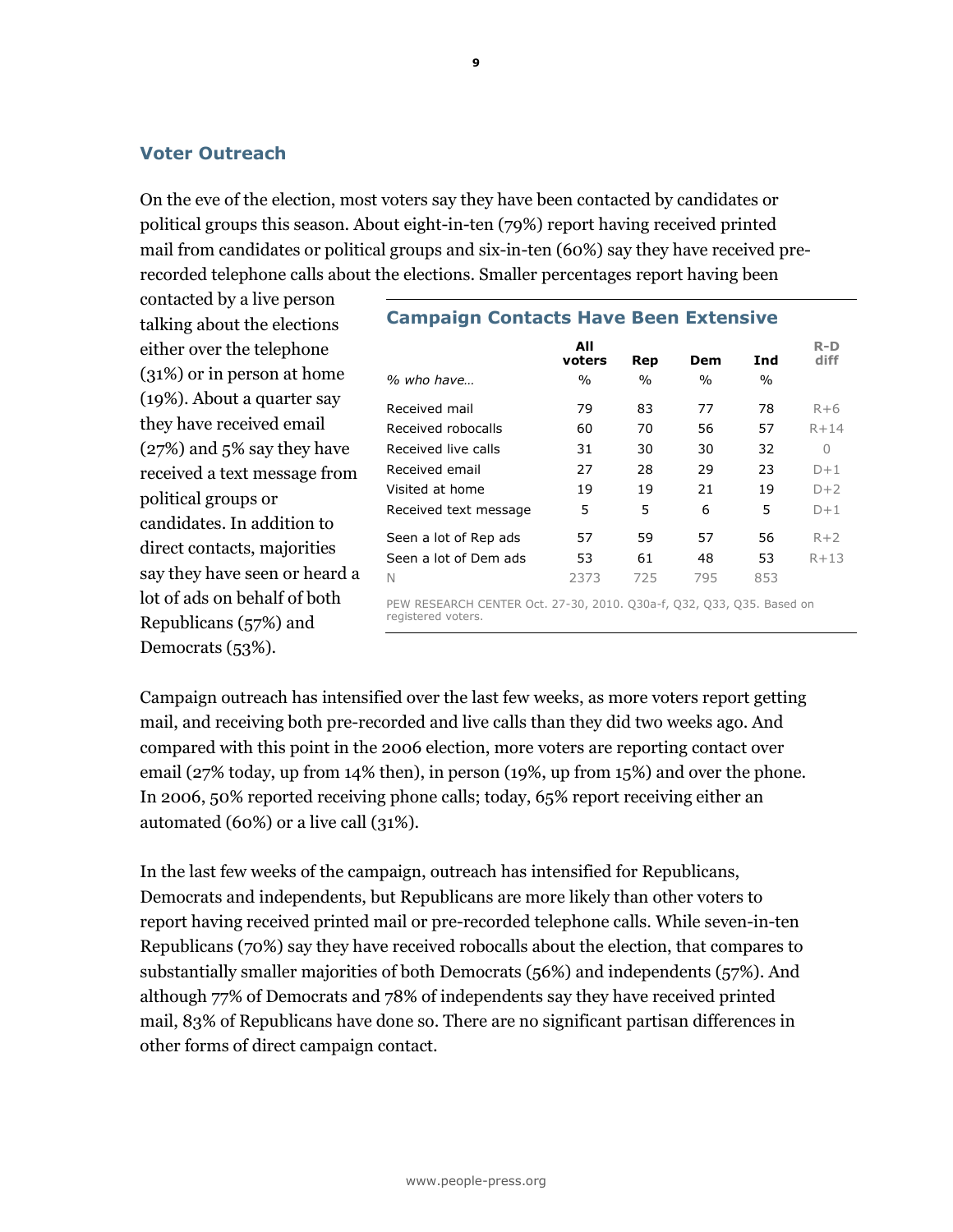# Early Voting Increases

Roughly one-in-four (25%) likely voters say they have already voted. This is up from 18% in 2006.

Reflecting the variation in voting rules in different states, early voting intentions vary by region. As was the case in 2006, far more voters (45%) in the West than in other regions have already cast their ballots. A quarter (25%) of voters living in the South have already voted. Only 18% in the Midwest and 6% of in the Northeast have already cast their ballot.

There also are differences in early voting by age. Roughly a third (35%) of voters 65 and older have already voted, compared with 25% of those ages 50 to 64 and only 17% of voters under 50. In 2006, voters over 50 also were more likely to vote early.

There are no differences in early voting by gender or party. But nearly a quarter (24%) of non-Hispanic whites have already voted, compared with 15% of African Americans.

# More Early Voting than in 2006

| Percent who already<br>voted* | 2006<br>$\frac{0}{0}$ | 2010<br>$\frac{0}{0}$ | Change |
|-------------------------------|-----------------------|-----------------------|--------|
| All likely voters             | 18                    | 25                    | $+7$   |
| Men                           | 18                    | 24                    | $+6$   |
| Women                         | 18                    | 25                    | $+7$   |
| White, non-Hispanic           | 18                    | 24                    | $+6$   |
| Black, non-Hispanic           | 13                    | 15                    | $+2$   |
| 18-29                         | 15                    | 17                    | $+2$   |
| $30 - 49$                     | 11                    | 17                    | $+6$   |
| $50 - 64$                     | 18                    | 25                    | $+7$   |
| $65+$                         | 29                    | 35                    | $+6$   |
| Northeast                     | $\overline{2}$        | 6                     | $+4$   |
| Midwest                       | 9                     | 18                    | $+9$   |
| South                         | 21                    | 25                    | $+4$   |
| West                          | 40                    | 45                    | $+5$   |
| Republican                    | 19                    | 25                    | $+6$   |
| Democrat                      | 19                    | 23                    | $+4$   |
| Independent                   | 16                    | 25                    | $+9$   |
| Tea Party                     |                       |                       |        |
| Agree with                    |                       | 25                    |        |
| Disagree with                 |                       | 23                    |        |
| No opinion/Never heard of     |                       | 24                    | $-$    |

PEW RESEARCH CENTER Oct. 27-30, 2010. PLAN1. Based on likely voters. All polls conducted the weekend before Election Day.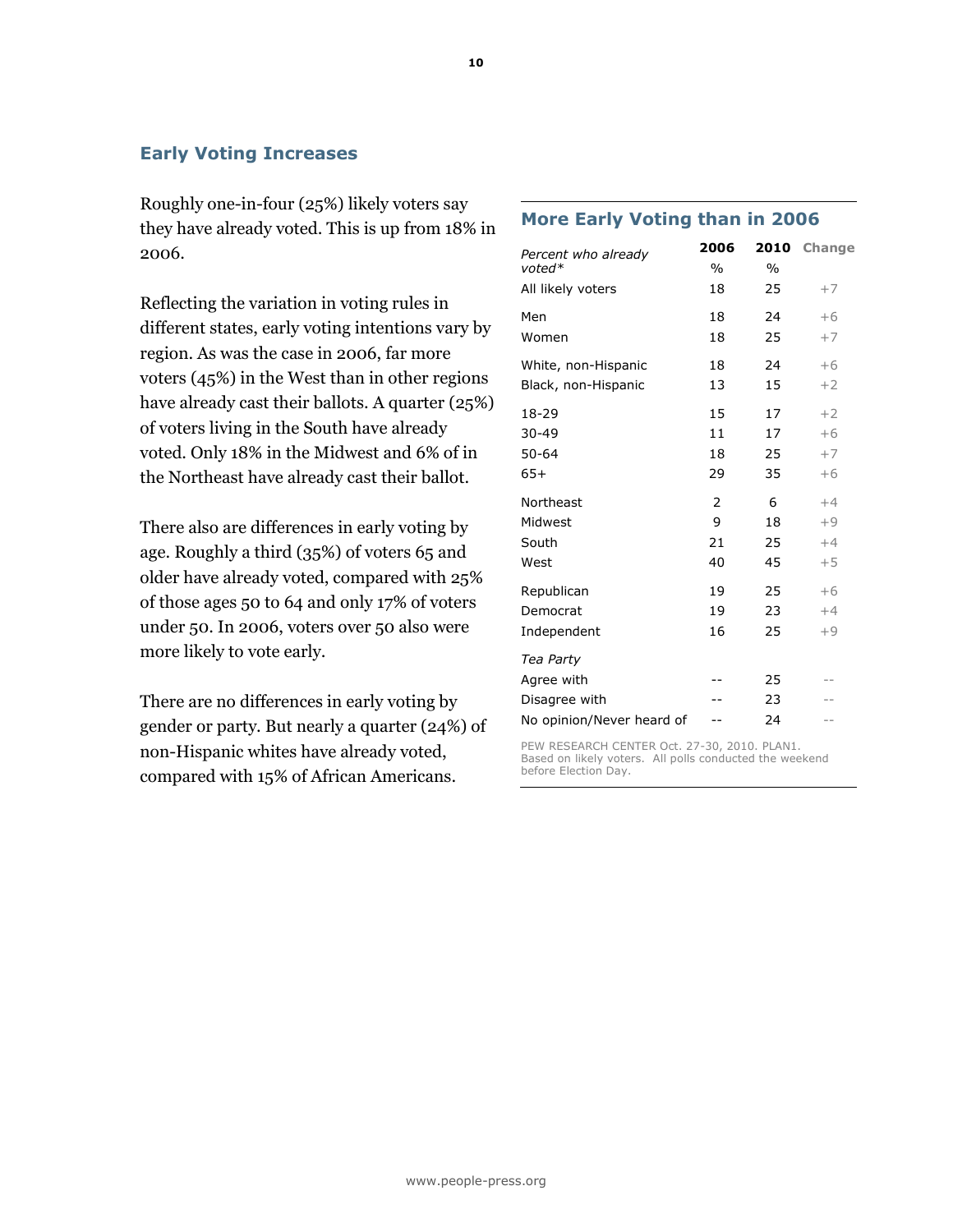# About the Survey

Results for this survey are based on telephone interviews conducted October 27-30, 2010 among a national sample of 3,005 adults 18 years of age or older living in the continental United States (2,005 respondents were interviewed on a landline telephone, and 1,000 were interviewed on a cell phone, including 439 who had no landline telephone). Interviewing was conducted by Princeton Data Source and ABT SRBI Inc. under the direction of Princeton Survey Research Associates International. Both the landline and cell phone samples were provided by Survey Sampling International. Interviews were conducted in English. For detailed information about our survey methodology, see: http://people-press.org/methodology/

The combined landline and cell phone sample are weighted using an iterative technique that matches gender, age, education, race/ethnicity, region, and population density to parameters from the March 2009 Census Bureau's Current Population Survey. The sample also is weighted to match current patterns of telephone status and relative usage of landline and cell phones (for those with both), based on extrapolations from the 2009 National Health Interview Survey. The weighting procedure also accounts for the fact that respondents with both landline and cell phones have a greater probability of being included in the combined sample and adjusts for household size within the landline sample. Sampling errors and statistical tests of significance take into account the effect of weighting. The following table shows the error attributable to sampling that would be expected at the 95% level of confidence for different groups in the survey:

| Group             | <b>Sample Size</b> | Plus or minus         |
|-------------------|--------------------|-----------------------|
| Total sample      | 3,005              | 2.5 percentage points |
|                   |                    |                       |
| Registered voters | 2,373              | 2.5 percentage points |
| Republican RVs    | 725                | 4.5 percentage points |
| Democratic RVs    | 795                | 4.5 percentage points |
| Independent RVs*  | 853                | 4.0 percentage points |
| Vote Republican   | 1,085              | 4.0 percentage points |
| Vote Democrat     | 1,005              | 4.0 percentage points |
|                   |                    |                       |
| Likely voters     | 1,809              | 3.0 percentage points |
| Republican LVs    | 609                | 5.0 percentage points |
| Democratic LVs    | 577                | 5.0 percentage points |
| Independent LVs*  | 623                | 5.0 percentage points |

\* Throughout the survey independents include all respondents who do not identify as Republicans or Democrats.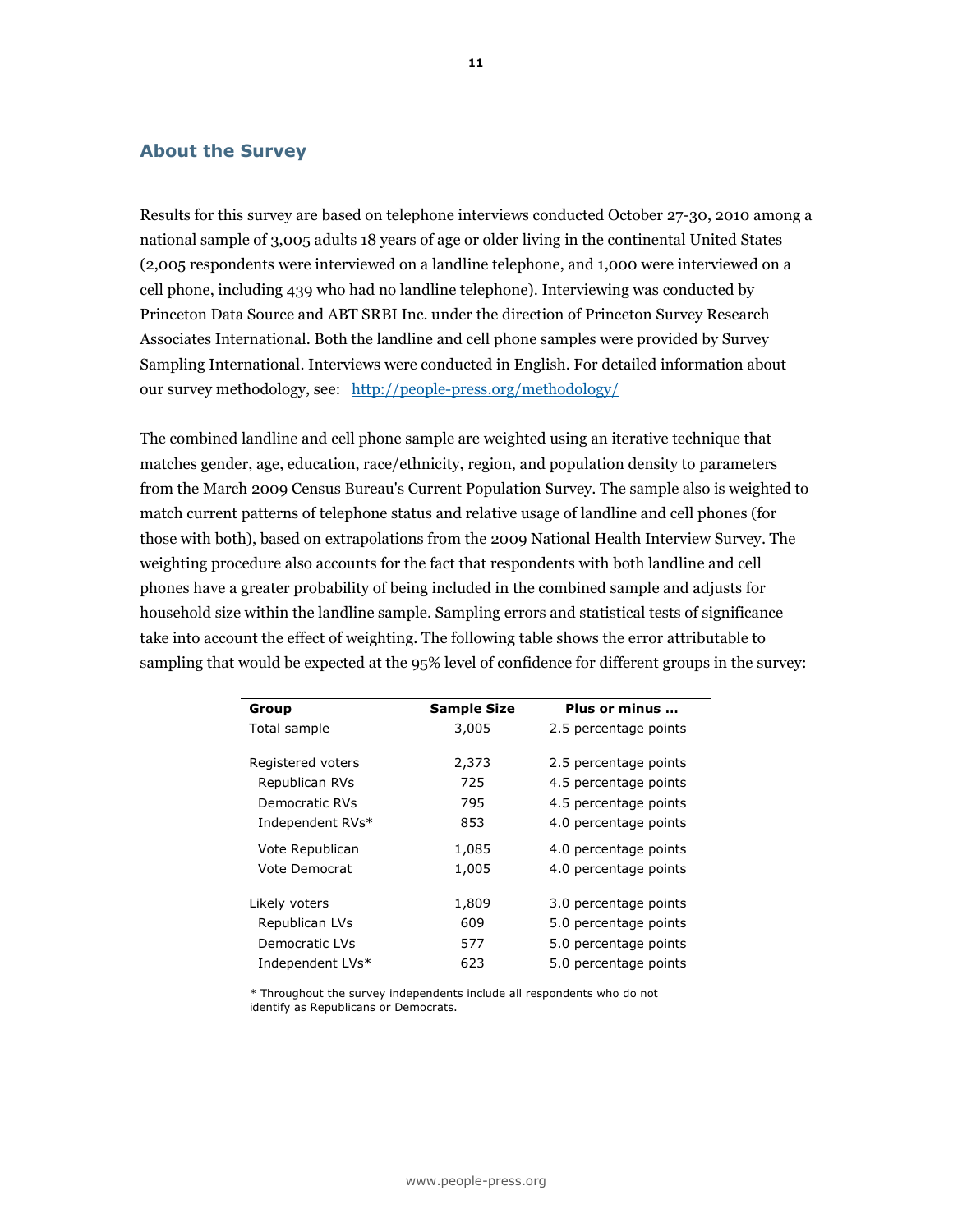In addition to sampling error, one should bear in mind that question wording and practical difficulties in conducting surveys can introduce error or bias into the findings of opinion polls.

# Likely Voter Scale

Likely voter estimates are based on a 7-item turnout scale that includes the following questions: thought, precinct, q9, oftvote, plan1, scale10 and pvote08a. Those who say they have already voted are automatically counted as likely voters. More details about the Pew Research Center's methodology for estimating likelihood to vote are available at http://people-press.org/methodology/files/UnderstandingLikelyVoters.pdf

# About the Pew Research Center for the People & the Press

The Pew Research Center for the People & the Press is an independent opinion research group that studies attitudes toward the press, politics and public policy issues. We are sponsored by The Pew Charitable Trusts and are one of seven projects that make up the Pew Research Center, a nonpartisan "fact tank" that provides information on the issues, attitudes and trends shaping America and the world.

The Center's purpose is to serve as a forum for ideas on the media and public policy through public opinion research. In this role it serves as an important information resource for political leaders, journalists, scholars, and public interest organizations. All of our current survey results are made available free of charge.

All of the Center's research and reports are collaborative products based on the input and analysis of the entire Center staff consisting of:

Andrew Kohut, Director Scott Keeter, Director of Survey Research Carroll Doherty and Michael Dimock, Associate Directors Michael Remez, Senior Writer Leah Christian and Jocelyn Kiley, Senior Researchers Robert Suls, Shawn Neidorf, and Alec Tyson, Research Associates Mattie Ressler and Danielle Gewurz, Research Assistants

© Pew Research Center, 2010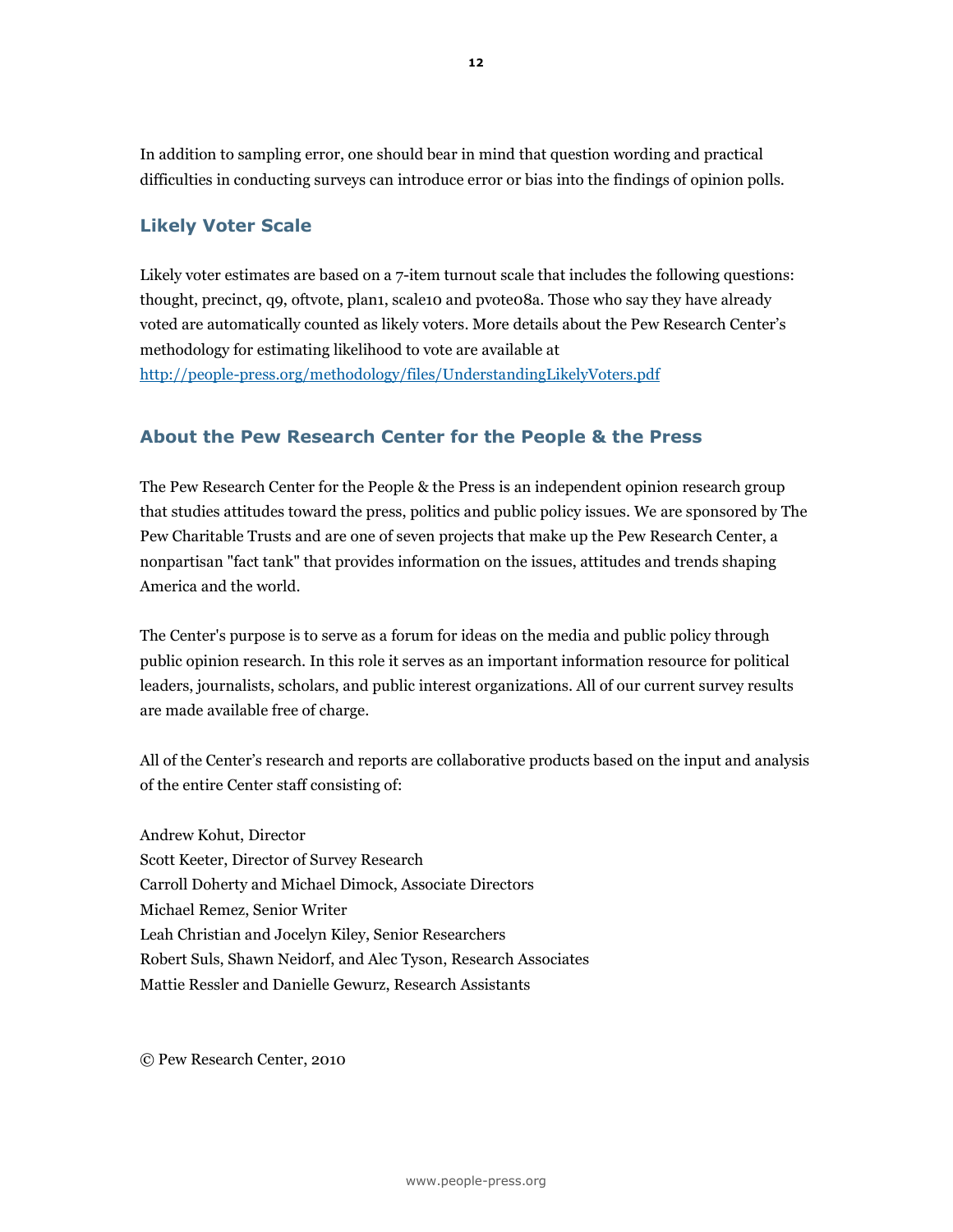|                                       |            | 1994          |               | 1998                     |                          | 2002                       |                  | 2006        |            | 2010          |
|---------------------------------------|------------|---------------|---------------|--------------------------|--------------------------|----------------------------|------------------|-------------|------------|---------------|
|                                       | <b>RVs</b> | LVs           | <b>RVs</b>    | <b>LVs</b>               | <b>RVs</b>               | <b>LVs</b>                 | <b>RVs</b>       | LVs         | <b>RVs</b> | LVs           |
| Voter profiles                        | $\%$       | $\frac{0}{0}$ | $\frac{0}{0}$ | $\frac{0}{0}$            | $\frac{0}{0}$            | $\%$                       | $\frac{0}{0}$    | $\%$        | $\%$       | $\frac{0}{0}$ |
| Republican                            | 30         | 32            | 31            | 33                       | 33                       | 35                         | 31               | 34          | 29         | 33            |
| Democrat                              | 33         | 34            | 37            | 39                       | 35                       | 37                         | 35               | 34          | 36         | 34            |
| Independent+                          | 38         | 34            | 32            | 28                       | 33                       | 28                         | 35               | 32          | 36         | 33            |
| Rep/Rep-leaners                       | 43         | 46            | 40            | 41                       | 42                       | 44                         | 42               | 45          | 43         | 47            |
| Dem/Dem-leaners                       | 44         | 45            | 48            | 49                       | 46                       | 47                         | 49               | 48          | 45         | 44            |
| Male                                  | 47         | 47            | 46            | 46                       | 4                        | 46                         | 48               | 50          | 47         | 47            |
| Female                                | 53         | 53            | 54            | 54                       | 54                       | 54                         | 52               | 50          | 53         | 53            |
| 18-29                                 | 13         | 9             | 15            | 9                        | 14                       | 8                          | 14               | 9           | 16         | 8             |
| 30-49                                 | 45         | 46            | 41            | 41                       | 40                       | 37                         | 39               | 36          | 34         | 33            |
| $50 - 64$                             | 20         | 22            | 22            | 25                       | 25                       | 30                         | 27               | 31          | 29         | 32            |
| $65+$                                 | 19         | 20            | 20            | 24                       | 19                       | 24                         | 19               | 22          | 20         | 24            |
| White, non-hisp                       | 84         | 85            | 81            | 82                       | 79                       | 81                         | 75               | 79          | 73         | 77            |
| Black, non-hisp                       | 9          | 9             | 10            | $10\,$                   | 12                       | $10\,$                     | $10\,$           | 9           | 11         | 10            |
| College grad+                         | 24         | 29            | 27            | 31                       | 29                       | 33                         | 32               | 38          | 35         | 40            |
| Some college                          | 22         | 24            | 26            | 27                       | 26                       | 27                         | 25               | 25          | 26         | 25            |
| HS or less                            | 53         | 47            | 47            | 42                       | 44                       | 40                         | 42               | 37          | 39         | 34            |
| Family income                         |            |               |               |                          |                          |                            |                  |             |            |               |
| \$75,000 or more                      | --         | $-$           | $ -$          | $ -$                     | 19                       | 22                         | 28               | 32          | 28         | 31            |
| \$30,000-\$74,999                     | --         | --            | --            | $-$                      | 39                       | 39                         | 34               | 34          | 31         | 32            |
| Less than \$30,000                    | --         | --            | --            | $-$                      | 26                       | 22                         | 26               | 21          | 25         | 20            |
| Conservative                          | --         | $- -$         | $-$           | $- -$                    | 38                       | 43                         | 37               | 39          | 42         | 46            |
| Liberal                               | $-$        | $- -$         | $-$           | $\overline{\phantom{a}}$ | 17                       | 15                         | 17               | 16          | 19         | 18            |
| Moderate                              | --         | --            | --            | $-$                      | 39                       | 37                         | 42               | 42          | 33         | 32            |
| Tea Party                             |            |               |               |                          |                          |                            |                  |             |            |               |
| Agree                                 | --         | --            | --            | $-$                      | $- -$                    | $-$                        | $-$              | $- -$       | 29         | 36            |
| Disagree                              | --         | --            | --            | --                       | $- -$                    | --                         | --               | $\pm$ $\pm$ | 25         | 29            |
| No opinion/Not heard of               | $-$        | --            | --            | $-$                      | $- -$                    | $- -$                      | $-$              | $\sim$ $-$  | 46         | 35            |
| Labor Union                           |            |               |               |                          |                          |                            |                  |             |            |               |
| Member in HH                          | 17         | 18            | 16            | 17                       | 18                       | 19                         | 15               | 17          | 14         | 15            |
| Not a member                          | 79         | 80            | 83            | 82                       | 82                       | 80                         | 84               | 82          | 84         | 83            |
| Early voting                          |            |               |               |                          |                          |                            |                  |             |            |               |
| Net Early Voters                      | $-$        | $-$           | --            | $-$                      | $\overline{\phantom{m}}$ | $- \, -$                   | 18               | 24          | 27         | 33            |
| Already voted                         | --         | --            | --            | --                       | 9                        | 15                         | 12               | 18          | 17         | 25            |
| Plan to vote early                    |            | --            | $- -$         | $- -$                    | $\overline{\phantom{m}}$ | $\overline{\phantom{m}}$ . | $\boldsymbol{6}$ | 6           | $10\,$     | 8             |
| Voting on Election Day                |            | $-$           |               | $-$                      | $\sim$ $-$               | $\overline{\phantom{a}}$ . | 71               | 77          | 63         | 66            |
|                                       |            |               | 1714          | 743                      | 1610                     | 1035                       | 2369             | 1795        | 2373       | 1809          |
| PEW RESEARCH CENTER Oct. 27-30, 2010. |            |               |               |                          |                          |                            |                  |             |            |               |

# Election Weekend: Profiles of Registered, Likely Voters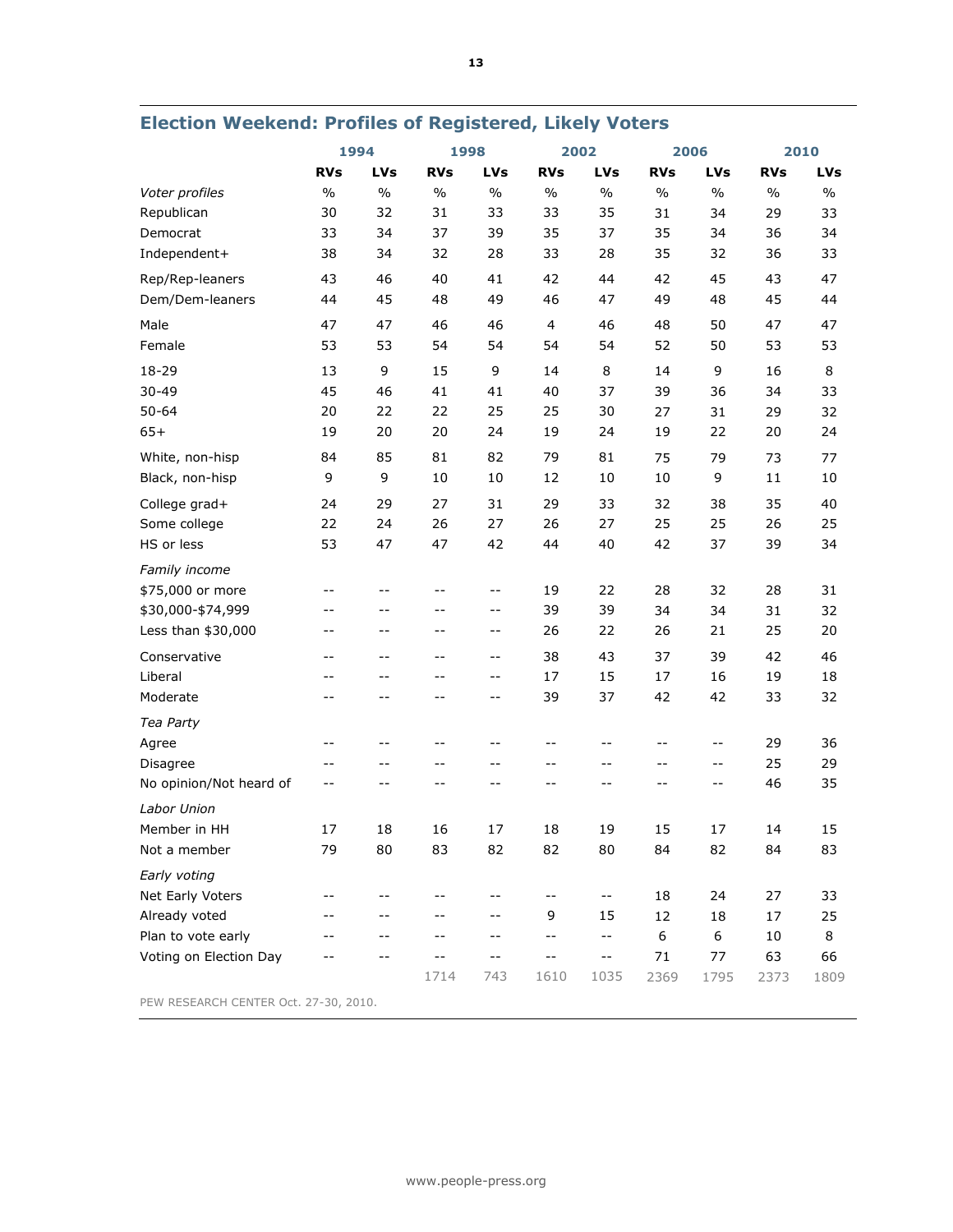# **CONGRESSIONAL TRIAL HEAT TABLE**

# **BASED ON LIKELY VOTERS**

Q10/10a: If the elections for U.S. Congress were being held TODAY, would you vote for the Republican Party's candidate or the Democratic Party's candidate for Congress in your district?/ As of TODAY, do you LEAN more to the Republican or the Democrat?

|                              |                | <b>ELECTION WEEKEND 2006</b> |                  | <b>ELECTION WEEKEND 2010</b> |          |                |                          |                |
|------------------------------|----------------|------------------------------|------------------|------------------------------|----------|----------------|--------------------------|----------------|
|                              | Rep/           | Dem/                         | Other            | Rep/                         | Dem/     | (VOL.) Other   | LV                       | Rep            |
|                              | lean Rep       | lean Dem                     | DK/Ref           | lean Rep                     | lean Dem | DK/Ref         | $\underline{\mathsf{N}}$ | Change         |
|                              | $\%$           | $\%$                         | $\%$             | %                            | $\%$     | $\%$           |                          | $\%$           |
| <b>ALL LIKELY VOTERS</b>     | 43             | 47                           | 10               | 48                           | 42       | 10             | 1809                     | $\mathbf 5$    |
| <b>SEX</b>                   |                |                              |                  |                              |          |                |                          |                |
| Men                          | 45             | 46                           | 9                | 53                           | 36       | 11             | 821                      | 8              |
| Women                        | 41             | 48                           | 11               | 44                           | 47       | 8              | 988                      | 3              |
| <b>AGE</b>                   |                |                              |                  |                              |          |                |                          |                |
| $18 - 49$                    | 44             | 48                           | $\,8\,$          | 48                           | 44       | 8              | 533                      | $\overline{4}$ |
| $50+$                        | 43             | 46                           | 11               | 48                           | 41       | 11             | 1232                     | 5              |
| <b>DETAILED AGE</b>          |                |                              |                  |                              |          |                |                          |                |
| 18-29                        | 37             | 57                           | 6                | 39                           | 54       | 7              | 87                       | 2              |
| $30 - 49$                    | 46             | 46                           | 8                | 50                           | 42       | 8              | 446                      | 4              |
| 50-64                        | 44             | 45                           | 11               | 47                           | 44       | 9              | 656                      | 3              |
| $65+$                        | 42             | 48                           | 10               | 50                           | 38       | 12             | 576                      | 8              |
| <b>SEX BY AGE</b>            |                |                              |                  |                              |          |                |                          |                |
| Men 18-49                    | 44             | 48                           | 8                | 56                           | 36       | 8              | 262                      | 12             |
| Men $50+$                    | 48             | 44                           | 9                | 50                           | 37       | 12             | 545                      | $\overline{2}$ |
| <b>Women 18-49</b>           | 44             | 48                           | 8                | 40                           | 53       | $\overline{7}$ | 271                      | $-4$           |
| Women 50+                    | 39             | 49                           | 13               | 46                           | 45       | 9              | 686                      | $\overline{7}$ |
| <b>RACE</b>                  |                |                              |                  |                              |          |                |                          |                |
| White Non-Hispanic           | 49             | 42                           | 9                | 56                           | 36       | 9              | 1460                     | $\overline{7}$ |
| All non-white                | 21             | 68                           | 11               | 21                           | 70       | 9              | 299                      | $\mathsf{O}$   |
| <b>Black Non-Hispanic</b>    | $\overline{7}$ | 81                           | 12               | $\overline{7}$               | 86       | 8              | 154                      | 0              |
| <b>EDUCATION</b>             |                |                              |                  |                              |          |                |                          |                |
| College grad+                | 43             | 49                           | $\,8\,$          | 48                           | 44       | 8              | 902                      | 5              |
| Some college                 | 43             | 45                           | 11               | 49                           | 38       | 12             | 417                      | 6              |
| HS or less                   | 44             | 46                           | 10               | 48                           | 43       | 9              | 474                      | $\overline{4}$ |
| <b>INCOME</b>                |                |                              |                  |                              |          |                |                          |                |
| $$75,000+$                   | 50             | 43                           | $\overline{7}$   | 53                           | 41       | 6              | 587                      | 3              |
| \$30,000-\$74,999            | 49             | 44                           | 8                | 48                           | 43       | 9              | 571                      | $-1$           |
| $<$ \$30,000                 | 32             | 62                           | 6                | 39                           | 54       | 7              | 327                      | 7              |
| <b>MARITAL STATUS</b>        |                |                              |                  |                              |          |                |                          |                |
| Married                      | 50             | 41                           | 9                | 54                           | 36       | 10             | 1165                     | $\overline{4}$ |
| Not married                  | 33             | 58                           | 9                | 38                           | 54       | $\,8\,$        | 619                      | 5              |
| <b>MARITAL STATUS BY SEX</b> |                |                              |                  |                              |          |                |                          |                |
| Married men                  | 50             | 41                           | 9                | 58                           | 32       | 11             | 581                      | 8              |
| Married women                | 50             | 41                           | 9                | 50                           | 41       | 9              | 585                      | 0              |
| Unmarried men                | 37             | 57                           | $\boldsymbol{6}$ | 42                           | 48       | 10             | 227                      | 5              |
| Unmarried women              | 30             | 58                           | 12               | 35                           | 58       | 7              | 392                      | 5              |
| <b>PARENT</b>                |                |                              |                  |                              |          |                |                          |                |
| Parent                       | 46             | 46                           | 9                | 53                           | 40       | $\, 8$         | 419                      | 7              |
| Not a parent                 | 42             | 47                           | 10               | 47                           | 43       | 10             | 1376                     | 5              |
| <b>REGION</b>                |                |                              |                  |                              |          |                |                          |                |
| Northeast                    | 40             | 49                           | 11               | 46                           | 45       | 8              | 318                      | 6              |
| Midwest                      | 40             | 51                           | 9                | 47                           | 43       | 10             | 432                      | 7              |
| South                        | 48             | 42                           | 10               | 54                           | 37       | 9              | 626                      | 6              |
| West                         | 44             | 47                           | 9                | 44                           | 46       | 11             | 433                      | 0              |
|                              |                |                              |                  |                              |          |                |                          |                |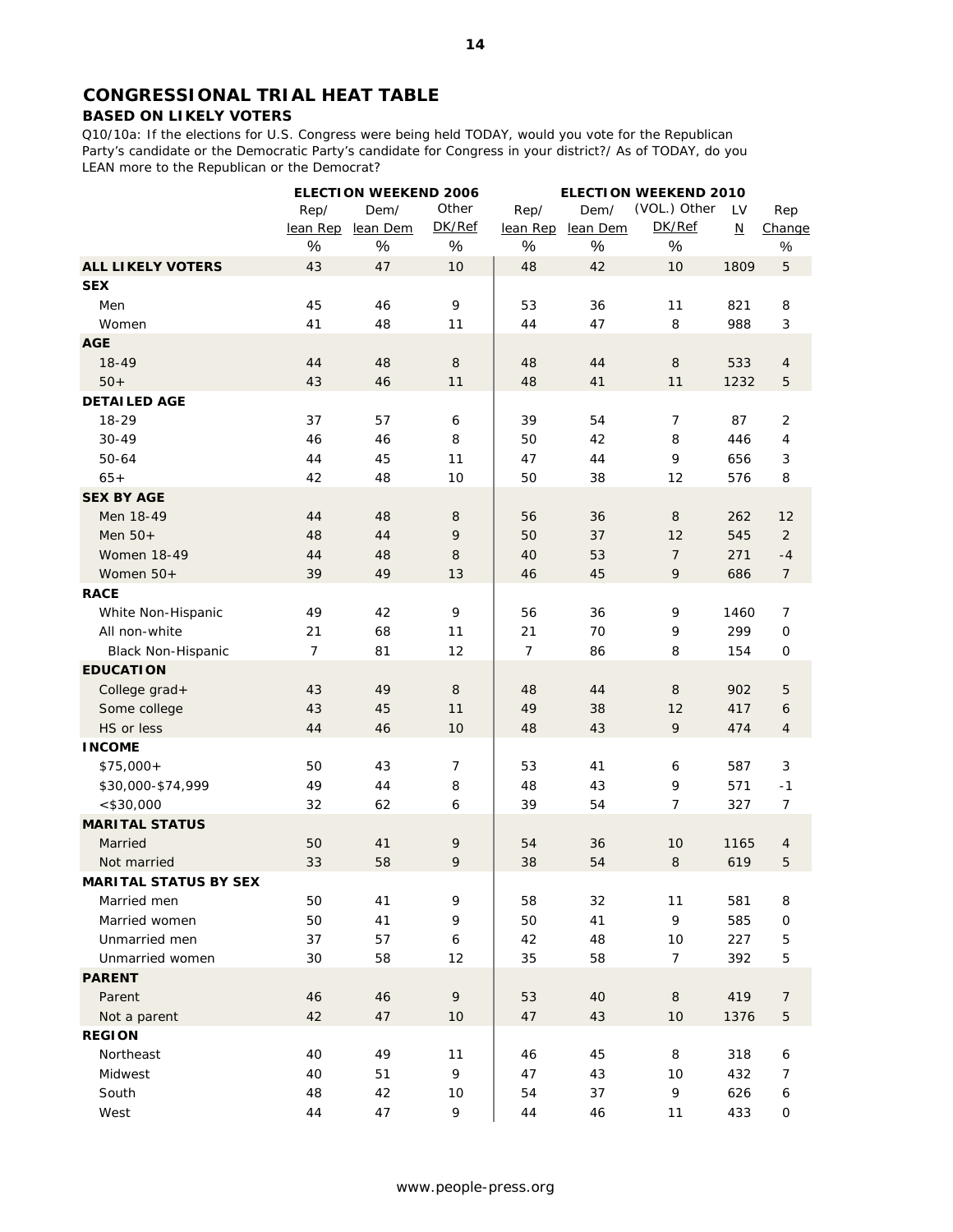# **CONGRESSIONAL TRIAL HEAT TABLE**

# **BASED ON LIKELY VOTERS**

Q10/10a: If the elections for U.S. Congress were being held TODAY, would you vote for the Republican Party's candidate or the Democratic Party's candidate for Congress in your district?/ As of TODAY, do you LEAN more to the Republican or the Democrat?

|                             |          | <b>ELECTION WEEKEND 2006</b> |                | <b>ELECTION WEEKEND 2010</b> |                |                |                          |                |
|-----------------------------|----------|------------------------------|----------------|------------------------------|----------------|----------------|--------------------------|----------------|
|                             | Rep/     | Dem/                         | Other          | Rep/                         | Dem/           | (VOL.) Other   | LV                       | Rep            |
|                             | lean Rep | lean Dem                     | DK/Ref         | lean Rep                     | lean Dem       | DK/Ref         | $\underline{\mathsf{N}}$ | Change         |
|                             | %        | $\%$                         | $\%$           | $\%$                         | $\frac{0}{0}$  | $\%$           |                          | $\%$           |
| <b>PARTY</b>                |          |                              |                |                              |                |                |                          |                |
| Republican                  | 92       | $\overline{4}$               | 3              | 96                           | 2              | 2              | 609                      | $\overline{4}$ |
| Democrat                    | 2        | 94                           | $\overline{4}$ | 6                            | 91             | 3              | 577                      | 4              |
| Independent                 | 35       | 42                           | 23             | 45                           | 32             | 24             | 623                      | 10             |
| <b>PARTY WITH LEANERS</b>   |          |                              |                |                              |                |                |                          |                |
| Rep/Lean Rep                | 91       | 5                            | 4              | 94                           | 3              | 3              | 893                      |                |
| Dem/Lean Dem                | 3        | 91                           | 6              | 6                            | 90             | $\overline{4}$ | 748                      |                |
| <b>IDEOLOGY</b>             |          |                              |                |                              |                |                |                          |                |
| Conservative                | 73       | 21                           | 6              | 74                           | 18             | 8              | 843                      | $\mathbf{1}$   |
| Moderate                    | 31       | 58                           | 11             | 36                           | 54             | 10             | 587                      | 5              |
| Liberal                     | $\,8\,$  | 82                           | 9              | $\,8\,$                      | 87             | 5              | 305                      | $\mathbf{O}$   |
| <b>PARTY AND IDEOLOGY</b>   |          |                              |                |                              |                |                |                          |                |
| Conservative Republican     | 95       | $\overline{4}$               | 1              | 97                           | $\overline{2}$ | $\mathbf{1}$   | 473                      | 2              |
| Mod/Lib Republican          | 85       | 6                            | 8              | 94                           | 5              | $\mathbf{1}$   | 126                      | 9              |
| Mod/Cons Democrat           | 2        | 94                           | 3              | 8                            | 87             | 5              | 331                      | 6              |
| <b>Liberal Democrat</b>     | 1        | 95                           | 3              | 2                            | 97             | $\mathbf{O}$   | 227                      | 1              |
| <b>TEA PARTY MOVEMENT</b>   |          |                              |                |                              |                |                |                          |                |
| Agree                       |          |                              |                | 88                           | 6              | 6              | 690                      |                |
| <b>Disagree</b>             |          |                              |                | 9                            | 84             | 8              | 547                      |                |
| No opinion/Don't know       |          |                              |                | 40                           | 45             | 14             | 571                      |                |
| <b>EARLY VOTING</b>         |          |                              |                |                              |                |                |                          |                |
| Net Early voters            | 40       | 50                           | 10             | 48                           | 41             | 11             | 630                      | 8              |
| Already voted               | 40       | 50                           | 10             | 49                           | 41             | 10             | 497                      | 9              |
| Plan to vote early          | 41       | 50                           | 9              | 46                           | 42             | 12             | 133                      | 5              |
| Voting on Election Day      | 44       | 46                           | 10             | 49                           | 42             | 9              | 1166                     | 5              |
| <b>LABOR UNION</b>          |          |                              |                |                              |                |                |                          |                |
| Member in HH                | 28       | 63                           | 9              | 32                           | 58             | 10             | 262                      | $\overline{4}$ |
| Not a member                | 47       | 43                           | 10             | 52                           | 39             | 9              | 1519                     | 5              |
| <b>RELIGIOUS PREFERENCE</b> |          |                              |                |                              |                |                |                          |                |
| Total White NH Prot.        | 57       | 35                           | 9              | 65                           | 26             | 9              | 820                      | 8              |
| White NH evang. Prot.       | 68       | 24                           | 8              | 75                           | 16             | 9              | 387                      | $\overline{7}$ |
| White NH mainline Prot.     | 45       | 45                           | 10             | 55                           | 36             | 9              | 433                      | 10             |
| <b>Total Catholic</b>       | 43       | 48                           | 9              | 48                           | 45             | 6              | 365                      | 5              |
| White NH Cath.              | 48       | 43                           | 9              | 55                           | 39             | $\overline{7}$ | 310                      | $\overline{7}$ |
| Unaffiliated                | 20       | 71                           | 9              | 31                           | 60             | 9              | 235                      | 11             |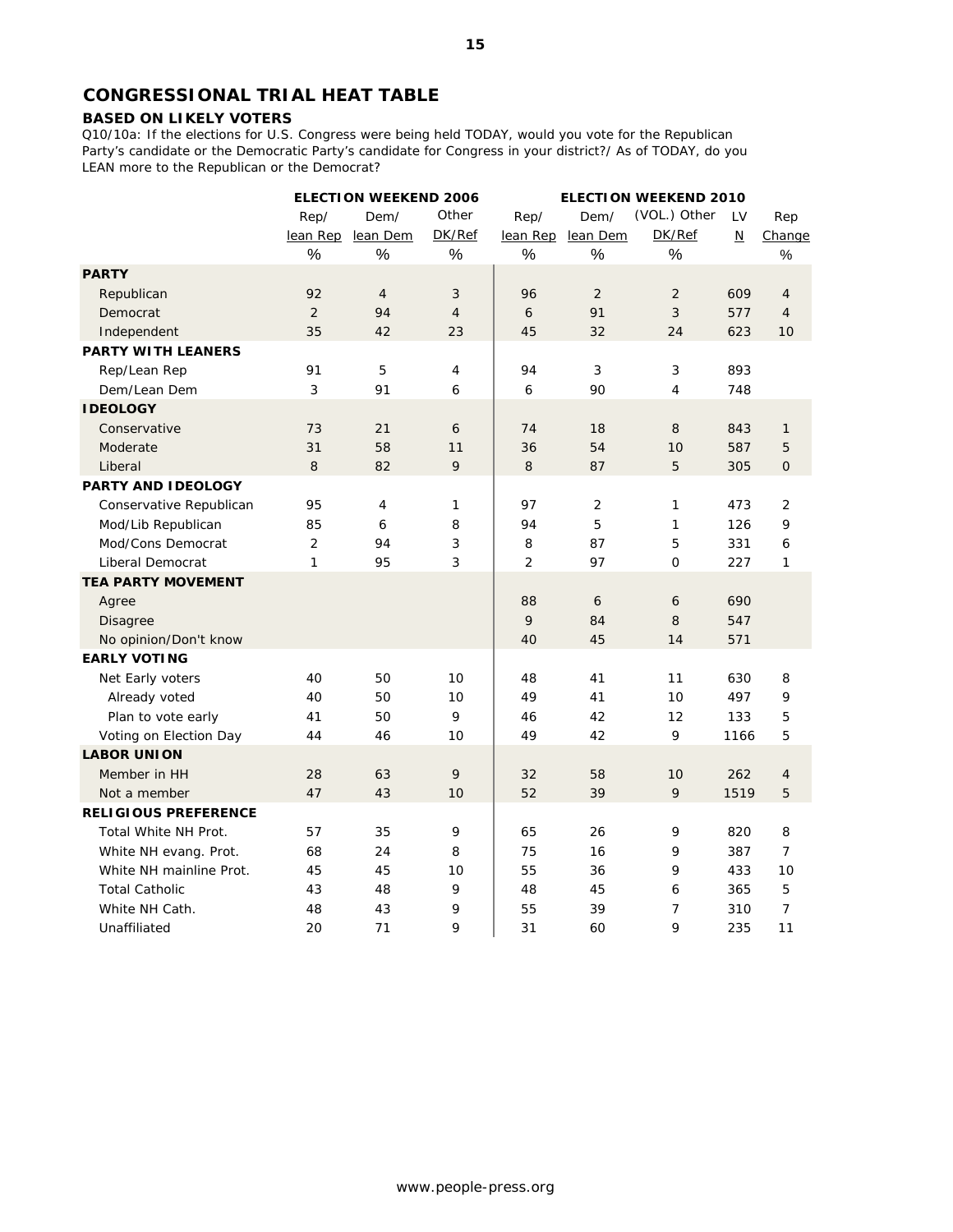# **CONGRESSIONAL TRIAL HEAT TABLE BASED ON LIKELY VOTERS**

Q10/10a: If the elections for U.S. Congress were being held TODAY, would you vote for the Republican Party's candidate or the Democratic Party's candidate for Congress in your district?/ As of TODAY, do you LEAN more to the Republican or the Democrat?

|                      |                | <b>ELECTION WEEKEND 2006</b><br><b>ELECTION WEEKEND 2010</b> |                |                |          |                |      |                |
|----------------------|----------------|--------------------------------------------------------------|----------------|----------------|----------|----------------|------|----------------|
|                      | Rep/           | Dem/                                                         | Other          | Rep/           | Dem/     | (VOL.) Other   | LV   | Rep            |
|                      | lean Rep       | lean Dem                                                     | DK/Ref         | lean Rep       | lean Dem | DK/Ref         | N    | Change         |
|                      | %              | %                                                            | $\%$           | %              | %        | %              |      | $\%$           |
| <b>AMONG WHITES</b>  |                |                                                              |                |                |          |                |      |                |
| <b>Men</b>           | 52             | 41                                                           | 8              | 60             | 29       | 11             | 658  | 8              |
| Women                | 47             | 43                                                           | 10             | 52             | 41       | $\overline{7}$ | 801  | 5              |
| $18-49$              | 51             | 42                                                           | $\overline{7}$ | 56             | 38       | 6              | 393  | 5              |
| $50+$                | 48             | 42                                                           | 10             | 55             | 35       | 10             | 1038 | $\overline{7}$ |
| College grad+        | 48             | 45                                                           | $\overline{7}$ | 53             | 40       | 6              | 747  | 5              |
| Some college or less | 50             | 40                                                           | 10             | 57             | 32       | 11             | 709  | $\overline{7}$ |
| $$75,000+$           | 54             | 39                                                           | $\overline{7}$ | 59             | 36       | 5              | 494  | 5              |
| \$30,000-\$74,999    | 54             | 40                                                           | 6              | 54             | 38       | 9              | 476  | 0              |
| $<$ \$30,000         | 38             | 55                                                           | $\overline{7}$ | 52             | 39       | 9              | 235  | 14             |
| Rep/Lean Rep         | 92             | $\overline{4}$                                               | $\overline{4}$ | 94             | 2        | 3              | 804  | $\overline{2}$ |
| Dem/Lean Dem         | $\overline{4}$ | 91                                                           | 5              | $\overline{7}$ | 89       | $\overline{4}$ | 530  | 3              |
| Northeast            | 46             | 45                                                           | 10             | 50             | 42       | 8              | 269  | 4              |
| <b>Midwest</b>       | 45             | 47                                                           | 8              | 52             | 38       | 10             | 370  | $\overline{7}$ |
| South                | 55             | 35                                                           | 10             | 65             | 28       | 6              | 487  | 10             |
| West                 | 50             | 43                                                           | $\overline{7}$ | 51             | 38       | 11             | 334  | 1              |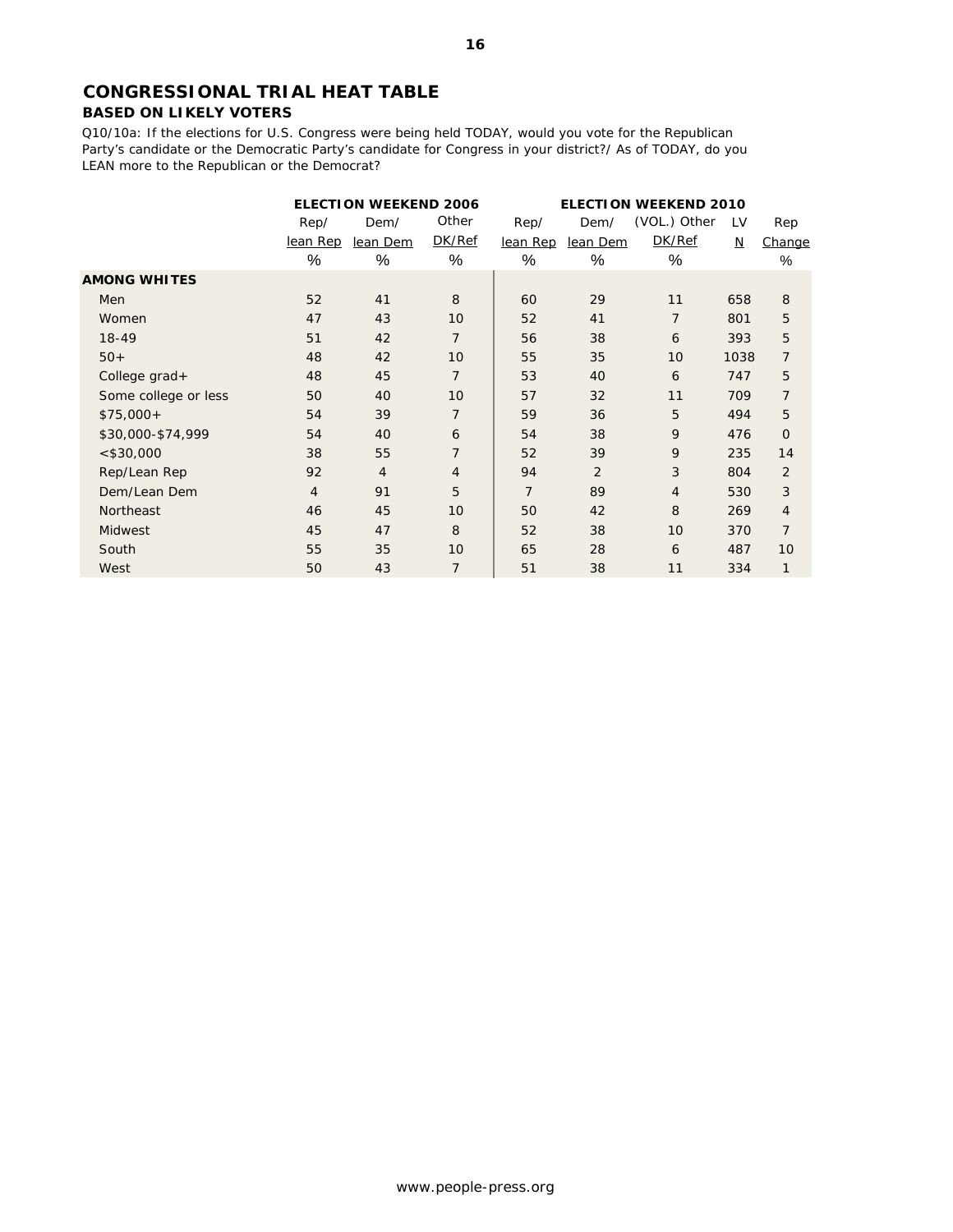### **PEW RESEARCH CENTER FOR THE PEOPLE & THE PRESS OCTOBER 2010 ELECTION WEEKEND SURVEY FINAL TOPLINE October 27-30, 2010 General public N=3005 Registered voters N=2373**

**ASK ALL:** 

How much thought have you given to Tuesday's election . . . Quite a lot or only a little?

|                       | Quite<br>a lot | (VOL.)<br><b>Some</b> | Only a<br>little | (VOL.)<br><u>None</u> | (VOL.)<br>DK/Ref |
|-----------------------|----------------|-----------------------|------------------|-----------------------|------------------|
| Oct 27-30, 2010       | 59             | 5                     | 29               | 5                     | 1                |
| Oct 13-18, 2010       | 55             | 4                     | 34               | 5                     | 1                |
| Aug 25-Sep 6, 2010    | 50             | 5                     | 42               | 3                     | 1                |
| Jul 21-Aug 5, 2010    | 44             | 5                     | 44               | 6                     | 1                |
| 2008 Election         |                |                       |                  |                       |                  |
| November, 2008        | 81             | 3                     | 13               | 2                     | 1                |
| Late October, 2008    | 81             | 3                     | 13               | 2                     | 1                |
| Mid-October, 2008     | 81             | 3                     | 13               | 3                     | $^{\star}$       |
| Early October, 2008   | 81             | $\overline{2}$        | 14               | 2                     | 1                |
| Late September, 2008  | 80             | 3                     | 14               | 2                     | 1                |
| Mid-September, 2008   | 78             | 4                     | 14               | 3                     | 1                |
| August, 2008          | 74             | 6                     | 17               | 2                     | 1                |
| July, 2008            | 74             | $\overline{2}$        | 20               | 3                     | 1                |
| June, 2008            | 72             | $\overline{2}$        | 23               | 2                     | 1                |
| Late May, 2008        | 75             | 4                     | 17               | 3                     | 1                |
| April, 2008           | 77             | 7                     | 13               | 2                     | 1                |
| March, 2008           | 78             | 3                     | 15               | 3                     | 1                |
| Late February, 2008   | 74             | 3                     | 19               | 2                     | 2                |
| 2006 Election         |                |                       |                  |                       |                  |
| November, 2006        | 61             | 5                     | 28               | 4                     | 1                |
| Late October, 2006    | 54             | 6                     | 35               | 5                     | 1                |
| Early October, 2006   | 51             | 4                     | 40               | 4                     | 2                |
| September, 2006       | 45             | 4                     | 48               | 3                     | 1                |
| 2004 Election         |                |                       |                  |                       |                  |
| November, 2004        | 82             | 3                     | 12               | 2                     | 1                |
| Mid-October, 2004     | 76             | 5                     | 15               | 3                     | 1                |
| Early October, 2004   | 74             | 4                     | 19               | $\overline{2}$        | 1                |
| September, 2004       | 71             | 3                     | 22               | 3                     | 1                |
| August, 2004          | 69             | $\overline{c}$        | 26               | $\overline{c}$        | 1                |
| July, 2004            | 67             | 2                     | 28               | 2                     | 1                |
| June, 2004            | 58             | 3                     | 36               | 2                     | 1                |
| May, 2004             | 59             | 6                     | 30               | 4                     | 1                |
| Late March, 2004      | 60             | 4                     | 31               | 4                     | 1                |
| Mid-March, 2004       | 65             | 2                     | 31               | 2                     | $\star$          |
| 2002 Election         |                |                       |                  |                       |                  |
| Early November, 2002  | 52             | 6                     | 35               | 6                     | 1                |
| Early October, 2002   | 45             | 6                     | 45               | 4                     | 1                |
| Early September, 2002 | 36             | 5                     | 54               | 4                     | 1                |
| 2000 Election         |                |                       |                  |                       |                  |
| November, 2000        | 72             | 6                     | 19               | 2                     | 1                |
| Late October, 2000    | 66             | 6                     | 24               | 4                     | $^\star$         |
| Mid-October, 2000     | 67             | 9                     | 19               | 4                     | 1                |
| Early October, 2000   | 60             | 8                     | 27               | 4                     | 1                |
|                       | 59             | 8                     | 29               | 3                     | 1                |
| September, 2000       | 46             |                       | 45               | 3                     | $^{\star}$       |
| July, 2000            | 46             | 6<br>6                | 43               | 5                     | $^{\star}$       |
| June, 2000            |                |                       |                  |                       |                  |
| May, 2000             | 48             | 4<br>7                | 42               | 5                     | 1<br>$^{\star}$  |
| April, 2000           | 45             |                       | 41               | 7                     |                  |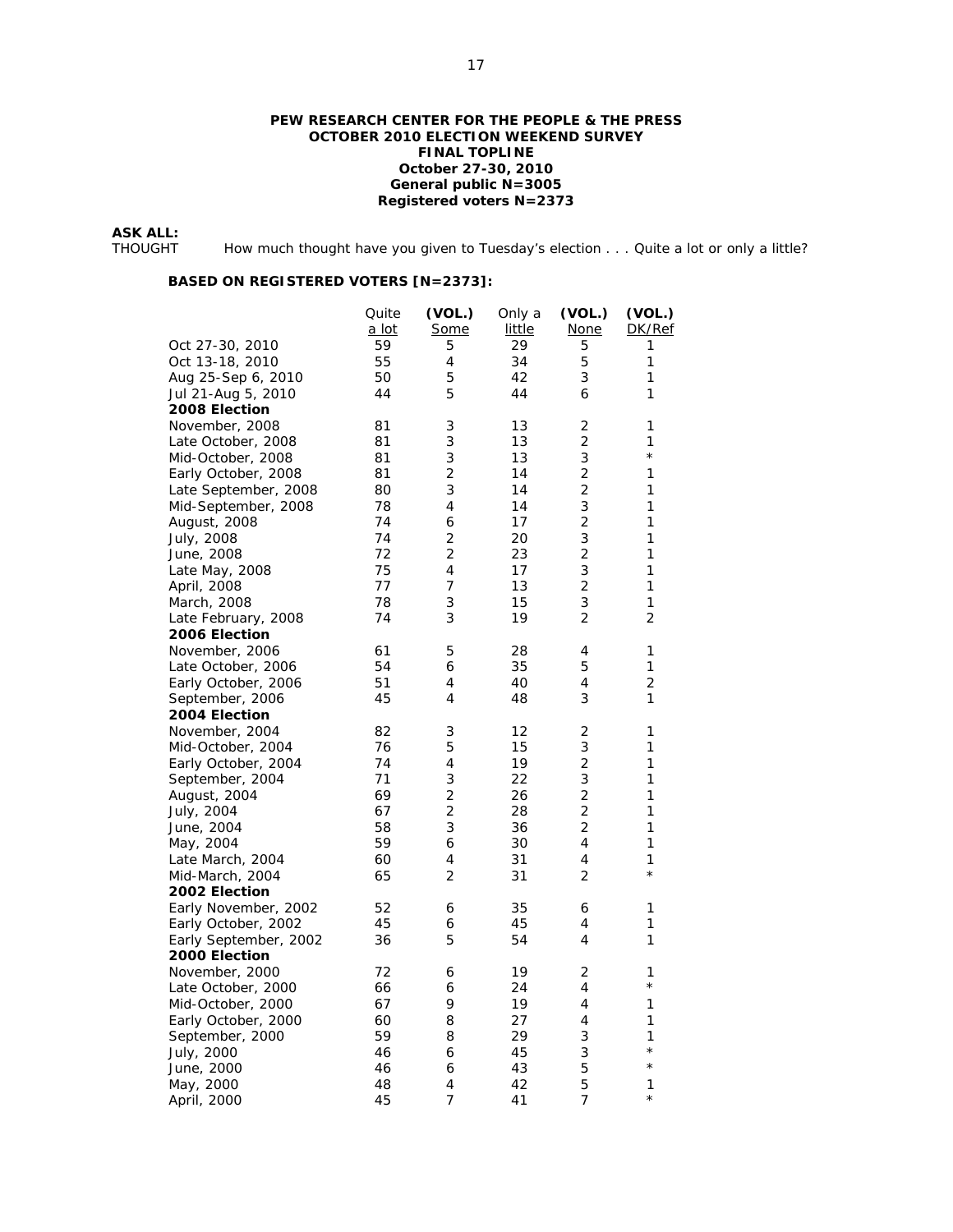# **THOUGHT CONTINUED…**

| THOUGHT CONTINUED                       |              |                |        |                |              |
|-----------------------------------------|--------------|----------------|--------|----------------|--------------|
|                                         | Quite        | (VOL.)         | Only a | (VOL.)         | (VOL.)       |
|                                         | a lot        | Some           | little | <b>None</b>    | DK/Ref       |
| 1998 Election                           |              |                |        |                |              |
| Late October, 1998                      | 49           | 11             | 35     | 4              | 1            |
| Early October, 1998                     | 42           | 8              | 43     | 6              | 1            |
| 1996 Election                           |              |                |        |                |              |
| November, 1996                          | 67           | 8              | 22     | 3              | $^\star$     |
| October, 1996                           | 65           | 7              | 26     | $\mathbf{1}$   | 1            |
| Late September, 1996                    | 61           | 7              | 29     | $\overline{2}$ | 1            |
| Early September, 1996                   | 56           | 3              | 36     | $\overline{4}$ | $\mathbf{1}$ |
| July, 1996                              | 55           | 3              | 41     | 1              | $^{\star}$   |
| June, 1996                              | 50           | 5              | 41     | 3              | 1            |
| 1994 Election                           |              |                |        |                |              |
| November, 1994                          | 56           | 7              | 32     | 4              | 1            |
| Late October, 1994                      | 45           | $\overline{7}$ | 45     | 2              | 1            |
| Early October, 1994                     | 44           | 2              | 50     | 3              | $\mathbf{1}$ |
| 1992 Election                           |              |                |        |                |              |
| Early October, 1992                     | 77           | 5              | 16     | 1              | 1            |
| September, 1992                         | 69           | 3              | 26     | 1              | $\mathbf{1}$ |
| August, 1992                            | 72           | 4              | 23     | $\mathbf{1}$   | $\star$      |
| June, 1992                              | 63           | 6              | 29     | 1              | $\mathbf{1}$ |
|                                         |              |                |        |                |              |
|                                         |              |                |        | (VOL.)         |              |
|                                         | Quite        | (VOL.)         | Only a | None/          |              |
|                                         | <u>a lot</u> | Some           | little | DK/Ref         |              |
| 1990 Election                           |              |                |        |                |              |
| Gallup: October, 1990 (GP) <sup>1</sup> | 43           | $\overline{7}$ | 46     | 4              |              |
| 1988 Election                           |              |                |        |                |              |
| Gallup: November, 1988                  | 73           | 8              | 17     | 2              |              |
| Gallup: October, 1988                   | 69           | 9              | 20     | $\overline{c}$ |              |
| Gallup: September, 1988                 | 57           | 18             | 23     | $\overline{2}$ |              |
| Gallup: August, 1988                    | 61           | 10             | 27     | $\overline{2}$ |              |
| 1982 Election                           |              |                |        |                |              |
| Gallup: October, 1982 (GP)              | 29           | 22             | 37     | 12             |              |
| 1978 Election                           |              |                |        |                |              |
| Gallup: October, 1978 (GP)              | 23           | 22             | 39     | 17             |              |
| Gallup: September, 1978 (GP) 21         |              | 18             | 44     | 18             |              |

 $\frac{1}{1}$ Gallup trends for 1990, 1982 and 1978 are based on general public.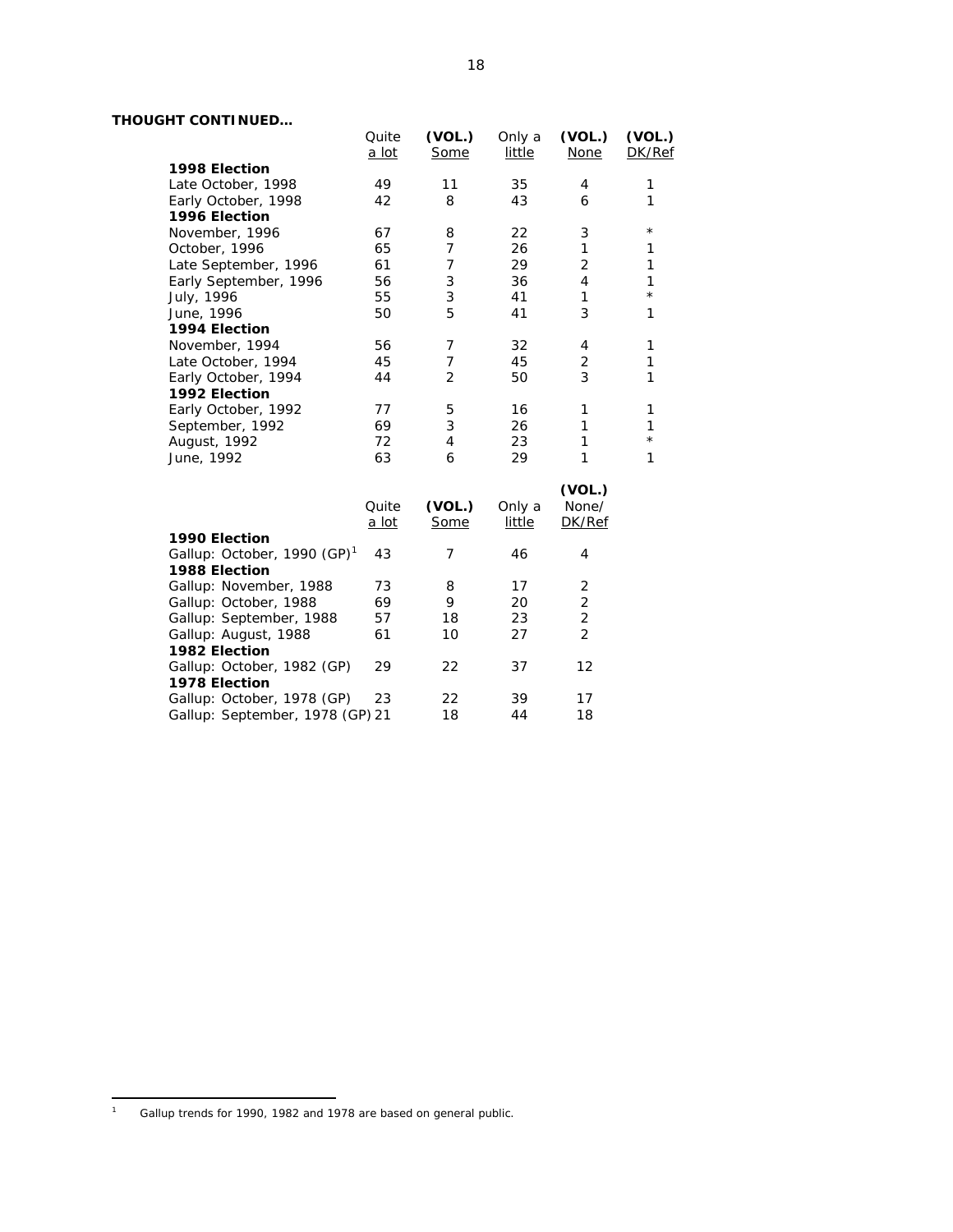### **ASK ALL RESPONDENTS WHO ARE NOT IN NORTH DAKOTA:**

REGIST These days, many people are so busy they can't find time to register to vote, or move around so often they don't get a chance to re-register. Are you NOW registered to vote in your precinct or election district or haven't you been able to register so far? **ASK IF REGISTERED (REGIST=1) AND NOT IN "DAY OF" STATE:** 

REGICERT Are you absolutely certain that you are registered to vote, or is there a chance that your registration has lapsed because you moved or for some other reason?

**ASK IF RESPONDENT IS IN "DAY OF" STATE AND NOT ALREADY REGISTERED (REGIST=2,3):**

PLANREG Do you plan to register so that you can vote in next Tuesday's elections, or not?

**[A PERSON IS COUNTED AS A REGISTERED VOTER (REGFINAL=1) AT THIS POINT IF THEY ARE IN NORTH DAKOTA, ANSWERED "YES" TO REGIST AND LIVE IN A DAY OF STATE (DC, IA, ID, ME, MN, MT, NH, WI, WY), ANSWERED "YES" TO REGICERT OR ANSWERED "YES" TO PLANREG.]** 

#### **BASED ON TOTAL [N=3005]:**

Oct 27-30

2010

- 72 Registered voter
- 28 Not a registered voter

# **ASK ALL:**

How closely have you followed news about candidates and election campaigns in your state and district? Have you followed it very closely, fairly closely, not too closely, or not at all closely?

|                               | Very    | Fairly  | Not too | Not at all | (VOL.)         |
|-------------------------------|---------|---------|---------|------------|----------------|
|                               | closely | closely | closely | closely    | DK/Ref         |
| Oct 27-30, 2010               | 27      | 35      | 17      | 20         | 1              |
| Oct 13-18, 2010               | 24      | 34      | 22      | 19         | 1              |
| Jun 16-20, 2010               | 15      | 33      | 31      | 20         | $^\star$       |
| 2006 Election                 |         |         |         |            |                |
| Early November, 2006          | 27      | 37      | 18      | 17         | 1              |
| Late October, 2006 (RVs)      | 27      | 45      | 17      | 11         | $^\star$       |
| Early October, 2006           | 21      | 38      | 25      | 15         | 1              |
| Early September, 2006         | 16      | 32      | 28      | 23         | 1              |
| August, 2006                  | 20      | 29      | 28      | 22         | 1              |
| June, 2006                    | 18      | 30      | 29      | 21         | $\overline{2}$ |
| May, 2006                     | 18      | 28      | 30      | 23         | $\mathbf{1}$   |
| 2002 Election                 |         |         |         |            |                |
| Early November, 2002 (RVs) 27 |         | 46      | 18      | 9          | $^\star$       |
| Late October, 2002 (RVs)      | 28      | 34      | 24      | 13         | 1              |
| Early October, 2002 (RVs)     | 21      | 46      | 22      | 10         | 1              |
| Early September, 2002         | 17      | 29      | 29      | 24         | 1              |
| 1998 Election                 |         |         |         |            |                |
| Late October, 1998 (RVs)      | 26      | 45      | 20      | 9          | $^\star$       |
| Early October, 1998 (RVs)     | 21      | 43      | 24      | 11         | 1              |
| Early September, 1998         | 17      | 32      | 28      | 23         | $^\star$       |
| Early August, 1998            | 13      | 30      | 28      | 23         | 1              |
| June, 1998                    | 9       | 27      | 33      | 30         | 1              |
| April, 1998                   | 16      | 33      | 24      | 27         | $\star$        |
| 1994 Election                 |         |         |         |            |                |
| November, 1994                | 18      | 42      | 25      | 15         | $^\star$       |
| Late October, 1994            | 14      | 38      | 31      | 16         | 1              |
| Early October, 1994           | 23      | 34      | 23      | 19         | 1              |
| September, 1994               | 19      | 34      | 29      | 18         | $^\star$       |
| 1990 Election                 |         |         |         |            |                |
| November, 1990                | 38      | 34      | 17      | 11         | $^\star$       |
| October, 1990                 | 18      | 32      | 28      | 22         | $^{\star}$     |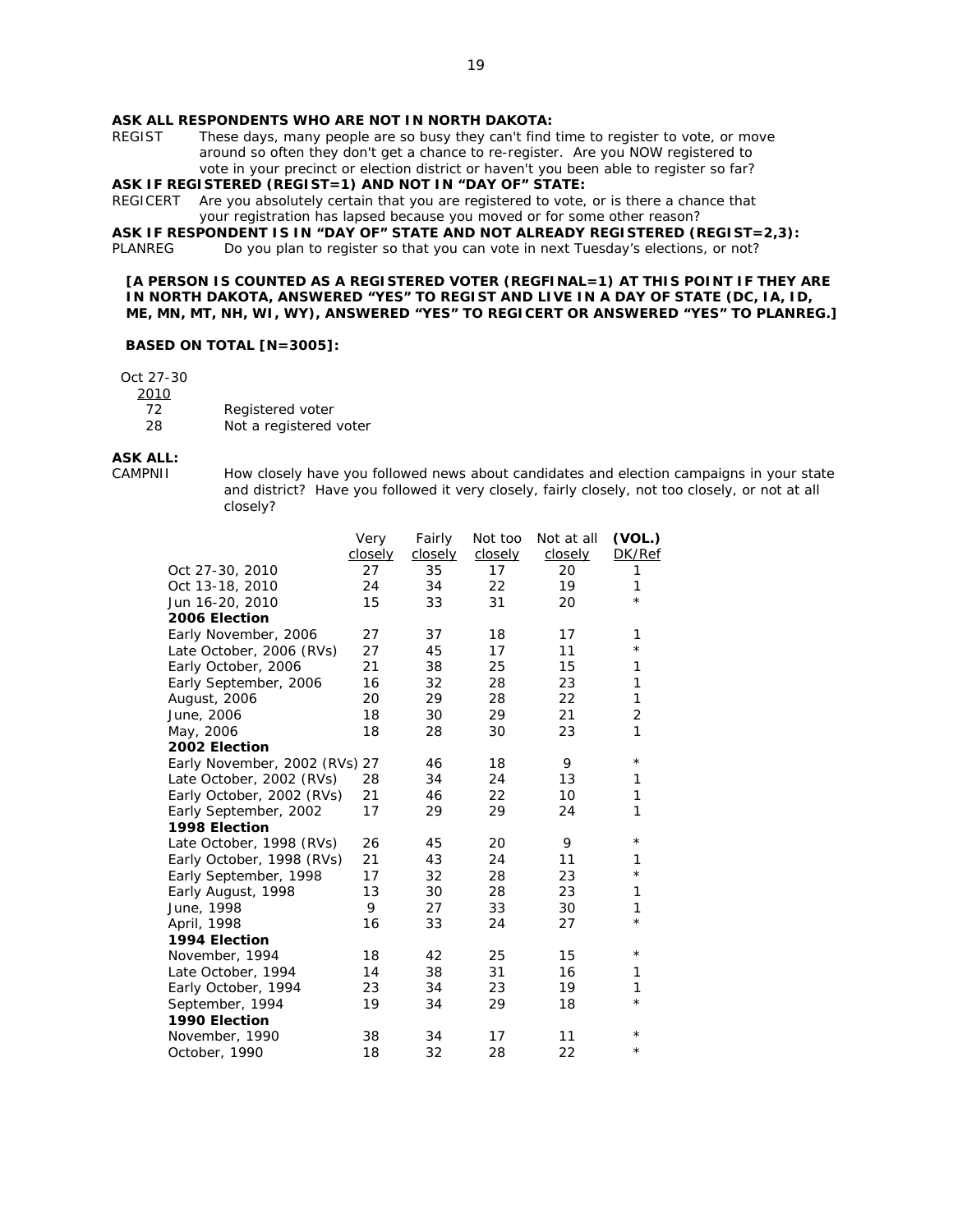### **ASK ALL REGISTERED VOTERS (REGFINAL=1):**

PRECINCT Have you ever voted in your precinct or election district?

#### **BASED ON REGISTERED VOTERS [N=2373]:**

Oct 27-30

2010

89 Yes

11 No

Don't know/Refused (VOL.)

#### **ASK ALL FORM 1 REGISTERED VOTERS (FORM=1 AND REGFINAL=1):**

WHEREF1 Do you happen to know where people in your neighborhood go to vote?

#### **BASED ON REGISTERED VOTERS [N=1223]:**

Oct 27-30

| 2010 |  |
|------|--|
|      |  |

88 Yes

- 9 No
	- 2 Vote by mail **(VOL.)**
- 1 Don't know/Refused **(VOL.)**

### **ASK ALL FORM 2 REGISTERED VOTERS (FORM=2 AND REGFINAL=1):**

WHEREF2 Do you happen to know where people in your area go to vote?

# **BASED ON REGISTERED VOTERS [N=1150]:**

Oct 27-30

 $\overline{a}$ 

| 2010 |                           |
|------|---------------------------|
| 87   | Yes                       |
| 10   | N٥                        |
| 2    | Vote by mail (VOL.)       |
|      | Don't know/Refused (VOL.) |

#### **NO QUESTIONS 1-8**

#### **ASK ALL REGISTERED VOTERS (REGFINAL=1) [N=2373]:**

Q.9 Would you say you follow what's going on in government and public affairs **[READ]**?

|                          | Most of  |    | Some of Only now  | Hardly | (VOL.)     |
|--------------------------|----------|----|-------------------|--------|------------|
|                          | the time |    | the time and then | at all | DK/Ref     |
| Oct 27-30, 2010 $(RVs)$  | 56       | 29 | 10                | 5      | $\star$    |
| Oct 13-18, 2010          | 49       | 28 | 12                | 10     |            |
| Aug 25-Sep 6, $2010^2$   | 52       | 25 | 13                | 10     |            |
| January, 2007            | 53       | 28 | 11                |        |            |
| November, 2006 (RVs)     | 58       | 26 | 10                | 6      | $\star$    |
| Late October, 2006 (RVs) | 57       | 30 | 8                 | 5      | $^\star$   |
| December, 2005           | 50       | 28 | 14                | 8      | $\star$    |
| December, 2004           | 45       | 35 | 14                | 5      |            |
| November, 2004 (RVs)     | 61       | 27 | 9                 | 3      | $^{\star}$ |
| Mid-October, 2004 (RVs)  | 63       | 26 | 8                 | 3      | $\star$    |
| June, 2004               | 44       | 34 | 15                |        | $^\star$   |
| August, 2003             | 48       | 33 | 12                | 6      |            |
| November, 2002           | 49       | 27 | 14                | 9      |            |
| August, 2002             | 54       | 30 |                   | 5      | $^\star$   |
|                          |          |    |                   |        |            |

<sup>2</sup> In the Aug. 25-Sept. 6, 2010 survey, a wording experiment was conducted with one half of respondents asked the question wording shown above, the other half was asked: "Some people seem to follow what's going on in government and public affairs most of the time, whether there's an election or not. Others aren't that interested. Would you say you follow what's going on in government and public affairs …" No significant differences were found between questions and the combined results are shown above. All survey prior to Sept. 2010 used the longer question wording.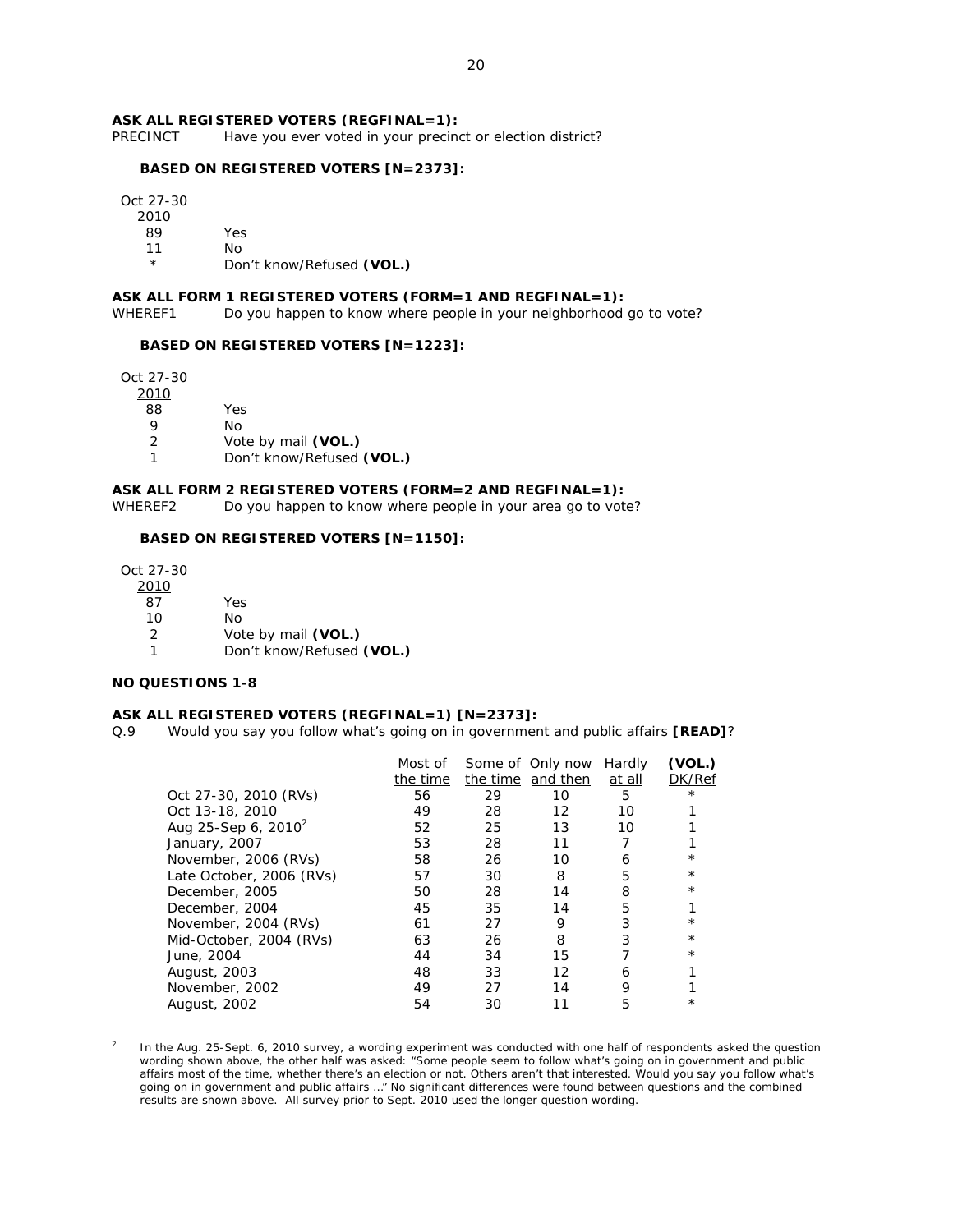# **Q.9 CONTINUED…**

|                            | Most of  |    | Some of Only now  | Hardly         | (VOL.)         |
|----------------------------|----------|----|-------------------|----------------|----------------|
|                            | the time |    | the time and then | at all         | DK/Ref         |
| March, 2001                | 49       | 27 | 13                | 10             | 1              |
| Early November, 2000 (RVs) | 51       | 32 | $12 \overline{ }$ | 5              | $\star$        |
| September, 2000 (RVs)      | 51       | 34 | 10                | 4              | 1              |
| June, 2000                 | 38       | 32 | 19                | 11             | $^\star$       |
| Late September, 1999       | 39       | 32 | 20                | 9              | $^{\star}$     |
| August, 1999               | 40       | 35 | 17                | 8              | $^{\star}$     |
| November, 1998             | 46       | 27 | 14                | 13             | $^\star$       |
| Late October, 1998 (RVs)   | 57       | 29 | 10                | 4              | $^\star$       |
| Early October, 1998 (RVs)  | 51       | 33 | 11                | 5              | $^\star$       |
| Early September, 1998      | 45       | 34 | 15                | 6              | $^\star$       |
| June, 1998                 | 36       | 34 | 21                | 9              | $^\star$       |
| November, 1997             | 41       | 36 | 16                | 7              | $^\star$       |
| November, 1996 (RVs)       | 52       | 32 | $12 \overline{ }$ | 4              | $^\star$       |
| October, 1996 (RVs)        | 43       | 37 | 13                | 6              | $\mathbf{1}$   |
| June, 1996                 | 41       | 34 | 17                | 8              | $^{\star}$     |
| October, 1995              | 46       | 35 | 14                | 5              | $^\star$       |
| April, 1995                | 43       | 35 | 16                | 6              | $^\star$       |
| November, 1994             | 49       | 30 | 13                | $\overline{7}$ | 1              |
| October, 1994              | 45       | 35 | 14                | 6              | $^\star$       |
| July, 1994                 | 46       | 33 | 15                | 6              | $^\star$       |
| May, 1990                  | 39       | 34 | 18                | 9              | $^\star$       |
| February, 1989             | 47       | 34 | 14                | 4              | 1              |
| October, 1988 (RVs)        | 52       | 33 | 12                | 3              | $^\star$       |
| May, 1988                  | 37       | 37 | 17                | 6              | 3              |
| January, 1988              | 37       | 35 | 18                | 8              | $\overline{2}$ |
| November, 1987             | 49       | 32 | 14                | $\overline{4}$ | $\mathbf{1}$   |
| May, 1987                  | 41       | 35 | 15                | $\overline{7}$ | $\overline{2}$ |
| July, 1985                 | 36       | 33 | 18                | 12             | 1              |
|                            |          |    |                   |                |                |

#### **ASK ALL REGISTERED VOTERS (REGFINAL=1):**

OFTVOTE How often would you say you vote... **[READ]**?

|                      |               |        |                      |   | (VOL.)         |          |                   |
|----------------------|---------------|--------|----------------------|---|----------------|----------|-------------------|
|                      |               | Nearly | Part of              |   | Never          |          | $(VOL.)$ $(VOL.)$ |
|                      | <u>Always</u> | always | the time Seldom vote |   |                | Other    | DK/Ref            |
| Oct 27-30, 2010      | 58            | 24     | 11                   | 5 | 2              |          | $\star$           |
| Oct 13-18, 2010      | 57            | 27     | 10                   | 4 | 2              |          | $^\star$          |
| Aug 25-Sep 6, 2010   | 59            | 26     | 9                    | 4 |                | $\star$  | $^{\star}$        |
| June 16-20, 2010     | 52            | 31     | 11                   | 5 |                |          |                   |
| Mar 31-Apr 6, 2009   | 62            | 23     | 7                    | 5 |                |          |                   |
| November, 2008       | 60            | 23     | 8                    | 5 | 2              |          |                   |
| Late October, 2008   | 57            | 26     | 8                    | 5 | 3              |          | $^\star$          |
| Mid-October, 2008    | 57            | 27     | 7                    | 5 | 3              |          | $\star$           |
| Early October, 2008  | 53            | 27     | 9                    | 6 | 3              |          |                   |
| Late September, 2008 | 55            | 27     | 9                    | 6 | $\overline{2}$ |          |                   |
| Mid-September, 2008  | 54            | 28     | 10                   | 5 | 2              |          | $^\star$          |
| August, 2008         | 55            | 29     | 9                    | 4 | $\overline{2}$ |          | $^{\star}$        |
| July, 2008           | 53            | 30     | 10                   | 4 |                |          |                   |
| January, 2007        | 58            | 29     | 9                    | 3 |                | $^\star$ |                   |
| November, 2006       | 58            | 26     | 8                    | 5 | 2              |          | $\star$           |
| Late October, 2006   | 58            | 27     | 9                    | 4 |                |          | $^\star$          |
| Early October, 2006  | 47            | 36     | 10                   | 3 | 2              |          |                   |
| September, 2006      | 56            | 28     | 9                    | 6 |                | $^\star$ |                   |
| May, 2006            | 60            | 26     | 8                    | 4 |                | $^\star$ |                   |
| December, 2005       | 60            | 24     | 9                    | 4 | 2              |          |                   |
| December, 2004       | 64            | 22     | 8                    | 4 |                | $^\star$ |                   |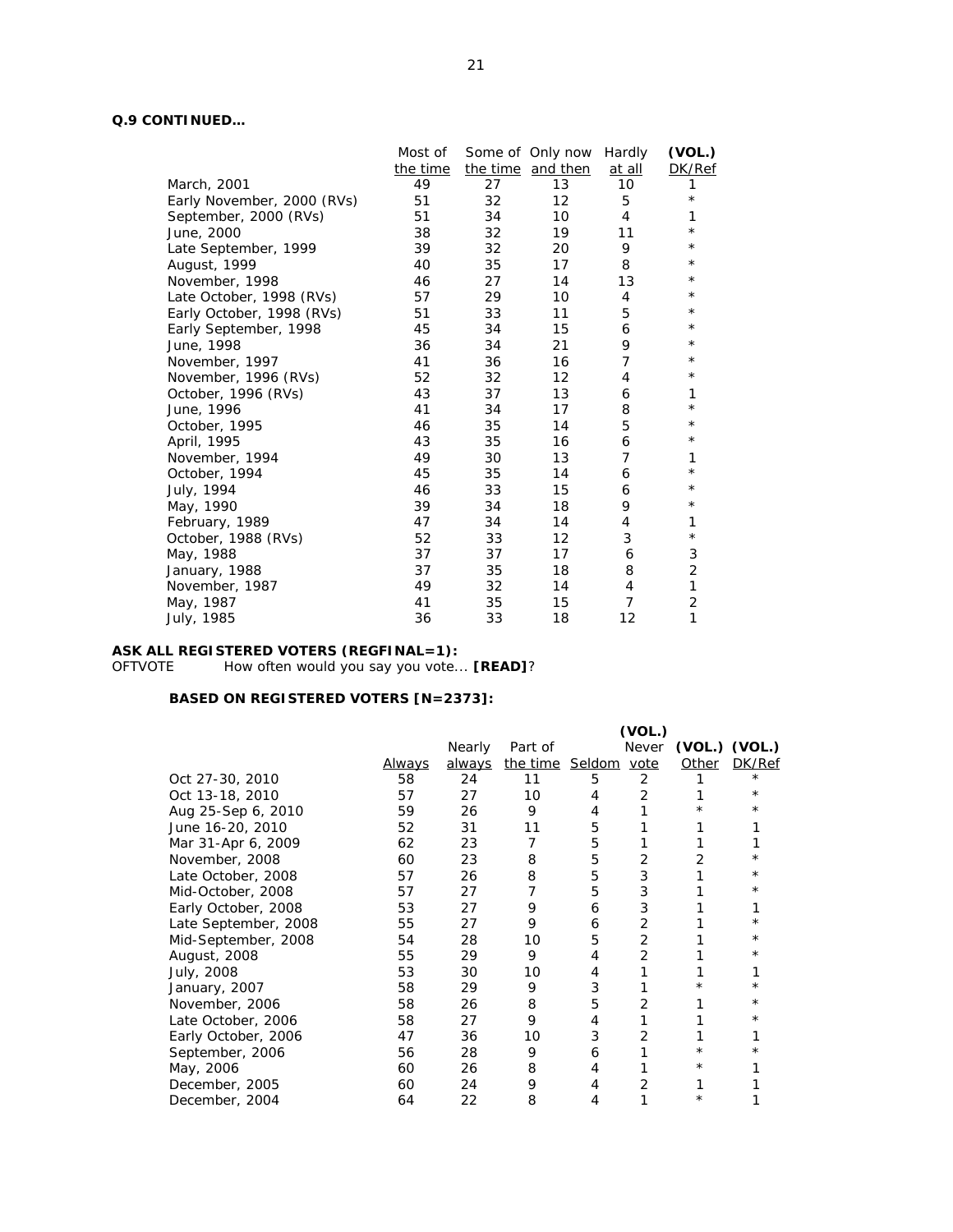# **OFTVOTE CONTINUED...**

|                       |               |               |                      |                | (VOL.)         |                         |               |
|-----------------------|---------------|---------------|----------------------|----------------|----------------|-------------------------|---------------|
|                       |               | Nearly        | Part of              |                | Never          |                         | (VOL.) (VOL.) |
|                       | <b>Always</b> | <u>always</u> | the time Seldom vote |                |                | Other                   | DK/Ref        |
| November, 2004        | 62            | 21            | 7                    | 6              | 3              | 1                       |               |
| Mid-October, 2004     | 63            | 22            | 7                    | 5              | 2              | 1                       | $^\star$      |
| Early October, 2004   | 58            | 25            | 9                    | 4              | 2              | 1                       | 1             |
| September, 2004       | 58            | 27            | 9                    | 5              | $\overline{2}$ | 1                       | 1             |
| August, 2004          | 56            | 28            | 9                    | 5              | $\overline{2}$ | $^\star$                | 1             |
| July, 2004            | 54            | 31            | 9                    | 4              | 1              | $^{\star}$              | $\star$       |
| June, 2004            | 57            | 29            | 7                    | 5              | 1              | 1                       | 1             |
| May, 2004             | 56            | 27            | 10                   | 4              | $\overline{2}$ | 1                       | 1             |
| April, 2004           | 55            | 29            | 9                    | 5              | $\mathbf{1}$   | 1                       | 1             |
| Late March, 2004      | 50            | 31            | 11                   | 6              | $\mathbf{1}$   | $^\star$                | 1             |
| Mid-March, 2004       | 55            | 30            | 9                    | 5              | 1              | $\star$                 | $\star$       |
| February, 2004        | 55            | 29            | 12                   | 3              | $\star$        | $\star$                 | $^\star$      |
|                       | 54            | 30            | 10                   | 4              | 2              | 1                       | $^\star$      |
| January, 2004         | 53            | 30            | 10                   | 5              | 1              | $^\star$                | $^\star$      |
| August, 2003          | 48            | 36            | 11                   | 3              | $\overline{2}$ | 1                       | 0             |
| June, 2003            |               |               |                      |                |                |                         |               |
| Early November, 2002  | 52            | 30            | 11                   | 6              | 1<br>$\star$   | O                       | 1             |
| Early October, 2002   | 50            | 33            | 11                   | 4              |                | 1<br>$\star$            | 1<br>$^\star$ |
| Early September, 2002 | 59            | 25            | 11                   | 4              | $\mathbf{1}$   | $\star$                 | $^\star$      |
| August, 2002          | 53            | 32            | 10                   | 4              | $\mathbf{1}$   | $\star$                 |               |
| May, 2002             | 53            | 31            | 9                    | 5              | 1              |                         | 1             |
| Early November, 2000  | 57            | 26            | 8                    | 6              | $\overline{2}$ | 1                       | $^\star$      |
| Late October, 2000    | 52            | 30            | 9                    | 6              | $\mathbf{1}$   | $\overline{c}$          | 0             |
| Mid-October, 2000     | 54            | 27            | 10                   | 6              | $\star$        | 3                       | $^\star$      |
| Early October, 2000   | 51            | 29            | 10                   | 6              | 3              | 1                       | $^\star$      |
| September, 2000       | 61            | 21            | 9                    | 7              | 2              | $^\star$                | $^\star$      |
| July, 2000            | 48            | 30            | 13                   | 6              | $\overline{2}$ | 1                       | $^\star$      |
| June, 2000            | 58            | 26            | 10                   | 4              | $\mathbf{1}$   | 1                       | $\star$       |
| May, 2000             | 52            | 29            | 12                   | 6              | $\mathbf{1}$   | 1                       | $^\star$      |
| April, 2000           | 50            | 30            | 12                   | 6              | $\overline{2}$ | 1                       | $^\star$      |
| March, 2000           | 49            | 34            | 12                   | 4              | $\mathbf{1}$   | 1                       | 0             |
| February, 2000        | 53            | 32            | 10                   | 4              | 1              | 0                       | $^\star$      |
| January, 2000         | 50            | 34            | 12                   | 4              | 1              | $^\star$                | $^\star$      |
| October, 1999         | 39            | 47            | 9                    | $\overline{2}$ | $\mathbf{1}$   | $^\star$                | $^\star$      |
| Late September, 1999  | 40            | 47            | 9                    | 3              | 1              | $^\star$                | $^\star$      |
| Late October, 1998    | 56            | 28            | 10                   | 5              | 1              | $^{\star}$              | $^\star$      |
| Early October, 1998   | 50            | 32            | 11                   | 5              | 1              | $\mathbf{1}$            | $^{\star}$    |
| Early September, 1998 | 53            | 33            | 9                    | 4              | $\frac{1}{2}$  | $\mathbf{1}$            | $^\star$      |
| Late August, 1998     | 48            | 35            | 13                   | 4              | $\star$        | 0                       | $^\star$      |
| June, 1998            | 49            | 33            | 12                   | 5              | $\frac{1}{2}$  | 1                       | 0             |
| May, 1998             | 52            | 29            | 12                   | 6              | 1              | 1                       | $^\star$      |
| November, 1997        | 42            | 44            | 10                   | 3              | 1              | $^{\star}$              | $^\star$      |
| October, 1997         | 62            | 26            | 8                    | 3              | 1              | $^\star$                | $^\star$      |
| June, 1997            | 54            | 30            | 10                   | $\overline{4}$ | $\star$        | $^\star$                | $^\star$      |
| November, 1996        | 55            | 28            | 8                    | 6              | $\mathbf 2$    | $\mathbf{1}$            | $^\star$      |
| October, 1996         | 52            | 30            | 9                    | 5              | $\mathbf 2$    | $\mathbf 2$             | $^\star$      |
| Late September, 1996  | 52            | 31            | 10                   | $\overline{4}$ | $\overline{2}$ | 1                       | *             |
|                       | 53            | 29            | 12                   | 4              | $\mathbf{1}$   | $\star$                 | $^\star$      |
| Early September, 1996 |               |               |                      |                |                |                         | $^\star$      |
| July, 1996            | 52            | 33            | 8                    | 5              | 1              | 1                       | $^\star$      |
| June, 1996            | 52            | 33            | 9                    | 4              | 1              | 1                       |               |
| Late April, 1996      | 44            | 37            | 11                   | 5              | 1              | $\mathbf{1}$<br>$\star$ | 1<br>$^\star$ |
| Early April, 1996     | 49            | 35            | 10                   | 5              | 1              |                         |               |
| February, 1996        | 42            | 41            | 11                   | 4              | 1              | 1                       | $^\star$      |
| October, 1995         | 53            | 35            | 7                    | 4              | 1              | $^\star$                | $^\star$      |
| April, 1995           | 53            | 34            | 9                    | 4              | $\star$        | $\star$                 | $\star$       |
| November, 1994        | 58            | 28            | 8                    | 5              | $\star$        | 1                       | 0             |
| Late October, 1994    | 55            | 32            | 10                   | 3              | $^\star$       | $\star$                 | $^\star$      |
| July, 1994            | 52            | 34            | 10                   | 4              | $^\star$       | $^\star$                | $\star$       |
| May, 1993             | 57            | 31            | 7                    | 4              | $\mathbf{1}$   | $\mathbf{1}$            | $^\star$      |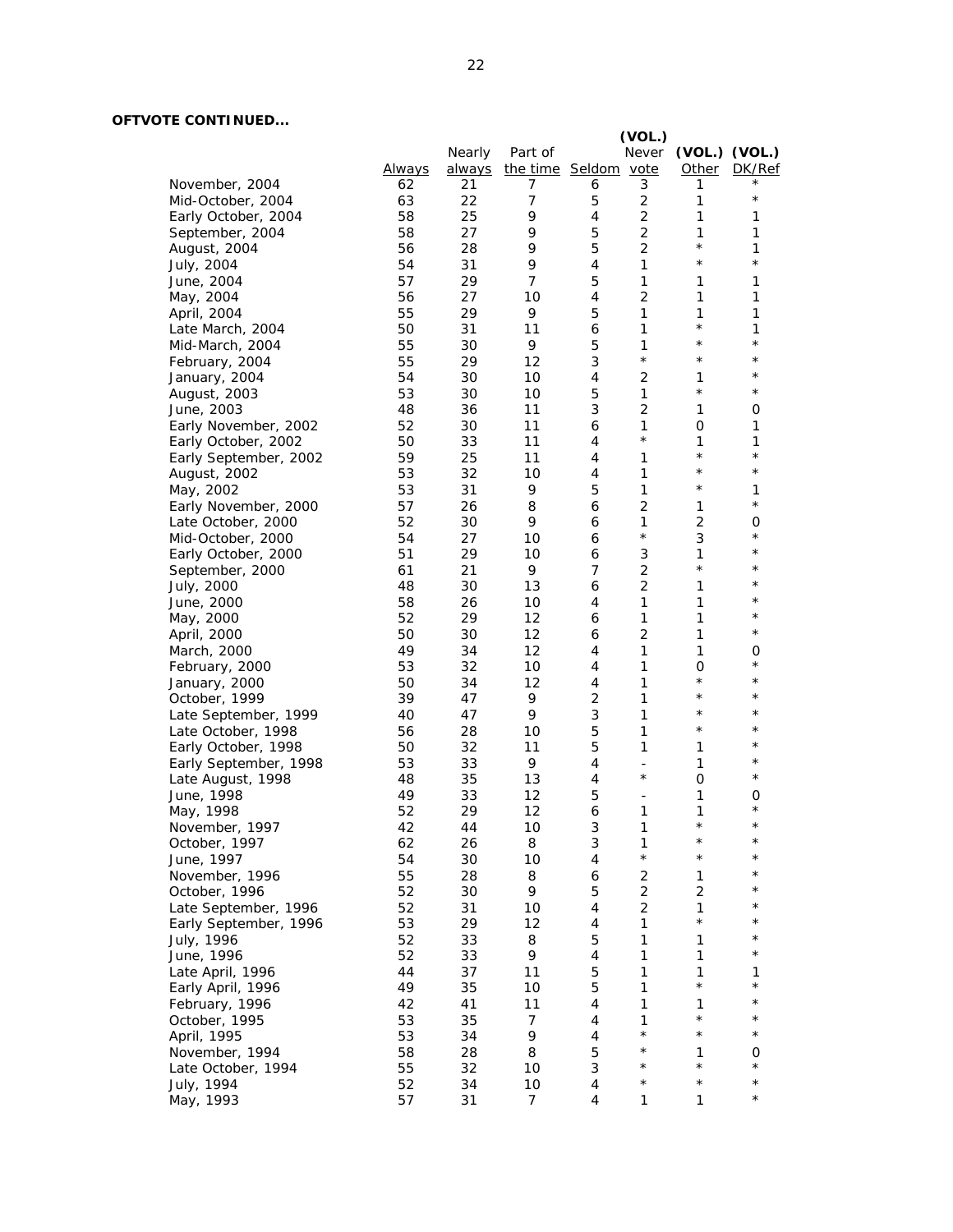# **OFTVOTE CONTINUED...**

|                        |        |        |                      |    | (VOL.)     |            |               |
|------------------------|--------|--------|----------------------|----|------------|------------|---------------|
|                        |        | Nearly | Part of              |    | Never      |            | (VOL.) (VOL.) |
|                        | Always | always | the time Seldom vote |    |            | Other      | DK/Ref        |
| Early October, 1992    | 54     | 33     | 8                    | 4  | $\star$    |            | $\star$       |
| September, 1992        | 52     | 33     | 8                    | 5  |            |            | $^\star$      |
| June, 1992             | 60     | 29     |                      | 3  |            |            | $^\star$      |
| May, 1992              | 50     | 35     | 10                   | 4  |            | $^{\star}$ | $^\star$      |
| Early May, 1992        | 49     | 35     | 10                   | 4  |            | $^\star$   | $^{\star}$    |
| March, 1992            | 47     | 36     | 11                   | 6  | $^\star$   | $^\star$   | $^{\star}$    |
| February, 1992         | 50     | 36     | 9                    |    | $^\star$   |            | 2             |
| January 1992 $(GP)^3$  | 40     | 35     | 11                   | 11 | 4          |            | $^\star$      |
| November, 1991         | 46     | 41     | 9                    | 4  | $^{\star}$ | $^\star$   | $^\star$      |
| May, 1990              | 42     | 42     | 11                   | 4  |            | $^\star$   | $^{\star}$    |
| January, 1989 (GP)     | 45     | 30     | 10                   | 8  | 6          |            | $^\star$      |
| Gallup: November, 1988 | 57     | 26     | 10                   | 4  | 2          |            | $^\star$      |
| October, 1988          | 51     | 37     | 8                    | 3  |            | $^\star$   | $^\star$      |
| May, 1988              | 43     | 41     | 11                   | 3  |            |            | $^\star$      |
| January, 1988          | 49     | 39     | 9                    | 2  |            | $\star$    | $^{\star}$    |
| September, 1988        | 51     | 40     | 6                    | 2  | $^\star$   |            | $^\star$      |
| May, 1987              | 43     | 43     | 9                    | 3  |            |            | $^\star$      |

# **ASK ALL REGISTERED VOTERS (REGFINAL=1):**  $Q.10$  If the elections for U.S. Congress were being

- If the elections for U.S. Congress were being held TODAY, would you vote for **[RANDOMIZE:** "the Republican Party's candidate" OR "the Democratic Party's candidate"**]** for Congress in your district? **ASK IF ANSWERED OTHER, DON'T KNOW OR REFUSED (Q.10=3,8,9):**
- Q.10a As of TODAY, do you LEAN more to the **[READ IN SAME ORDER AS Q.10; IF NECESSARY:** "for U.S. Congress in your district"**]**?

### **BASED ON REGISTERED VOTERS [N=2373]:**

|                      |                 |          | (VOL.)            |
|----------------------|-----------------|----------|-------------------|
|                      | Rep/            | Dem/     | Other/            |
|                      | <b>Lean Rep</b> | Lean Dem | DK/Ref            |
| Oct 27-30, 2010      | 43              | 44       | 12                |
| Oct 13-18, 2010      | 46              | 42       | 12                |
| Aug 25-Sep 6, 2010   | 44              | 47       | 9                 |
| Jul 21-Aug 5, 2010   | 44              | 45       | 11                |
| Jun 16-20, 2010      | 45              | 45       | 10                |
| Mar 11-21, 2010      | 44              | 44       | $12 \overline{ }$ |
| Feb 3-9, 2010        | 42              | 45       | 13                |
| Jan 6-10, 2010       | 44              | 46       | 10                |
| Oct 28-Nov 8, 2009   | 42              | 47       | 11                |
| Aug 20-27, 2009      | 44              | 45       | 10                |
| 2008 Election        |                 |          |                   |
| June, 2008           | 37              | 52       | 11                |
| 2006 Election        |                 |          |                   |
| November, 2006       | 40              | 48       | 12                |
| Late October, 2006   | 38              | 49       | 13                |
| Early October, 2006  | 38              | 51       | 11                |
| September, 2006      | 39              | 50       | 11                |
| August, 2006         | 41              | 50       | 9                 |
| June, 2006           | 39              | 51       | 10                |
| April, 2006          | 41              | 51       | 8                 |
| February, 2006       | 41              | 50       | 9                 |
| Mid-September, 2005  | 40              | 52       | 8                 |
| 2004 Election        |                 |          |                   |
| June, 2004           | 41              | 48       | 11                |
| 2002 Election        |                 |          |                   |
| Early November, 2002 | 42              | 46       | 12                |
|                      |                 |          |                   |

 $\frac{1}{3}$ Trends for January 1992 and January 1989 are based on general public.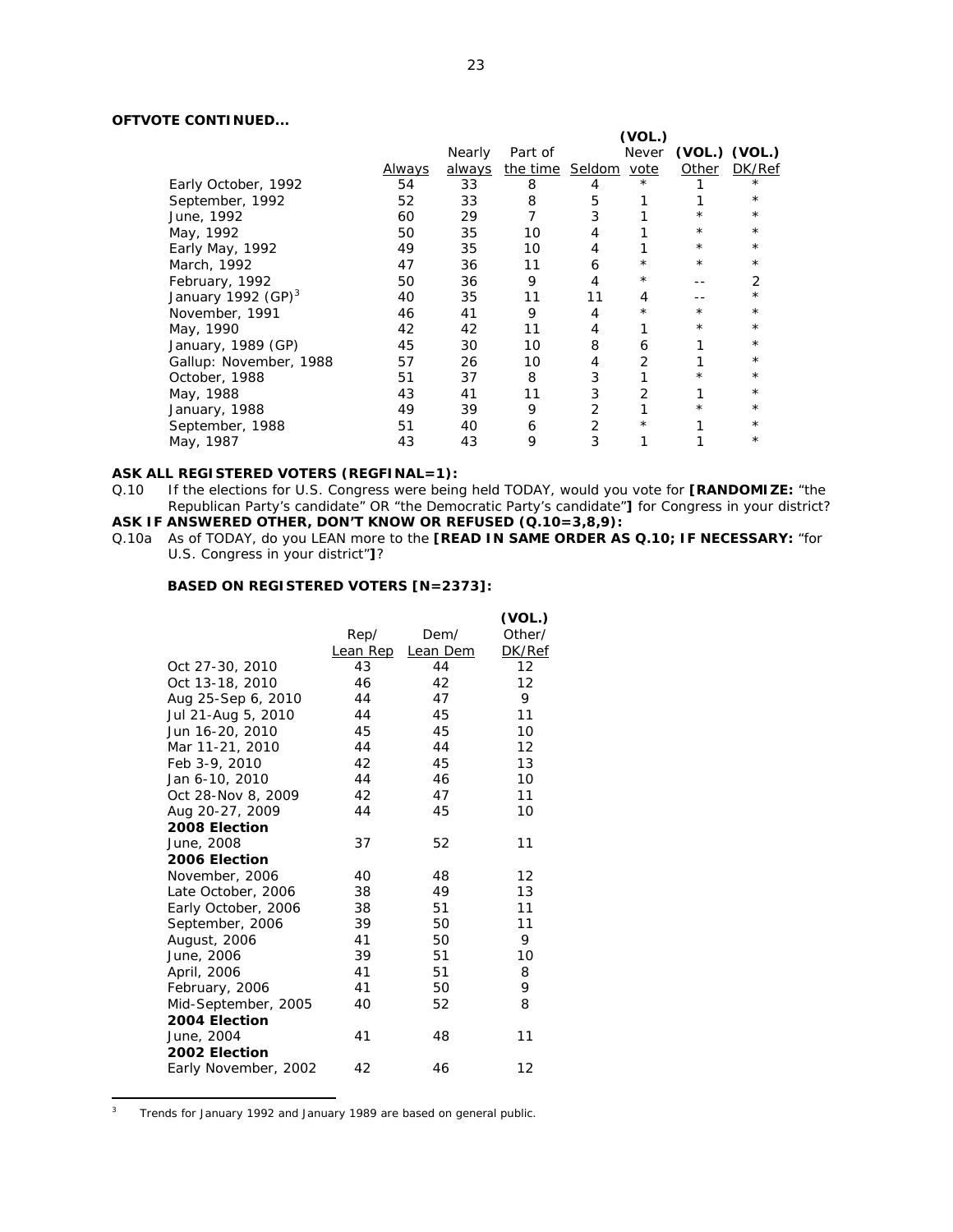# **Q.10/Q.10a CONTINUED…**

|                       |          |          | (VOL.)         |
|-----------------------|----------|----------|----------------|
|                       | Rep/     | Dem/     | Other/         |
|                       | Lean Rep | Lean Dem | DK/Ref         |
| Early October, 2002   | 44       | 46       | 10             |
| Early September, 2002 | 44       | 46       | 10             |
| June, 2002            | 44       | 46       | 10             |
| February, 2002        | 46       | 45       | 9              |
| Early November, 2001  | 44       | 44       | 12             |
| 2000 Election         |          |          |                |
| Early November, 2000  | 42       | 48       | 10             |
| Early October, 2000   | 43       | 47       | 10             |
| July, 2000            | 43       | 47       | 10             |
| February, 2000        | 44       | 47       | 9              |
| October, 1999         | 43       | 49       | 8              |
| June, 1999            | 40       | 50       | 10             |
| 1998 Election         |          |          |                |
| Late October, 1998    | 40       | 47       | 13             |
| Early October, 1998   | 43       | 44       | 13             |
| Early September, 1998 | 45       | 46       | 9              |
| Late August, 1998     | 44       | 45       | 11             |
| Early August, 1998    | 42       | 49       | 9              |
| June, 1998            | 44       | 46       | 10             |
| March, 1998           | 40       | 52       | 8              |
| February, 1998        | 41       | 50       | 9              |
| January, 1998         | 41       | 51       | 8              |
| August, 1997          | 45       | 48       | $\overline{7}$ |
| 1996 Election         |          |          |                |
| November, 1996        | 41       | 48       | 11             |
| October, 1996         | 42       | 49       | 9              |
| Late September, 1996  | 43       | 49       | 8              |
| Early September, 1996 | 43       | 51       | 6              |
| July, 1996            | 46       | 47       | $\overline{7}$ |
| June, 1996            | 44       | 50       | 6              |
| March, 1996           | 44       | 49       | 7              |
| January, 1996         | 46       | 47       | $\overline{7}$ |
| October, 1995         | 48       | 48       | 4              |
| August, 1995          | 50       | 43       | $\overline{7}$ |
| 1994 Election         |          |          |                |
| November, 1994        | 45       | 43       | 12             |
| Late October, 1994    | 47       | 44       | 9              |
| Early October, 1994   | 52       | 40       | 8              |
| September, 1994       | 48       | 46       | 6              |
| July, 1994            | 45       | 47       | 8              |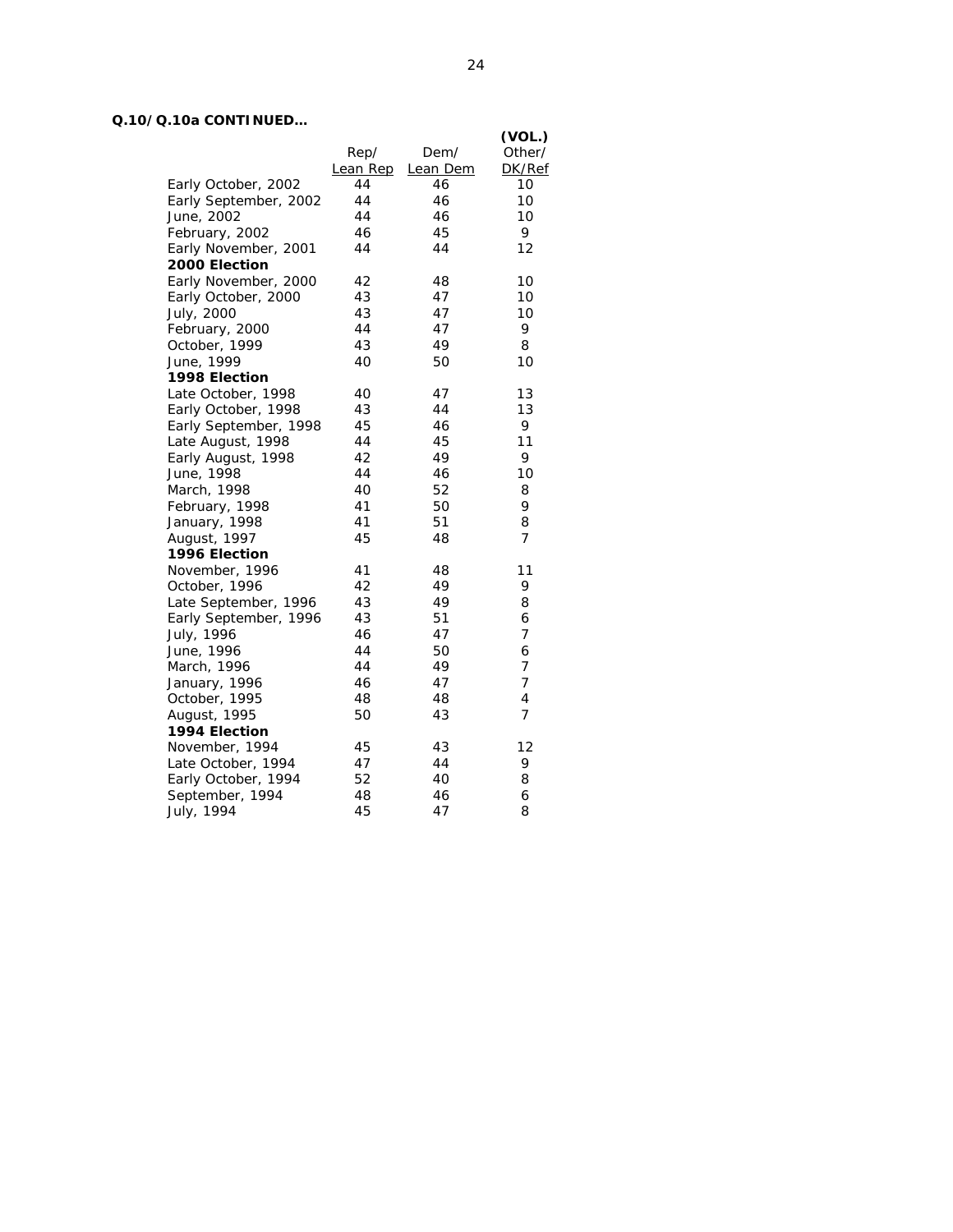#### **ASK ALL REGISTERED VOTERS (REGFINAL=1):**

Q.10 If the elections for U.S. Congress were being held TODAY, would you vote for **[RANDOMIZE:** "the Republican Party's candidate" OR "the Democratic Party's candidate"**]** for Congress in your district? **ASK IF ANSWERED OTHER, DON'T KNOW OR REFUSED (Q.10=3,8,9):**

- Q.10a As of TODAY, do you LEAN more to the **[READ IN SAME ORDER AS Q.10; IF NECESSARY:** "for U.S. Congress in your district"**]**?
- **ASK IF RESPONDENT CHOSE REP OR DEM (Q.10=1,2):**
- Q.11 Do you support the **[INSERT PARTY SELECTED IN Q.10: Democratic/Republican]** candidate strongly or only moderately?

### **BASED ON REGISTERED VOTERS [N=2373]:**

|           |                                 |         | Late    | Early | Early | Early    | Late |          |      |
|-----------|---------------------------------|---------|---------|-------|-------|----------|------|----------|------|
| Oct 27-30 |                                 | Nov     | Oct     | Oct   | Nov   | Nov      | Oct  | Nov      | Nov  |
| 2010      |                                 | 2006    | 2006    | 2006  | 2002  | 2000     | 1998 | 1996     | 1994 |
| 43        | Republican/Lean Rep             | 40      | 38      | 38    | 42    | 42       | 40   | 41       | 45   |
| 25        | Strongly                        | 21      | 19      | 20    | 21    | 20       | 19   | 18       | 19   |
| 18        | Moderately/Lean                 | 19      | 19      | 17    | 20    | 22       | 21   | 23       | 26   |
|           | Don't know/Refused (VOL.)       | $\star$ | $\star$ | ◢     |       | $^\star$ | - -  | $^\star$ |      |
| 44        | Democrat/Lean Dem               | 48      | 49      | 51    | 46    | 48       | 47   | 48       | 43   |
| 23        | Strongly                        | 26      | 25      | 26    | 22    | 23       | 24   | 22       | 17   |
| 20        | Moderately/Lean                 | 21      | 23      | 24    | 23    | 24       | 23   | 25       | 26   |
|           | Don't know/Refused (VOL.)       |         |         |       |       |          | --   |          |      |
| 12        | Other/Don't know/Refused (VOL.) | 12      | 13      | 11    | 12    | 10       | 13   | 11       | 12   |
|           |                                 |         |         |       |       |          |      |          |      |

#### **ASK ALL REGISTERED VOTERS (REGFINAL=1):**

 $\overline{a}$ 

PLAN1 Do you plan to vote in the elections, have you ALREADY voted, or don't you plan to vote? **ASK IF PLAN TO VOTE (PLAN1=1):** 

PLAN2 Do you plan to cast your vote BEFORE Election Day or ON Election Day?

|                                  | Plan    | Already | Before | Оn                        | (VOL.)        | Don't plan | (VOL.)        |
|----------------------------------|---------|---------|--------|---------------------------|---------------|------------|---------------|
|                                  | to vote | voted   |        | election day election day | <b>DK/Ref</b> | to vote    | DK/Ref        |
| Oct 27-30, 2010                  | 91      | 17      | 10     | 63                        |               | 8          | $\mathcal{P}$ |
| Oct 13-18, 2010                  | 94      | 4       | 23     | 65                        |               | 4          |               |
| 2008 Election                    |         |         |        |                           |               |            |               |
| November, 2008                   | 98      | 26      | 9      | 62                        |               |            |               |
| Late October, 2008               | 96      | 15      | 16     | 64                        |               |            |               |
| 2006 Election                    |         |         |        |                           |               |            |               |
| November, 2006 <sup>4</sup>      | 90      | 12      | 6      | 71                        | $^{\star}$    | 8          |               |
| Late October, 2006               | 94      | 3       | 15     | 74                        |               | 3          | 3             |
| Early October, 2006 <sup>b</sup> | 93      | $\star$ | 14     | 77                        | 2             | 4          | 3             |
| 2004 Election                    |         |         |        |                           |               |            |               |
| November, 2004 <sup>6</sup>      | 97      | 12      | 9      | 75                        |               |            |               |
| Mid-October, 2004                | 98      | 3       | 16     | 78                        |               |            |               |
| Early September, 2004            | 98      | $\star$ | 13     | 84                        |               |            |               |
|                                  |         |         |        |                           |               |            |               |

<sup>4</sup> In November 2006 and earlier, initial question asked: "Do you yourself plan to vote in the election…?" and respondents who said they planned to vote were asked "Do you plan to vote BEFORE Election Day, OR will you probably vote at your polling place ON Election Day OR have you already cast your vote?" Respondents who volunteered that they had already voted were asked: "Just to be sure I understand – are you saying you have ALREADY mailed in your vote or cast your vote early at your local election office, or do you mean that you PLAN TO do so?"

In Early October 2006 the follow up question was worded: "…do you plan to vote BEFORE Election Day, that is through the mail or with an absentee ballot, OR will you probably vote at your polling place ON Election Day?

In November 2004, and Mid-October, the follow up question was worded: "Do you plan to vote BEFORE Election Day, that is through the mail or with an absentee ballot, or will you probably vote at your polling place ON Election Day, OR have you already cast your vote?" In September 2004 "have you already cast your vote" was a volunteered option.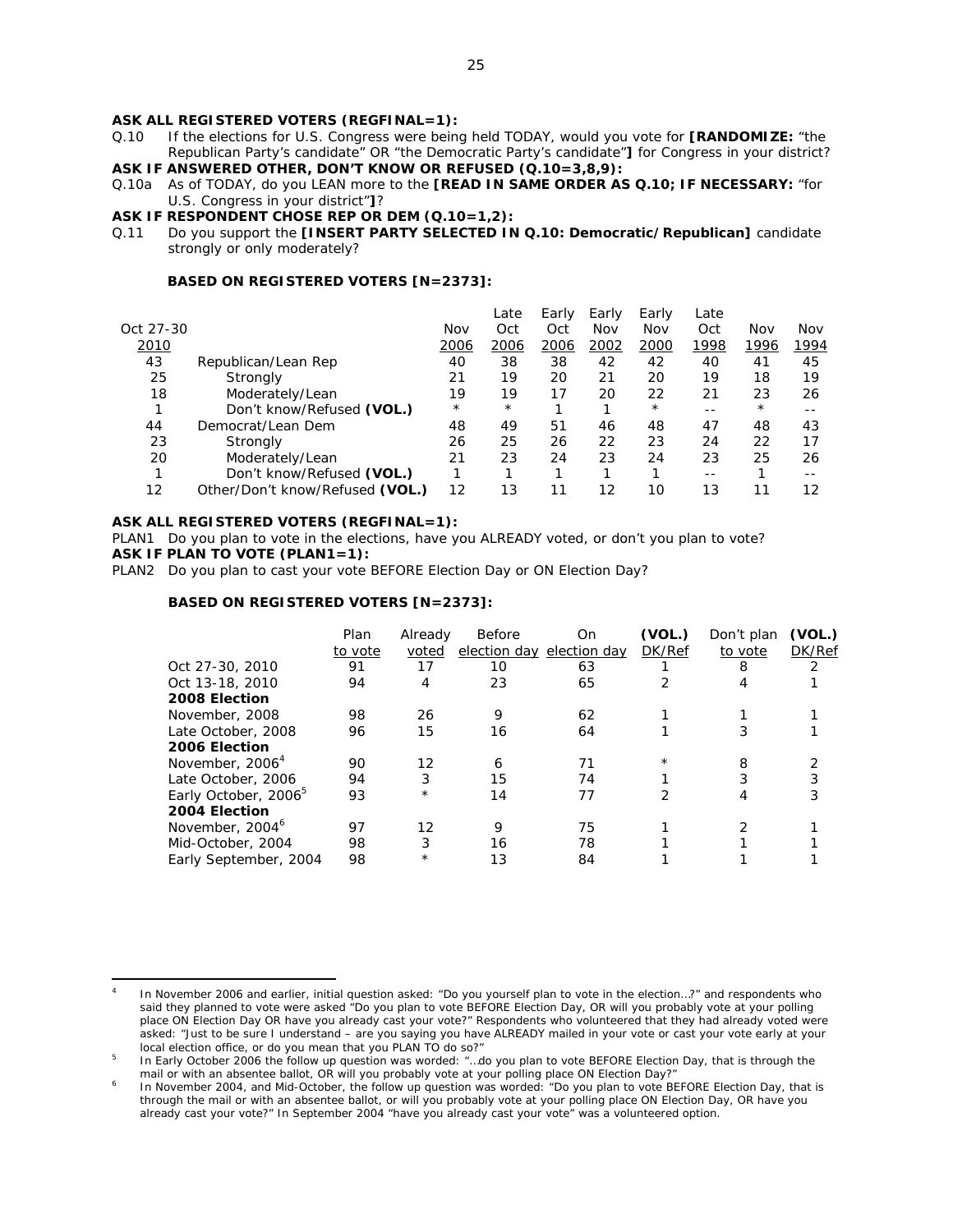# **ASK ALL REGISTERED VOTERS (REGFINAL=1):**

# **[IF RESPONDENT HAS ALREADY VOTED (PLAN1=2), CODE AS "10"]**

I'd like you to rate your chance of voting on a scale of 10 to 1. If TEN represents a person who definitely will vote and ONE represents a person who definitely will NOT vote, where on this scale of 10 to 1 would you place yourself?

# **BASED ON REGISTERED VOTERS [N=2373]:**

|                                  | Definitely<br>will vote |                     |                     |                              |                                |                     |                     |                              |                         | Definitely<br>will not vote (VOL.) |                              |
|----------------------------------|-------------------------|---------------------|---------------------|------------------------------|--------------------------------|---------------------|---------------------|------------------------------|-------------------------|------------------------------------|------------------------------|
|                                  | 10                      | $\overline{9}$      | 8                   | $\overline{1}$               | 6                              | $\overline{5}$      | $\frac{4}{\ast}$    | $\overline{3}$               | $\overline{2}$          | $\mathbf{1}$                       | DK/Ref                       |
| Oct 27-30, 2010                  | 72                      | 6                   | 5<br>$\overline{7}$ | $\overline{4}$               | $\mathbf{1}$<br>$\overline{2}$ | 4                   |                     | $\mathbf{1}$<br>$\mathbf{1}$ | $\mathbf{1}$<br>$\star$ | 3                                  | 1                            |
| Oct 13-18, 2010 <sup>7</sup>     | 71                      | 8                   | $\overline{7}$      | 3<br>3                       |                                | 2                   | $\mathbf{1}$        |                              | $^\star$                | 4                                  | 1                            |
| Aug 25-Sep 6, 2010               | 71                      | 9                   |                     |                              | $\overline{2}$                 | 4                   | 1                   | 1                            |                         | $\overline{2}$                     | 1                            |
| 2008 Election                    |                         |                     |                     |                              | $^\star$                       |                     | $\star$             | $^\star$                     | $\star$                 |                                    |                              |
| November, 2008                   | 86                      | 5                   | 3                   | $\mathbf{1}$                 | $^\star$                       | 2                   | $\star$             | $\star$                      | $^\star$                | $\mathbf 2$                        | 1                            |
| Late October, 2008               | 86                      | 5<br>5              | $\overline{2}$<br>3 | 1                            |                                | 2<br>1              | $\star$             | $\star$                      | $\star$                 | 3<br>$\overline{2}$                | 1                            |
| Mid-October, 2008                | 86                      |                     | 3                   | $\mathbf{1}$<br>$\mathbf{1}$ | 1<br>$\mathbf{1}$              | $\overline{2}$      |                     | $\star$                      |                         | $\mathbf{1}$                       | $\mathbf{1}$                 |
| Mid-September, 2008              | 84                      | 6                   |                     | $\overline{c}$               | $\mathbf{1}$                   |                     | $\Omega$<br>$\star$ | $\mathbf{1}$                 | 1<br>$^{\star}$         |                                    | $\mathbf{1}$<br>$\mathbf{1}$ |
| August, 2008                     | 80<br>80                | 6<br>$\overline{7}$ | 5<br>4              | $\overline{2}$               | 1                              | $\overline{2}$<br>3 | $\star$             | $\mathbf{1}$                 | $^\star$                | 2<br>$\overline{2}$                | $\Omega$                     |
| July, 2008<br>2006 Election      |                         |                     |                     |                              |                                |                     |                     |                              |                         |                                    |                              |
|                                  | 72                      | 7                   | 5                   | 3                            | 2                              |                     | $^{\star}$          | $\mathbf{1}$                 | 1                       | 4                                  | 1                            |
| November, 2006                   | 71                      | 8                   | 9                   | 4                            | $\overline{2}$                 | 4<br>3              | $\star$             | 1                            | $^\star$                | 1                                  | 1                            |
| Late October, 2006               | 68                      |                     | 9                   | $\overline{4}$               | $\mathbf{1}$                   | 4                   | $\star$             | $\mathbf{1}$                 | $^{\star}$              | $\overline{2}$                     |                              |
| Early October, 2006              | 67                      | 10<br>9             | 9                   | $\overline{2}$               | $\overline{2}$                 | 5                   | 1                   | $\mathbf{1}$                 | 1                       | $\overline{2}$                     | 1<br>$\mathbf{1}$            |
| September, 2006<br>2004 Election |                         |                     |                     |                              |                                |                     |                     |                              |                         |                                    |                              |
| November, 2004                   | 87                      | 4                   | 3                   | $\mathbf{1}$                 | $\mathbf{1}$                   | 1                   | $\star$             | $^{\star}$                   | $^\star$                | $\mathbf 2$                        | 1                            |
| Mid-October, 2004                | 87                      | 4                   | 3                   | $\mathbf{1}$                 | $\mathbf{1}$                   | 1                   | $\star$             | $\star$                      | $^\star$                | $\overline{2}$                     | $\mathbf{1}$                 |
| 2002 Election                    |                         |                     |                     |                              |                                |                     |                     |                              |                         |                                    |                              |
| Early November, 2002             | 66                      | 9                   | 9                   | 3                            | 1                              | 4                   | 1                   | 1                            | 1                       | 5                                  | 1                            |
| Early October, 2002              | 64                      | 10                  | 10                  | $\overline{4}$               | 3                              | 4                   | $\mathbf{1}$        | $\star$                      | $^{\star}$              | $\overline{2}$                     | $\overline{2}$               |
| 2000 Election                    |                         |                     |                     |                              |                                |                     |                     |                              |                         |                                    |                              |
| Early November, 2000             | 80                      | 6                   | 5                   | 2                            | 1                              | 3                   | $\star$             | $^\star$                     | $^\star$                | 3                                  | $\mathbf{1}$                 |
| Late October, 2000               | 83                      | 5                   | 5                   | $\mathbf{1}$                 | $\mathbf{1}$                   | $\overline{2}$      | $\star$             | $\mathbf{1}$                 | 1                       | 1                                  | $\star$                      |
| Mid-October, 2000                | 80                      | 7                   | $\overline{4}$      | $\sqrt{3}$                   | 1                              | 3                   | 1                   | $\star$                      | $^{\star}$              | 1                                  | 1                            |
| Early October, 2000              | 78                      | 7                   | 5                   | $\overline{2}$               | $\overline{2}$                 | $\overline{2}$      | $\star$             | 1                            | 1                       | 1                                  | 1                            |
| 1998 Election                    |                         |                     |                     |                              |                                |                     |                     |                              |                         |                                    |                              |
| Late October, 1998               | 70                      | 6                   | $\overline{7}$      | 4                            | 1                              | 4                   | 1                   | $\mathbf{1}$                 | 1                       | 4                                  | 1                            |
| Early October, 1998              | 64                      | 9                   | 10                  | 4                            | $\overline{2}$                 | 4                   | $\mathbf{1}$        | $\overline{2}$               | 1                       | $\overline{2}$                     | 1                            |
| 1996 Election                    |                         |                     |                     |                              |                                |                     |                     |                              |                         |                                    |                              |
| November, 1996                   | 77                      | 7                   | $\overline{7}$      | $\overline{2}$               | $\mathbf{1}$                   | 2                   | $\star$             | $\mathbf{1}$                 | $^\star$                | 2                                  | 1                            |
| October, 1996                    | 77                      | 9                   | $\overline{7}$      | $\overline{c}$               | $\overline{c}$                 | $\overline{2}$      | $\star$             | $\star$                      | $^{\star}$              | 1                                  | $\star$                      |
| Late September, 1996             | 78                      | 10                  | 6                   | $\overline{2}$               | $\mathbf{1}$                   | 1                   | $\star$             | $\star$                      | $^{\star}$              | 1                                  | $\mathbf{1}$                 |
| 1994 Election                    |                         |                     |                     |                              |                                |                     |                     |                              |                         |                                    |                              |
| November, 1994                   | 67                      | 9                   | 8                   | 2                            | 2                              | 4                   | 1                   | 1                            | 1                       | 3                                  | 2                            |
| Late October, 1994               | 66                      | 10                  | 9                   | 4                            | $\overline{2}$                 | 4                   | 1                   | $\mathbf{1}$                 | $^{\star}$              | $\overline{2}$                     | 1                            |
| 1992 Election                    |                         |                     |                     |                              |                                |                     |                     |                              |                         |                                    |                              |
| Gallup: September, 1992          | 77                      | 5                   | 4                   | 3                            | 2                              | 4                   | $\star$             | 1                            | $^{\star}$              | 4                                  | $\star$                      |
| 1988 Election                    |                         |                     |                     |                              |                                |                     |                     |                              |                         |                                    |                              |
| Gallup: November, 1988           | 77                      | 7                   | 6                   | $\mathbf 2$                  | 1                              | 3                   | $\star$             | $^\star$                     | $^\star$                | 2                                  | $\sqrt{2}$                   |
| Gallup: October, 1988            | 73                      | 8                   | $\overline{7}$      | 3                            | $\overline{2}$                 | 3                   | 1                   | $\star$                      | $^{\star}$              | 1                                  | $\overline{2}$               |
|                                  |                         |                     |                     |                              |                                |                     |                     |                              |                         |                                    |                              |

 $\overline{a}$ 

<sup>7</sup> In Oct 27-30, 2010 and Oct 13-18,2010, Late October, Mid-October and November 2008, November 2006, November 2004 and Early November 2002, the "10 – definitely will vote" category also includes people who volunteered that they already voted.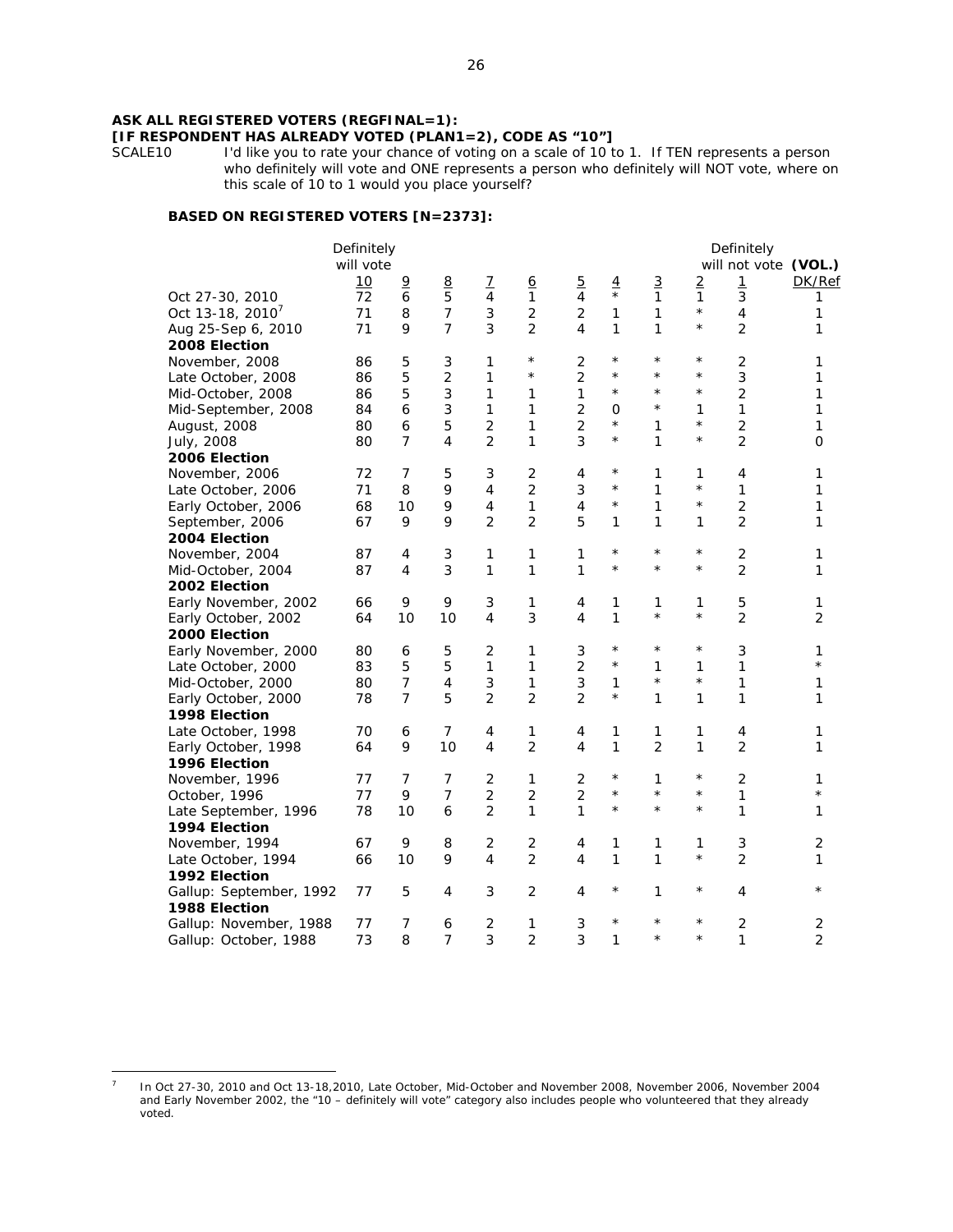# **ASK ALL REGISTERED VOTERS (REGFINAL=1):** Q.18 What will make the biggest difference in how

What will make the biggest difference in how you vote for Congress in your district – national issues, local or state issues, the candidate's political party, or the candidate's character and experience? **[IF MORE THAN ONE, PROBE WITH:** Well, which is most important?**]**

# **BASED ON REGISTERED VOTERS [N=2373]:**

|                          |               |                                           |                |            |                |                | (VOL.)                    |
|--------------------------|---------------|-------------------------------------------|----------------|------------|----------------|----------------|---------------------------|
|                          |               | National Local/State Political Character/ |                |            | (VOL.)         | (VOL.)         | DK/                       |
|                          | <i>issues</i> | issues                                    | party          | Experience | Other          | <b>None</b>    | Ref                       |
| Oct 27-30, 2010          | 35            | 28                                        | 6              | 24         | $\overline{2}$ | 1              | 4                         |
| Oct 13-18, 2010          | 35            | 29                                        | 5              | 23         | 3              | 1              | 4                         |
| Jul 21-Aug 5, 2010       | 36            | 29                                        | 5              | 22         | $\mathfrak{Z}$ | 1              | 4                         |
| Jun 16-20, 2010          | 38            | 28                                        | 5              | 21         | 3              | 1              | 3                         |
| Feb 3-9, 2010            | 31            | 27                                        | 5              | 30         | $\overline{2}$ | $\star$        | 5                         |
| 2006 Election            |               |                                           |                |            |                |                |                           |
| November, 2006           | 34            | 29                                        | 6              | 22         | 3              | 1              | 5                         |
| September, 2006          | 29            | 33                                        | 5              | 27         | 1              | $\overline{2}$ | $\ensuremath{\mathsf{3}}$ |
| June, 2006               | 30            | 26                                        | 6              | 33         | $\overline{2}$ | $^{\star}$     | 3                         |
| 2002 Election            |               |                                           |                |            |                |                |                           |
| Early November, 2002     | 23            | 38                                        | $\overline{7}$ | 26         | 2              | $\star$        | 4                         |
| Early October, 2002      | 28            | 35                                        | 5              | 25         | $\overline{2}$ | 1              | 4                         |
| June, 2002               | 26            | 30                                        | 5              | 33         | $\overline{2}$ | 1              | 3                         |
| 2000 Election            |               |                                           |                |            |                |                |                           |
| Early October, 2000      | 21            | 42                                        | 9              | 21         | $\mathbf{1}$   | $\mathbf{1}$   | 5                         |
| July, 2000               | 18            | 40                                        | 6              | 32         | 1              | 1              | $\overline{2}$            |
| 1998 Election            |               |                                           |                |            |                |                |                           |
| Late October, 1998       | 20            | 39                                        | 5              | 27         | 3              | 2              | 4                         |
| Early October, 1998      | 23            | 36                                        | 7              | 28         | $\mathbf{1}$   | $\star$        | 5                         |
| Early September, 1998    | 22            | 34                                        | 5              | 33         | $\overline{c}$ | $\star$        | 4                         |
| Early August, 1998       | 20            | 38                                        | 5              | 31         | $\overline{2}$ | $\star$        | 4                         |
| June, 1998               | 22            | 37                                        | $\overline{4}$ | 32         | 1              | 1              | 3                         |
| March, 1998              | 18            | 37                                        | 6              | 35         | 1              | 1              | $\overline{2}$            |
| 1996 Election            |               |                                           |                |            |                |                |                           |
| November, 1996           | 23            | 38                                        | 6              | 25         | $\overline{2}$ | $\star$        | 6                         |
| October, 1996            | 19            | 45                                        | $\overline{7}$ | 26         | 1              | 1              | 1                         |
| Late September, 1996     | 25            | 38                                        | 6              | 24         | $\overline{2}$ | $\star$        | 5                         |
| Early September, 1996    | 18            | 42                                        | 6              | 30         | 1              | $^\star$       | 3                         |
| 1994 Election            |               |                                           |                |            |                |                |                           |
| November, 1994           | 22            | 38                                        | 5              | 30         | $\mathbf{1}$   | $\star$        | 4                         |
| Late October, 1994       | 22            | 38                                        | 3              | 29         | 3              | 1              | 4                         |
| Early October, 1994      | 22            | 27                                        | 5              | 39         | $\overline{2}$ | 1              | 4                         |
| 1986 Election            |               |                                           |                |            |                |                |                           |
| CBS/NYT: 10/24-28, 1986  | 22            | 25                                        | 6              | 40         | 1              | 1              | 5                         |
| CBS/NYT: 9/28-10/1, 1986 | 20            | 23                                        | 9              | 41         | 3              | $\star$        | $\overline{4}$            |
|                          |               |                                           |                |            |                |                |                           |

**NO QUESTIONS 19-21**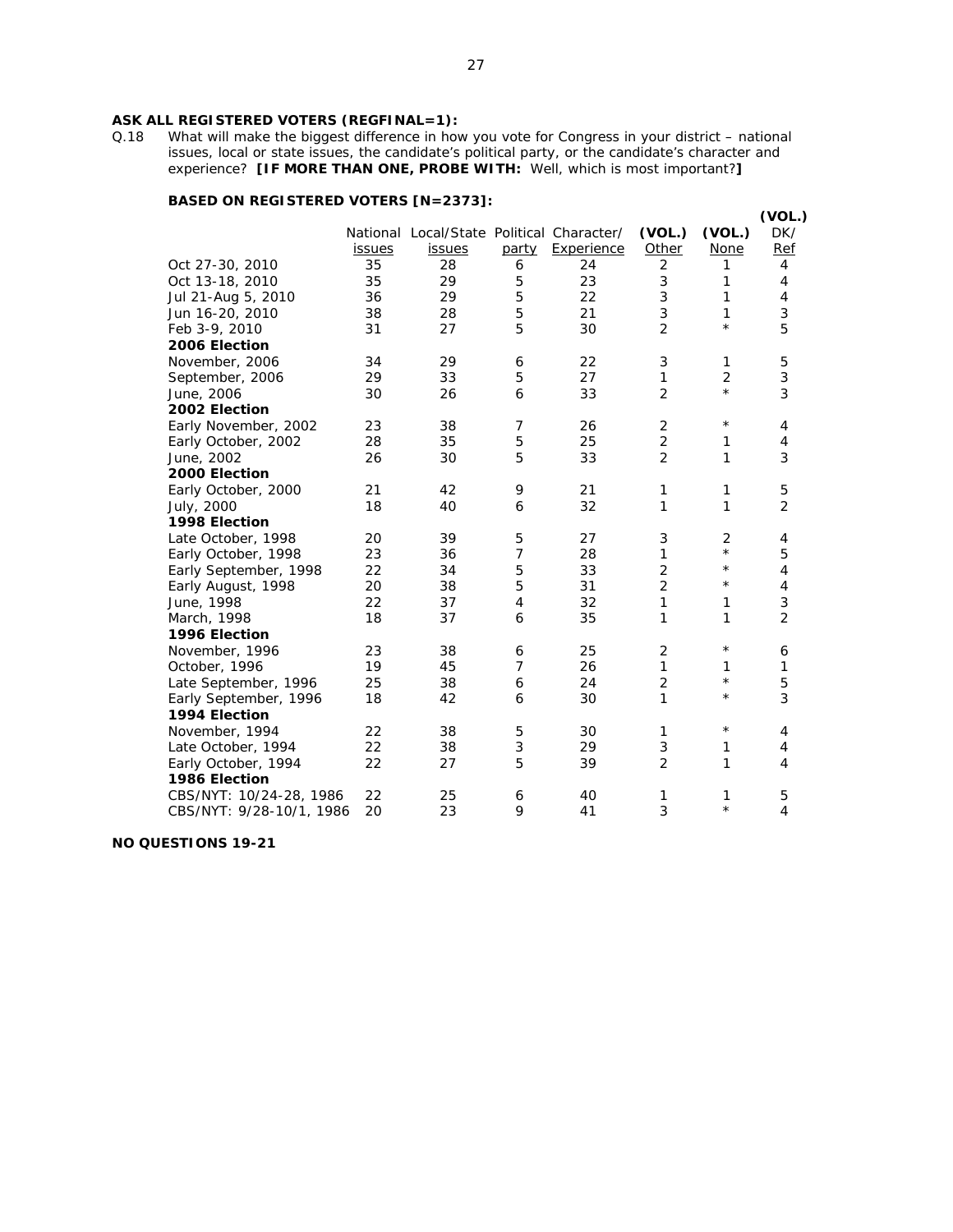#### **ASK ALL REGISTERED VOTERS (REGFINAL=1):**

Q.22 Would you like to see your representative in Congress be re-elected on Tuesday, or not?

|                       |            |    | (VOL.)                |        |
|-----------------------|------------|----|-----------------------|--------|
|                       |            |    | Representative (VOL.) |        |
|                       | <b>Yes</b> | No | not running           | DK/Ref |
| Oct 27-30, 2010       | 49         | 32 | 2                     | 18     |
| Oct 13-18, 2010       | 47         | 32 | 1                     | 20     |
| Aug 25-Sep 6, 2010    | 49         | 33 | 1                     | 17     |
| Jun 16-20, 2010       | 49         | 34 | 1                     | 16     |
| Mar 11-21, 2010       | 43         | 32 | 1                     | 24     |
| Feb 3-9, 2010         | 49         | 31 | $\star$               | 19     |
| Oct 28-Nov 8, 2009    | 52         | 29 | 1                     | 18     |
| 2008 Election         |            |    |                       |        |
| Late February, 2008   | 60         | 22 | 1                     | 17     |
| 2006 Election         |            |    |                       |        |
| November, 2006        | 55         | 25 | 1                     | 19     |
| Late October, 2006    | 55         | 26 | 1                     | 18     |
| Early October, 2006   | 50         | 27 | 1                     | 22     |
| September, 2006       | 53         | 27 | 1                     | 19     |
| August, 2006          | 51         | 30 | $^\star$              | 19     |
| June, 2006            | 51         | 32 | 1                     | 16     |
| April, 2006           | 57         | 28 | 1                     | 14     |
| February, 2006        | 59         | 28 | 1                     | 12     |
| Mid-September, 2005   | 57         | 25 | 1                     | 17     |
| 2002 Election         |            |    |                       |        |
| Early October, 2002   | 58         | 19 | 2                     | 21     |
| June, 2002            | 58         | 23 | 1                     | 18     |
| 2000 Election         |            |    |                       |        |
|                       | 59         | 16 | 2                     | 23     |
| Early November, 2000  | 60         | 17 | 1                     | 22     |
| October, 2000         | 66         | 23 | $\star$               | 11     |
| July, 1999            |            |    |                       |        |
| 1998 Election         | 64         |    | 1                     |        |
| Late October, 1998    | 58         | 19 | 2                     | 16     |
| Early October, 1998   |            | 20 | 1                     | 20     |
| Early September, 1998 | 63         | 20 |                       | 16     |
| March, 1998           | 63         | 21 | 1                     | 15     |
| January, 1998         | 66         | 23 | 0                     | 11     |
| August, 1997          | 66         | 22 | 0                     | 12     |
| 1996 Election         |            |    |                       |        |
| Early November, 1996  | 60         | 16 | 3                     | 21     |
| October, 1996         | 62         | 19 | 2                     | 17     |
| Late September, 1996  | 55         | 17 | $\overline{2}$        | 26     |
| Early September, 1996 | 62         | 19 | 2                     | 17     |
| 1994 Election         |            |    |                       |        |
| November, 1994        | 58         | 25 | 1                     | 16     |
| Late October, 1994    | 55         | 30 | 2                     | 13     |
| Early October, 1994   | 49         | 29 | 2                     | 20     |
| 1990 Election         |            |    |                       |        |
| Gallup: October, 1990 | 62         | 22 | 2                     | 14     |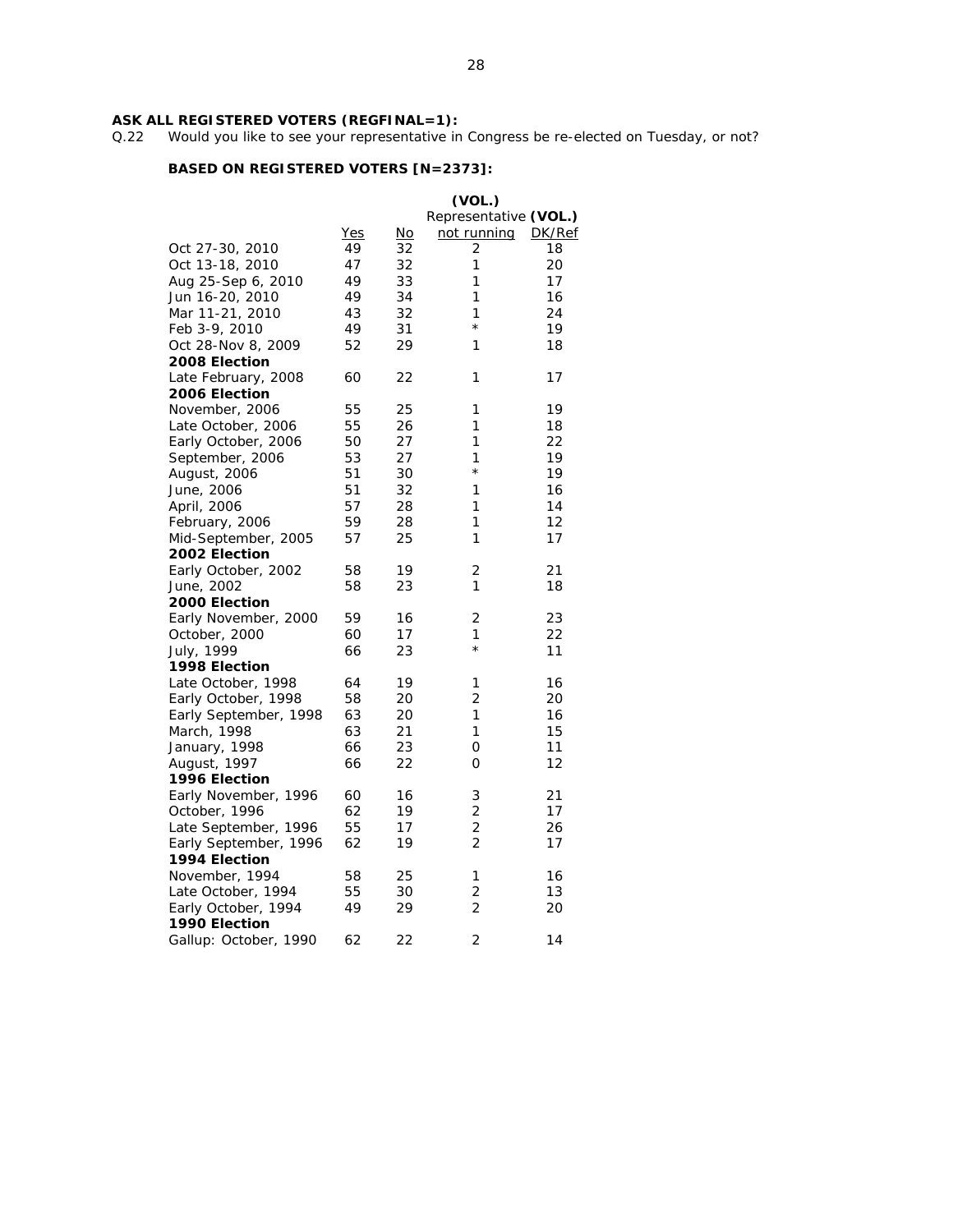#### **ASK ALL REGISTERED VOTERS (REGFINAL=1):**

Q.23 Regardless of how you feel about your own representative, would you like to see most members of Congress re-elected on Tuesday, or not?

# **BASED ON REGISTERED VOTERS [N=2373]:**

|                       |            |           | (VOL.) |
|-----------------------|------------|-----------|--------|
|                       | <b>Yes</b> | <u>No</u> | DK/Ref |
| Oct 27-30, 2010       | 35         | 51        | 13     |
| Oct 13-18, 2010       | 33         | 54        | 13     |
| Aug 25-Sep 6, 2010    | 33         | 56        | 11     |
| Jun 16-20, 2010       | 31         | 56        | 13     |
| Mar 11-21, 2010       | 27         | 57        | 15     |
| Feb 3-9, 2010         | 32         | 53        | 15     |
| Oct 28-Nov 8, 2009    | 34         | 53        | 13     |
| 2008 Election         |            |           |        |
| Late February, 2008   | 36         | 49        | 15     |
| 2006 Election         |            |           |        |
| November, 2006        | 37         | 46        | 17     |
| Late October, 2006    | 34         | 49        | 17     |
| Early October, 2006   | 32         | 48        | 20     |
| September, 2006       | 35         | 49        | 16     |
| August, 2006          | 36         | 49        | 15     |
| June, 2006            | 29         | 57        | 14     |
| April, 2006           | 34         | 53        | 13     |
| February, 2006        | 36         | 49        | 15     |
| September, 2005       | 36         | 48        | 16     |
| 2002 Election         |            |           |        |
| Early October, 2002   | 39         | 38        | 23     |
| June, 2002            | 45         | 37        | 18     |
| 2000 Election         |            |           |        |
| October, 2000         | 40         | 34        | 26     |
| July, 1999            | 41         | 47        | 12     |
| 1998 Election         |            |           |        |
| Late October, 1998    | 41         | 37        | 22     |
| Early October, 1998   | 39         | 39        | 22     |
| Early September, 1998 | 46         | 37        | 17     |
| March, 1998           | 45         | 41        | 14     |
| January, 1998         | 44         | 43        | 13     |
| August, 1997          | 45         | 42        | 13     |
| 1996 Election         |            |           |        |
| Early September, 1996 | 43         | 43        | 14     |
| 1994 Election         |            |           |        |
| November, 1994        | 31         | 51        | 18     |
| Late October, 1994    | 31         | 56        | 13     |
| Early October, 1994   | 28         | 56        | 16     |

**NO QUESTION 24**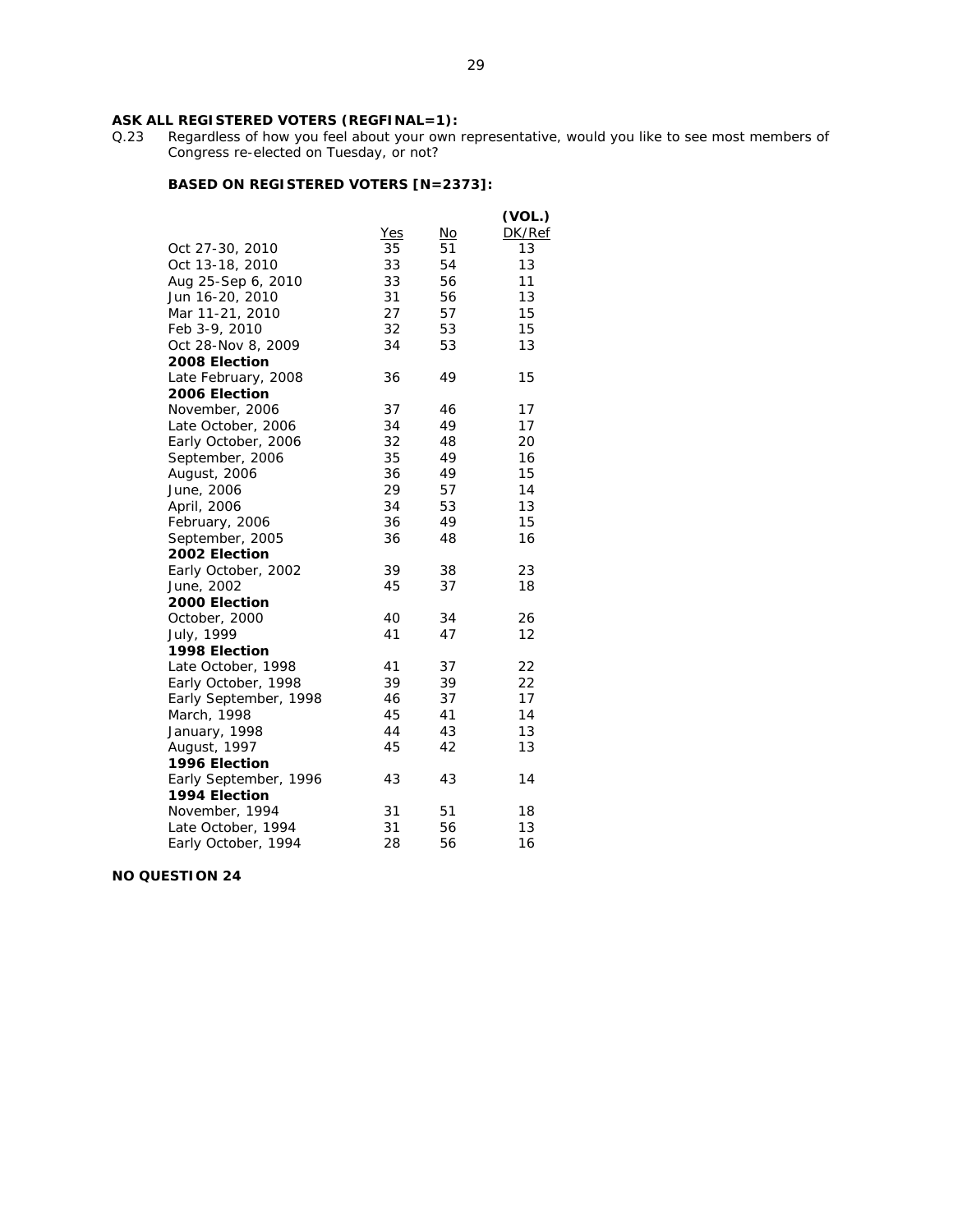# ASK ALL REGISTERED VOTERS (REGFINAL=1):<br>Q.25 Compared to previous congressional election

Compared to previous congressional elections, are you more enthusiastic about voting than usual, or less enthusiastic?

### **BASED ON REGISTERED VOTERS [N=2373]:**

|                                    |      |             | (VOL.) | (VOL.)         |
|------------------------------------|------|-------------|--------|----------------|
|                                    | More | <u>Less</u> | Same   | DK/Ref         |
| Oct 27-30, 2010                    | 47   | 34          | 15     | 3              |
| Oct 13-18, 2010                    | 47   | 31          | 19     | 3              |
| Jun 16-20, 2010                    | 46   | 36          | 16     | $\overline{2}$ |
| 2006 Election                      |      |             |        |                |
| November, 2006                     | 44   | 35          | 19     | 2              |
| Late October, 2006                 | 41   | 34          | 23     | $\overline{2}$ |
| Early October, 2006                | 39   | 36          | 21     | 4              |
| September, 2006                    | 37   | 40          | 20     | 3              |
| June, 2006                         | 38   | 40          | 18     | 4              |
| 2002 Election                      |      |             |        |                |
| June, 2002                         | 41   | 33          | 23     | 3              |
| 1998 Election                      |      |             |        |                |
| June, 1998                         | 38   | 45          | 15     | 2              |
| 1994 Election                      |      |             |        |                |
| Gallup: October, 1994 <sup>8</sup> | 34   | 44          | 20     | 2              |
|                                    |      |             |        |                |

# **ASK ALL REGISTERED VOTERS (REGFINAL=1):**

Q.26 Will the issue of which party controls Congress, the Republicans or the Democrats, be a factor in your vote for Congress this year, or not?

|                       | Yes, will be<br>a factor | No,<br>will not | (VOL.)<br>DK/Ref |
|-----------------------|--------------------------|-----------------|------------------|
| Oct 27-30, 2010       | 62                       | 34              | 4                |
| Oct 13-18, 2010       | 61                       | 36              | 3                |
| Aug 25-Sep 6, 2010    | 56                       | 41              | 3                |
| Jun 16-20, 2010       | 58                       | 39              | 3                |
| Feb 3-9, 2010         | 48                       | 45              | 6                |
| 2008 Election         |                          |                 |                  |
| June, 2008            | 44                       | 51              | 5                |
| 2006 Election         |                          |                 |                  |
| November, 2006        | 61                       | 36              | 3                |
| Late October, 2006    | 61                       | 36              | 3                |
| Early October, 2006   | 57                       | 40              | 3                |
| September, 2006       | 55                       | 41              | 4                |
| June, 2006            | 58                       | 39              | 3                |
| April, 2006           | 56                       | 39              | 5                |
| 2004 Election         |                          |                 |                  |
| June, 2004            | 43                       | 51              | 6                |
| 2002 Election         |                          |                 |                  |
| Early November, 2002  | 48                       | 49              | 3                |
| Early October, 2002   | 42                       | 55              | 3                |
| Early September, 2002 | 44                       | 51              | 5                |
| June, 2002            | 47                       | 50              | 3                |
| February, 2002        | 46                       | 49              | 5                |
| 2000 Election         |                          |                 |                  |
| Early October, 2000   | 46                       | 50              | 4                |
| July, 2000            | 46                       | 49              | 5                |
| 1998 Election         |                          |                 |                  |
| Late October, 1998    | 46                       | 50              | 4                |
| Early October, 1998   | 47                       | 49              | 4                |
|                       |                          |                 |                  |

 $\frac{1}{8}$ In October, 1994 Gallup asked "Compared to previous elections…" and did not specify congressional elections.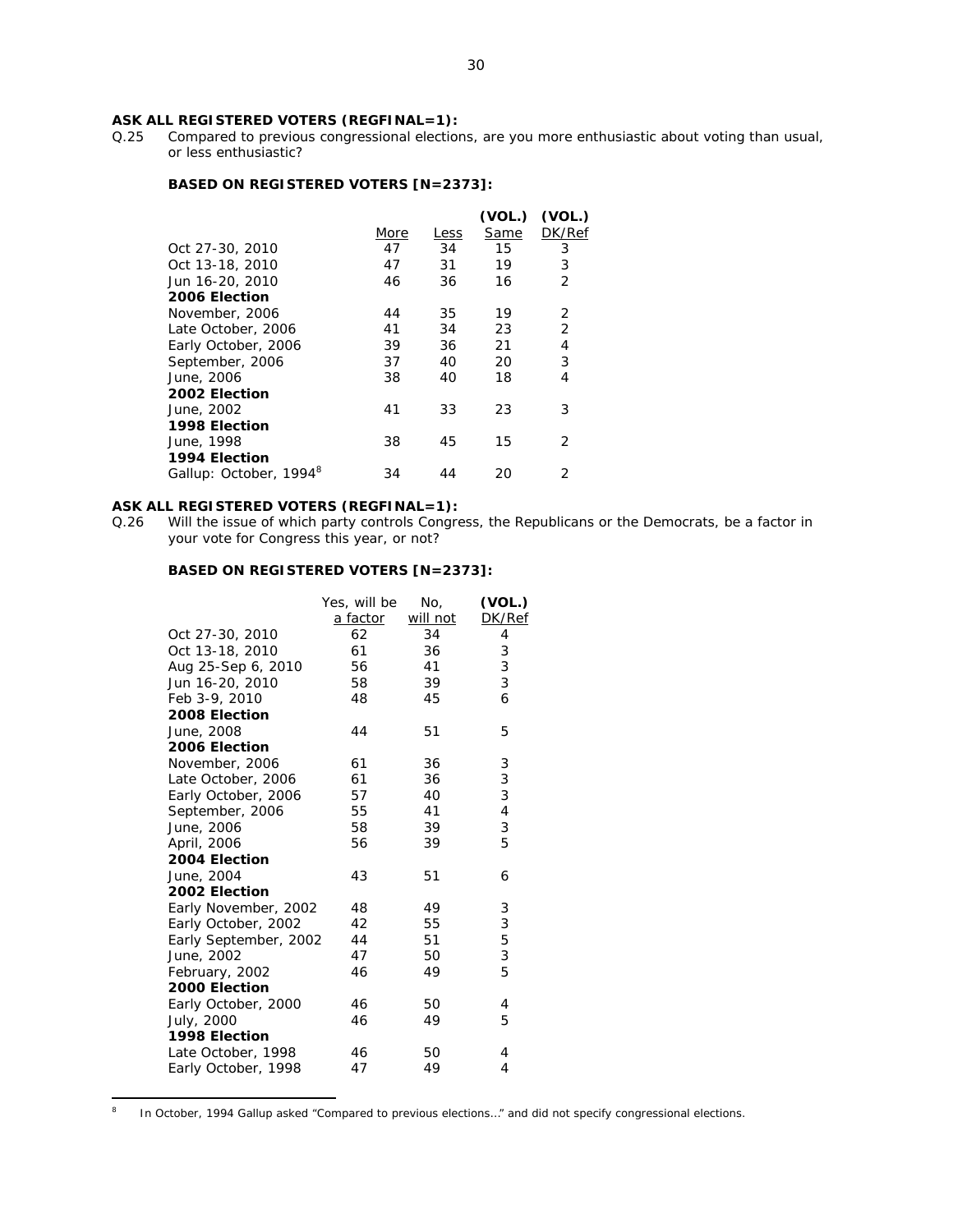# **Q.26 CONTINUED…**

|                       | Yes, will be<br>a factor | No.<br>will not | (VOL.)<br>DK/Ref |
|-----------------------|--------------------------|-----------------|------------------|
| Early September, 1998 | 41                       | 56              | 3                |
| Early August, 1998    | 44                       | 53              | 3                |
| June, 1998            | 45                       | 51              | Δ                |

#### **ASK ALL REGISTERED VOTERS (REGFINAL=1):**

Q.27 Do you think of your vote for Congress as a vote FOR Barack Obama, as a vote AGAINST Barack Obama, or isn't Barack Obama much of a factor in your vote?

|                              | For | Against | Not a<br>factor | (VOL.)<br>DK/Ref          |
|------------------------------|-----|---------|-----------------|---------------------------|
| Oct 27-30, 2010              | 26  | 28      | 42              | 4                         |
| Oct 13-18, 2010              | 27  | 30      | 39              | 4                         |
| Aug 25-Sep 6, 2010           | 25  | 30      | 42              | 3                         |
| Jun 16-20, 2010              | 23  | 28      | 47              | $\overline{c}$            |
| Feb 3-9, 2010                | 24  | 20      | 51              | 5                         |
| 2006 Election (Bush)         |     |         |                 |                           |
| November, 2006               | 21  | 35      | 41              | $\ensuremath{\mathsf{3}}$ |
| Late October, 2006           | 20  | 37      | 38              | 5                         |
| Early October, 2006          | 18  | 39      | 40              | 3                         |
| September, 2006              | 20  | 36      | 40              | $\sqrt{4}$                |
| August, 2006                 | 17  | 35      | 43              | 5                         |
| June, 2006                   | 15  | 38      | 44              | 3                         |
| April, 2006                  | 17  | 34      | 46              | 3                         |
| February, 2006               | 18  | 31      | 47              | $\overline{4}$            |
| 2002 Election (Bush)         |     |         |                 |                           |
| Early November, 2002         | 29  | 16      | 49              | 6                         |
| Early October, 2002          | 30  | 20      | 44              | 6                         |
| Early September, 2002        | 29  | 15      | 51              | 5                         |
| February, 2002               | 34  | 9       | 50              | $\overline{7}$            |
| 1998 Election (Clinton)      |     |         |                 |                           |
| Late October, 1998           | 20  | 17      | 58              | 5                         |
| Early October, 1998          | 19  | 23      | 52              | 6                         |
| Early September, 1998        | 18  | 16      | 63              | 3                         |
| Late August, 1998            | 20  | 17      | 61              | 2                         |
| Early August, 1998           | 21  | 18      | 57              | 4                         |
| June, 1998                   | 20  | 18      | 57              | 5                         |
| March, 1998                  | 21  | 15      | 59              | 5                         |
| 1996 Election (Clinton)      |     |         |                 |                           |
| Early September, 1996        | 24  | 18      | 51              | 7                         |
| 1994 Election (Clinton)      |     |         |                 |                           |
| November, 1994               | 17  | 21      | 55              | 7                         |
| Late October, 1994           | 17  | 21      | 57              | 5                         |
| Early October, 1994          | 17  | 23      | 54              | 6                         |
| 1990 Election (GHW Bush)     |     |         |                 |                           |
| CBS/NYT: October 28-31, 1990 | 19  | 15      | 61              | 6                         |
| 1986 Election (Reagan)       |     |         |                 |                           |
| CBS/NYT: October 24-28, 1986 | 26  | 12      | 55              | 7                         |
| CBS/NYT: Sep 28-Oct 1, 1986  | 26  | 16      | 51              | $\overline{7}$            |
| 1982 Election (Reagan)       |     |         |                 |                           |
| CBS/NYT: October 23-28, 1982 | 23  | 21      | 51              | 5                         |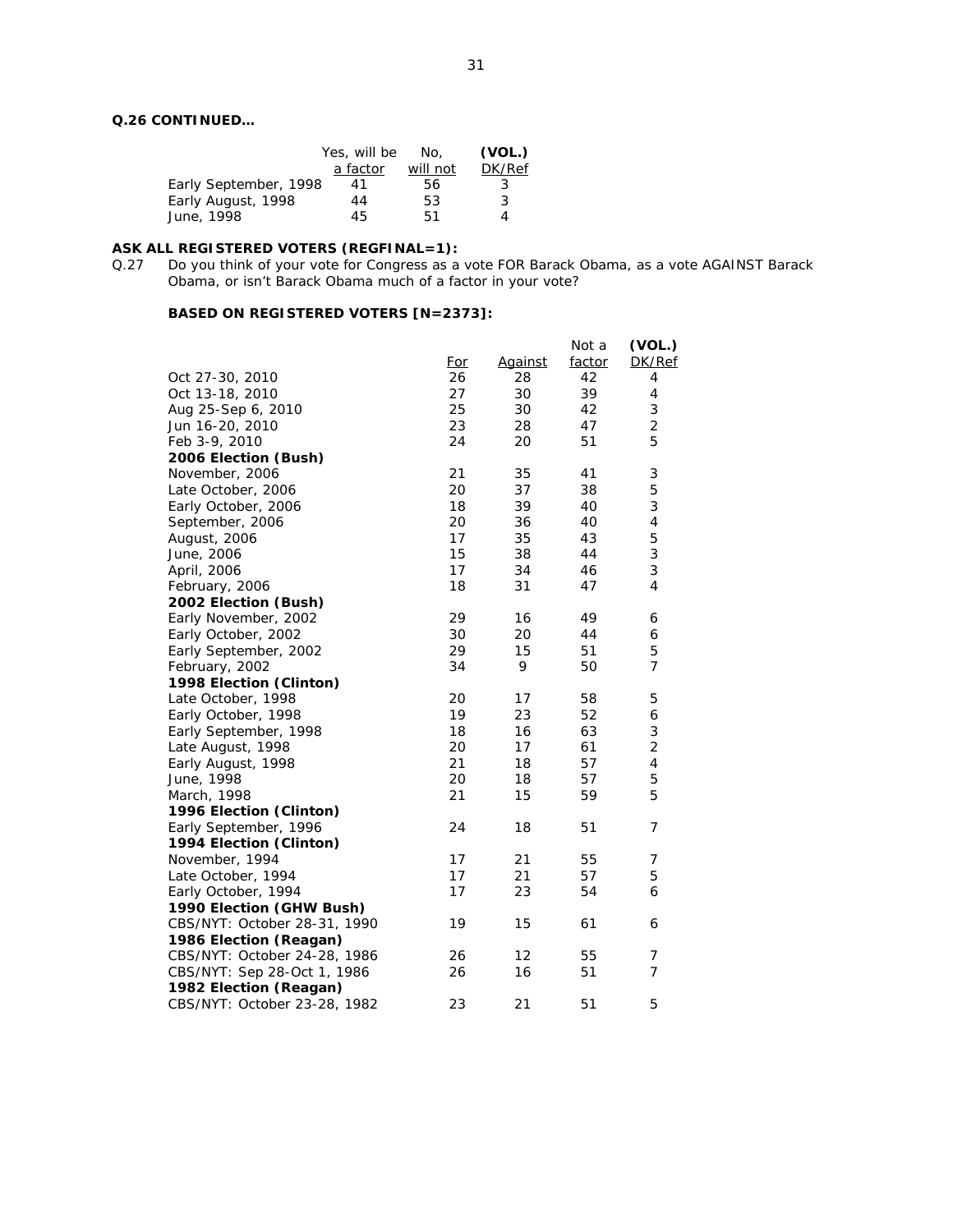# **ASK ALL REGISTERED VOTERS (REGFINAL=1):**

- Q.28 Of the following six issues, which ONE would you say is MOST important to your vote for Congress this year **[READ AND RANDOMIZE]**?
- **ASK IF ANSWER GIVEN (Q.28=1-7):**
- Q.28a And which would you say is the SECOND most important to your vote? **[READ IN SAME ORDER AS Q.28 EXCLUDING PRIOR SELECTION]**

#### **BASED ON REGISTERED VOTERS [N=2373]:**

 Oct 27-30, 2010 First Second Combined 39 25 64 The job situation 25 29 54 Health care<br>17 17 34 The deficit 17 17 34 The deficit<br>
6 9 14 Immigratio 6 9 14 Immigration  $\frac{5}{3}$  The situation in Afghanistan

| G | ጘ       | د. ا | The situation in Alghanistan |
|---|---------|------|------------------------------|
|   |         |      | Terrorism                    |
|   |         | ર    | Other (VOL.)                 |
|   | $\star$ |      | None of these (VOL.)         |
|   | $\star$ |      | Don't know/Refused (VOL.)    |
|   |         |      | No first choice              |

# **TREND FOR COMPARISON**

Of the following six issues, which ONE would you say is MOST important to your vote for Congress this year **[READ AND RANDOMIZE]** 

And which would you say is the SECOND most important to your vote? **[READ IN SAME ORDER EXCLUDING PRIOR SELECTION]**

#### **BASED ON REGISTERED VOTERS:**

|                                       | Nov      | Late<br>Oct | Early<br>Oct |
|---------------------------------------|----------|-------------|--------------|
|                                       | 2006     | 2006        | 2006         |
|                                       | Combined | Combined    | Combined     |
| The situation in Iraq                 | 48       | 45          | 44           |
| The economy                           | 42       | 41          | 41           |
| Health care                           | 35       | 37          | 38           |
| Terrorism                             | 26       | 26          | 32           |
| Immigration                           | 23       | 24          | 21           |
| Energy policy                         | 11       | 12          | 14           |
| Other (VOL. DO NOT READ)              | 4        | 3           | 3            |
| None of these (VOL. DO NOT READ)      |          |             | $^\star$     |
| Don't know/Refused (VOL. DO NOT READ) | 3        | 5           | 3            |
|                                       |          |             |              |

#### **ASK ALL REGISTERED VOTERS (REGFINAL=1):**

Q.29 Compared to past elections, would you say there has been MORE mud-slinging or negative campaigning this year, or LESS mud-slinging or negative campaigning this year?

|           |                           |      | Early | Late |
|-----------|---------------------------|------|-------|------|
| Oct 27-30 |                           | Nov  | Nov   | Oct  |
| 2010      |                           | 2006 | 2002  | 1998 |
| 67        | More                      | 65   | 51    | 52   |
| 13        | Less                      | 14   | 24    | 23   |
| 14        | Same (VOL.)               | 16   | 20    | 20   |
| 5         | Don't know/Refused (VOL.) | 5    | 5     | 5    |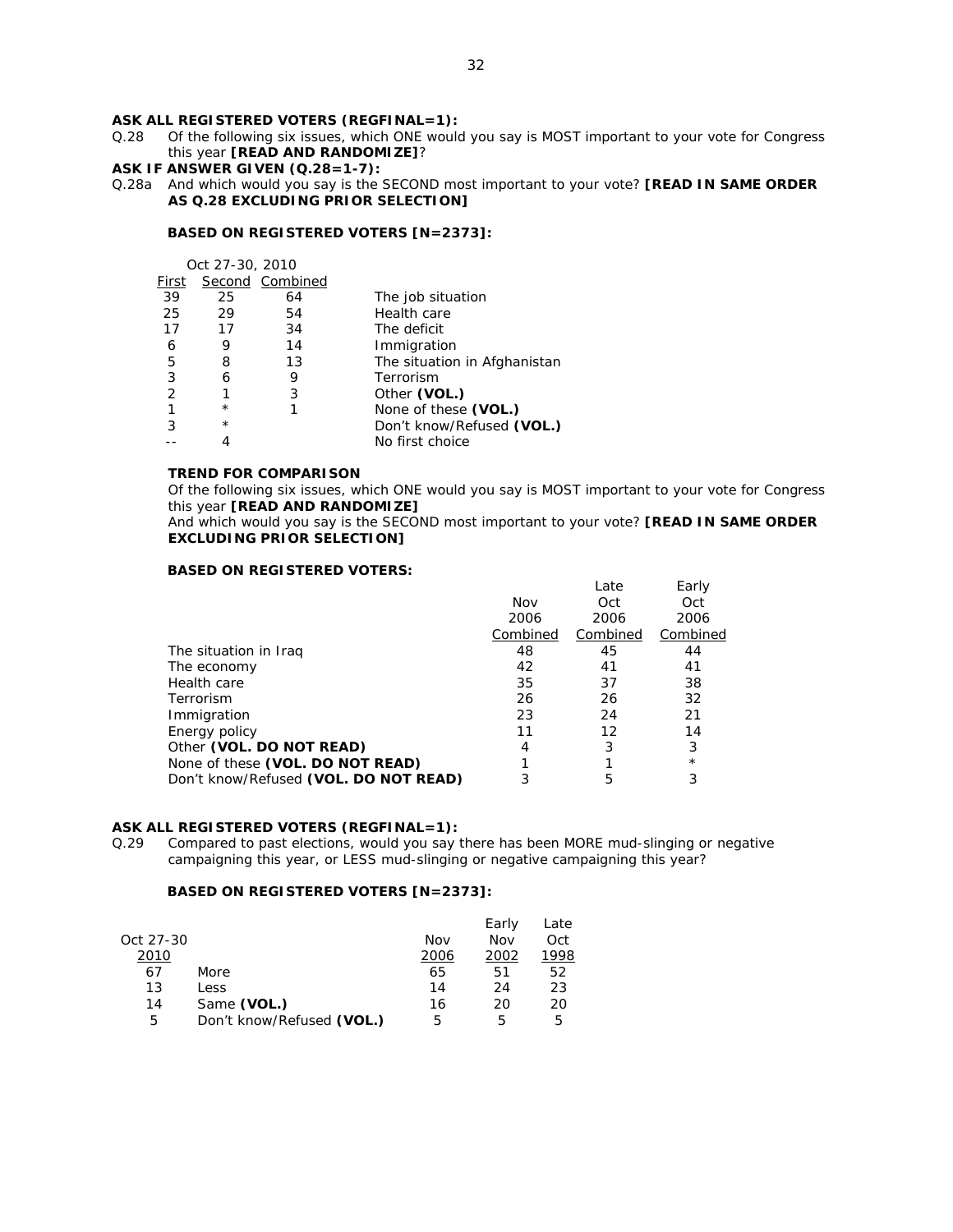# ASK ALL REGISTERED VOTERS (REGFINAL=1):<br>Q.30 Here is a list of different ways that candidate

Here is a list of different ways that candidates and political groups contact voters during election campaigns. So far THIS year, have you... **[INSERT IN ORDER]**, or not? Have you **[NEXT ITEM]** this year, or not? **[INTERVIEWER INSTRUCTION: IF RESPONDENT ASKS, CLARIFY THAT WE MEAN ASIDE FROM THE CURRENT CALL]<sup>9</sup>** 

| a.             | Received printed mail from candidates                                             | Yes      | No       | (VOL.)<br>DK/Ref     |
|----------------|-----------------------------------------------------------------------------------|----------|----------|----------------------|
|                | or political groups<br>Oct 27-30, 2010<br>Oct 13-18, 2010                         | 79<br>71 | 20<br>28 | 1                    |
| b <sub>1</sub> | Received email from candidates<br>or political groups                             |          |          |                      |
|                | Oct 27-30, 2010<br>Oct 13-18, 2010                                                | 27<br>26 | 72<br>72 | 2<br>$\mathfrak{D}$  |
| C.             | Been visited at home by someone talking<br>about the elections                    |          |          |                      |
|                | Oct 27-30, 2010<br>Oct 13-18, 2010                                                | 19<br>18 | 80<br>82 | $^\star$<br>$^\star$ |
| d.             | Received a pre-recorded telephone call<br>about the elections                     |          |          |                      |
|                | Oct 27-30, 2010<br>Oct 13-18, 2010                                                | 60<br>55 | 39<br>44 | 1                    |
| e.             | Received a telephone call from a live<br>person about the elections               |          |          |                      |
|                | Oct 27-30, 2010<br>Oct 13-18, 2010                                                | 31<br>22 | 68<br>76 | 1<br>$\overline{2}$  |
| f.             | Received a text message on your cell phone<br>from candidates or political groups |          |          |                      |
|                | Oct 27-30, 2010<br>Oct 13-18, 2010                                                | 5<br>4   | 94<br>95 |                      |
|                |                                                                                   |          |          |                      |

 $\overline{a}$ 9 Trends for comparison from 2008 presidential election not show.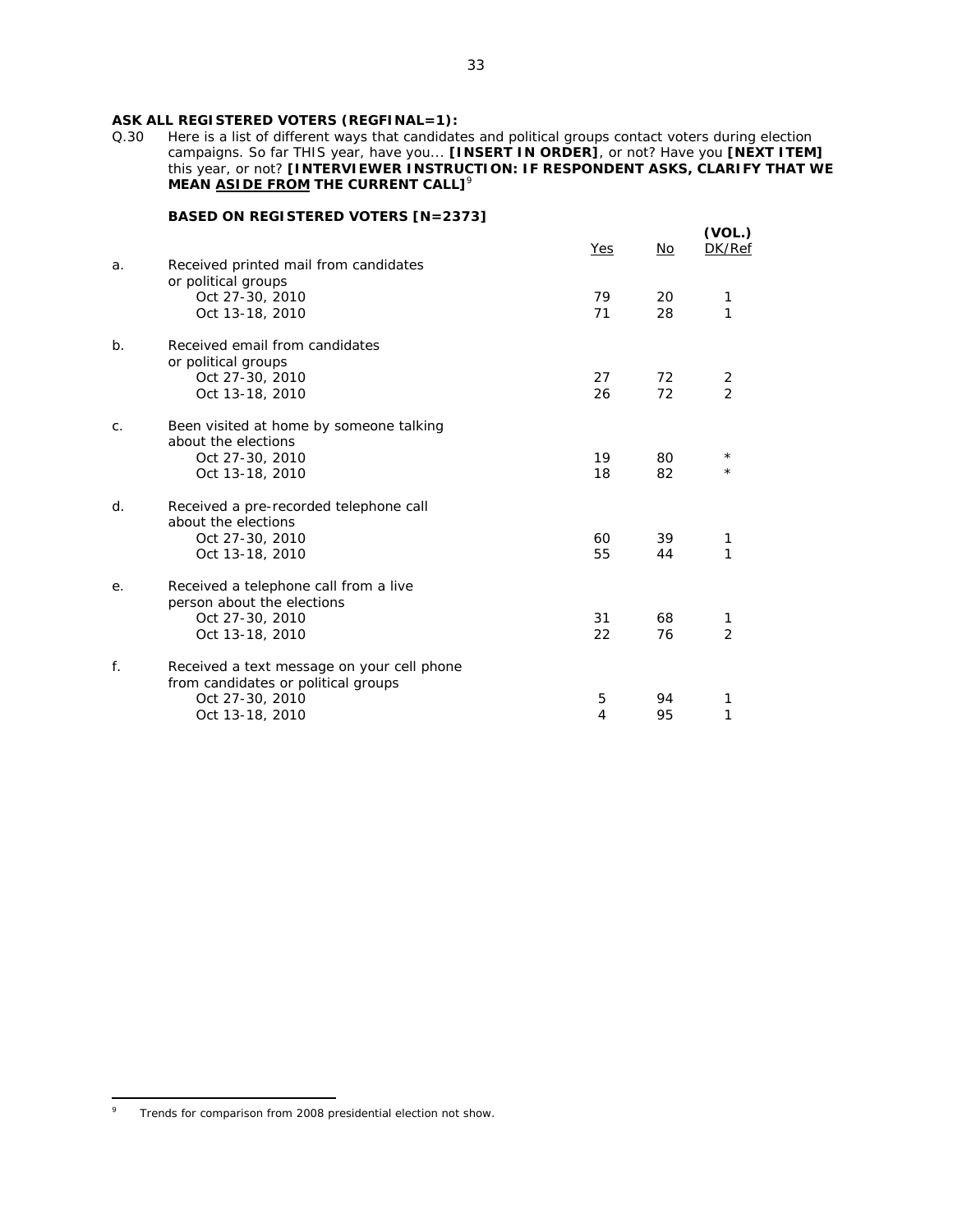### **Q.30 TREND FOR COMPARISON:**

*Here are a few ways that candidates and political groups contact voters to encourage them to vote a particular way. Thinking just about the past few months, have you been contacted by any candidates or political groups [INSERT ITEM; RANDOMIZE]? Have you been contacted by any candidates or political groups [NEXT ITEM]?*

|                                    | Yes | <b>No</b> | (VOL.)<br>DK/Ref |
|------------------------------------|-----|-----------|------------------|
| By e-mail                          |     |           |                  |
| November, 2006                     | 14  | 84        | 2                |
| Late October, 2006                 | 16  | 82        | $\sqrt{2}$       |
| Early October, 2006                | 15  | 83        | $\overline{2}$   |
| In person by someone               |     |           |                  |
| coming to your door                |     |           |                  |
| November, 2006                     | 15  | 85        | $^{\star}$       |
| Late October, 2006                 | 14  | 86        | $^{\star}$       |
| Early October, 2006                | 14  | 86        | $\star$          |
| Over the phone                     |     |           |                  |
| November, 2006                     | 50  | 49        |                  |
| Late October, 2006                 | 41  | 59        | $^\star$         |
| Early October, 2006                | 38  | 61        |                  |
| Early November, 2002 <sup>10</sup> | 33  | 66        |                  |
| Early November, 2000               | 25  | 75        | $\star$          |
|                                    |     |           |                  |

### **NO QUESTION 31**

#### **ASK ALL REGISTERED VOTERS (REGFINAL=1):**

Q.32 So far, have you seen or heard any campaign commercials for candidates running for office?

# **BASED ON REGISTERED VOTERS [N=2373]**

| Oct 27-30    |                                              | Oct 13-18 Late Oct |      | Early Oct   |
|--------------|----------------------------------------------|--------------------|------|-------------|
| <u> 2010</u> |                                              | 2010               | 2006 | <u>2006</u> |
| 93           | Yes, have seen or heard campaign commercials | 88                 | 89   | 81          |
|              | No, haven't seen any                         |                    |      | 1 Q         |
| $\star$      | Don't know/Refused (VOL.)                    |                    |      |             |

#### **RANDOMIZE ORDER OF Q.33/Q.34 AND Q.35/Q.36 IN BLOCKS ASK IF SEEN OR HEARD COMMERCIALS THIS YEAR (Q.32=1):**

Q.33 Thinking **[**first/next**]** about commercials that support Republican candidates running for office, how many commercials for Republican candidates have you seen or heard this year? **[READ]**

#### **BASED ON REGISTERED VOTERS WHO HAVE SEEN OR HEARD COMMERCIALS [N=2223]:**

| Oct 27-30 |       |
|-----------|-------|
| 2010      |       |
| 62        | A lot |

 $\overline{a}$ 

- 20 Some
- 14 Just a few
- 2 None
- 
- 3 Don't know/Refused **(VOL.)**

 $10$  In Early November 2002 and Early November 2000 the question was worded: "Recently, have you been contacted over the phone by any candidates, campaigns or other groups urging you to vote in a particular way in the upcoming elections?"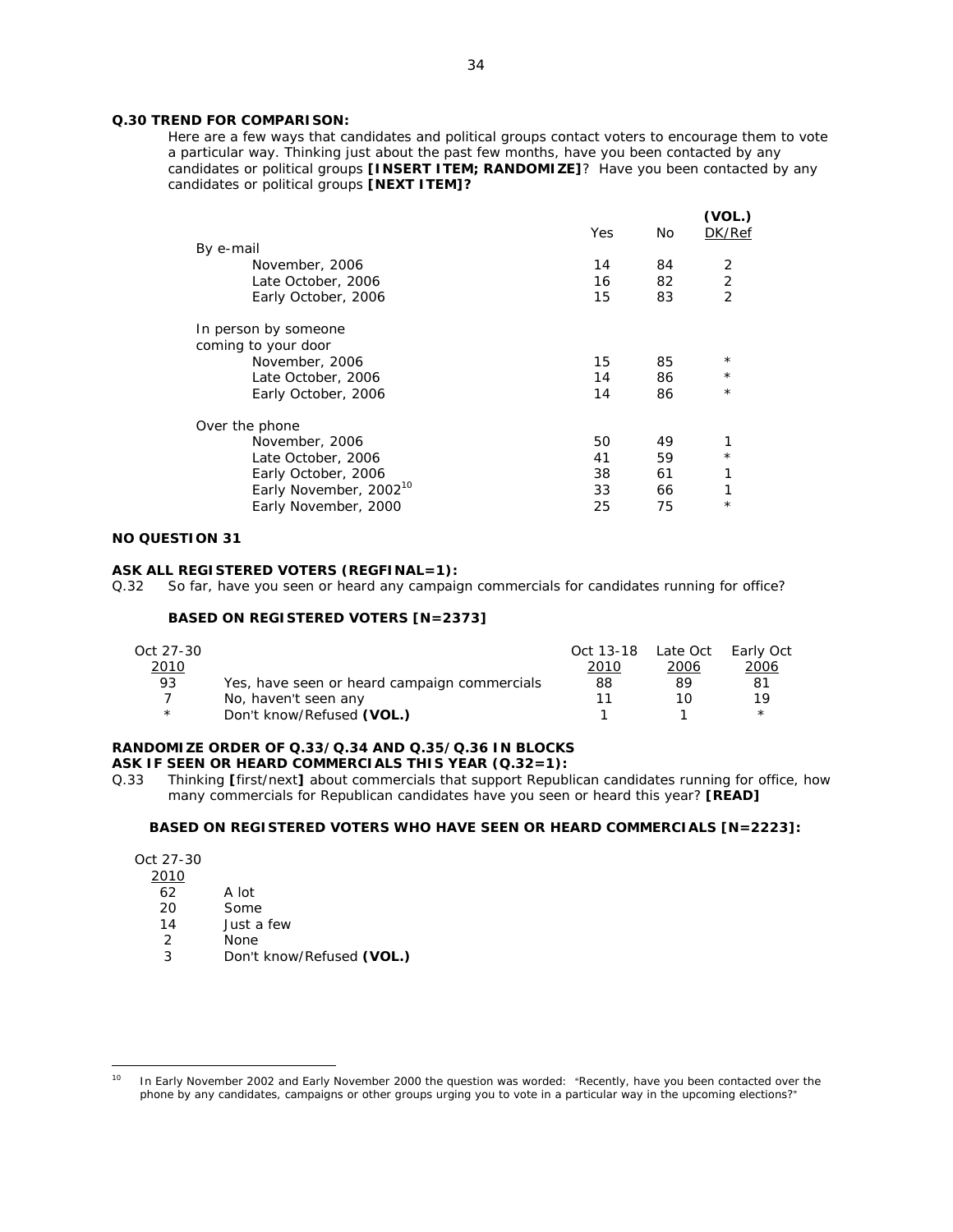# **RANDOMIZE ORDER OF Q.33/Q.34 AND Q.35/Q.36 IN BLOCKS**

**ASK IF SEEN OR HEARD REPUBLICAN COMMERCIALS THIS YEAR (Q.33=1-3):** 

Q.34 Have the commercials for Republican candidates generally been **[READ]**?

### **BASED ON REGISTERED VOTERS WHO HAVE SEEN REPUBLICAN COMMERCIALS [N=2135]:**

Oct 27-30

- 2010
- 41 Very negative about the opposing candidate
- 43 Somewhat negative
- 11 Not too negative
- 3 Not at all negative about the opposing candidate
- 3 Don't know/Refused **(VOL.)**

# **RANDOMIZE ORDER OF Q.33/Q.34 AND Q.35/Q.36 IN BLOCKS**

- **ASK IF SEEN OR HEARD COMMERCIALS THIS YEAR (Q.32=1):**
- Q.35 Thinking **[**first/next**]** about commercials that support Democratic candidates running for office, how many commercials for Democratic candidates have you seen or heard this year? **[READ]**

#### **BASED ON REGISTERED VOTERS WHO HAVE SEEN OR HEARD COMMERCIALS [N=2223]:**

Oct 27-30

2010

- $\overline{57}$  A lot
- 22 Some
- 16 Just a few
- 2 None
- 3 Don't know/Refused **(VOL.)**

### **RANDOMIZE ORDER OF Q.33/Q.34 AND Q.35/Q.36 IN BLOCKS**

#### **ASK IF SEEN OR HEARD DEMOCRATIC COMMERCIALS THIS YEAR (Q.35=1-3):**

Q.36 Have the commercials for Democratic candidates generally been **[READ]**?

# **BASED ON REGISTERED VOTERS WHO HAVE SEEN DEMOCRATIC COMMERCIALS [N=2132]:**

Oct 27-30

2010

- 37 Very negative about the opposing candidate
- 45 Somewhat negative
- 12 Not too negative
- 3 Not at all negative about the opposing candidate
- 3 Don't know/Refused **(VOL.)**

# **ASK ALL REGISTERED VOTERS (REGFINAL=1):**

Q.37 How much, if anything, have you heard or read about the Tea Party movement that has been involved in campaigns and protests in the U.S. over the past year? Have you heard … **[READ]**

|             |                           | Oct       | Aug 25- | Jul 21- | Jun       | Mav       | Mar         |
|-------------|---------------------------|-----------|---------|---------|-----------|-----------|-------------|
| Oct 27-30   |                           | $13 - 18$ | Sep 6   | Aug 5   | $16 - 20$ | $20 - 23$ | 11-21       |
| <u>2010</u> |                           | 2010      | 2010    | 2010    | 2010      | 2010      | $2010^{11}$ |
| 54          | A lot                     | 49        | 48      | 43      | 35        | 45        | 31          |
| 33          | A little                  | 35        | 39      | 43      | 43        | 39        | 44          |
| 12          | Nothing at all            | 15        | 12      | 14      | 21        | 16        | 25          |
|             | Don't know/Refused (VOL.) |           | $\star$ |         | $\star$   |           |             |

 $\overline{a}$ 

<sup>11</sup> In March 11-21, 2010, question was worded: "the Tea Party protests that have taken place in the U.S. over the past year"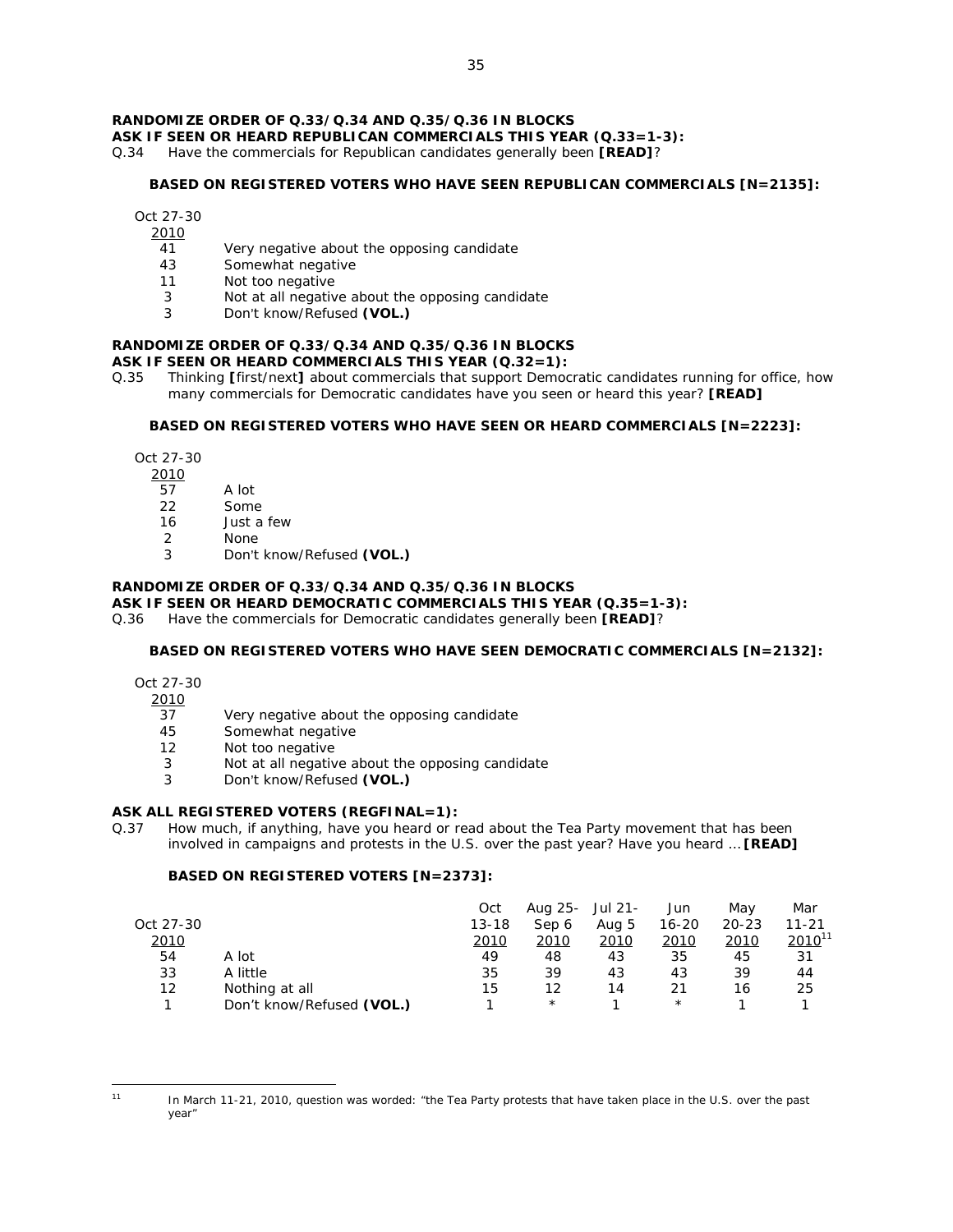# **ASK IF HEARD A LOT OR A LITTLE (Q.37=1,2):** Q.38 From what you know, do you strongly agree

From what you know, do you strongly agree, agree, disagree or strongly disagree with the Tea Party movement, or don't you have an opinion either way?

# **BASED ON REGISTERED VOTERS [N=2373]:**

|           |                                   | Oct       | Aug 25- | Jul 21- | Jun       | May       | Mar   |
|-----------|-----------------------------------|-----------|---------|---------|-----------|-----------|-------|
| Oct 27-30 |                                   | $13 - 18$ | Sep 6   | Aug 5   | $16 - 20$ | $20 - 23$ | 11-21 |
| 2010      |                                   | 2010      | 2010    | 2010    | 2010      | 2010      | 2010  |
| $12 \,$   | Strongly agree                    | 9         | 11      | 10      | 10        | 13        | 11    |
| 17        | Agree                             | 19        | 18      | 16      | 18        | 17        | 17    |
| 11        | Disagree                          | 11        | 12      | 11      | 11        | 10        | 8     |
| 14        | Strongly disagree                 | 13        | 14      | 11      | 10        | 11        | 9     |
| 32        | No opinion either way             | 30        | 32      | 36      | 30        | 31        | 30    |
|           | Refused (VOL.)                    |           |         |         | $\star$   |           |       |
| 13        | Not heard of Tea Party/Don't know | 16        | 13      | 14      | 21        | 17        | 25    |

# **NO QUESTION 39**

#### **ASK ALL:**

PARTY In politics TODAY, do you consider yourself a Republican, Democrat, or independent?

**ASK IF INDEP/NO PREF/OTHER/DK/REF (PARTY=3,4,5,9):** PARTYLN As of today do you lean more to the Republican P.

As of today do you lean more to the Republican Party or more to the Democratic Party?

|                      |            |      |                                       | (VOL.)         | (VOL.)                     |                |      |       |
|----------------------|------------|------|---------------------------------------|----------------|----------------------------|----------------|------|-------|
|                      |            |      |                                       | <b>No</b>      | Other                      | (VOL.)         | Lean | Lean  |
|                      | Republican |      | Democrat Independent preference party |                |                            | DK/Ref         | Rep  | Dem   |
| Oct 27-30, 2010      | 25         | 34   | 31                                    | 6              | $\mathbf{1}$               | 4              | 13   | 11    |
| Oct 13-18, 2010      | 25         | 31   | 36                                    | 4              | $\star$                    | 3              | 16   | 13    |
| Aug 25-Sep 6, 2010   | 24         | 32   | 39                                    | $\overline{c}$ | $\star$                    | $\overline{c}$ | 15   | 17    |
| Jul 21-Aug 5, 2010   | 26         | 33   | 34                                    | 4              | $\star$                    | 3              | 14   | 14    |
| Jun 16-20, 2010      | 27         | 34   | 34                                    | 3              | $\mathbf{1}$               | $\overline{c}$ | 15   | 15    |
| Apr 21-26, 2010      | 26         | 33   | 36                                    | 3              | 1                          | 3              | 16   | 13    |
| Mar 11-21, 2010      | 28         | 34   | 32                                    | 3              | $^{\star}$                 | 3              | 13   | 12    |
| Mar 10-14, 2010      | 22         | 33   | 37                                    | 6              | $\star$                    | 3              | 14   | 13    |
| Feb 3-9, 2010        | 26         | 31   | 37                                    | 3              | $^\star$                   | $\sqrt{3}$     | 14   | 17    |
| Jan 6-10, 2010       | 22         | 33   | 42                                    | $\overline{2}$ | $\mathbf{1}$               | $\overline{2}$ | 17   | 16    |
| <b>Yearly Totals</b> |            |      |                                       |                |                            |                |      |       |
| 2009                 | 23.9       | 34.4 | 35.1                                  | 3.4            | .4                         | 2.8            | 13.1 | 15.7  |
| 2008                 | 25.7       | 36.0 | 31.5                                  | 3.6            | .3                         | 3.0            | 10.6 | 15.2  |
| 2007                 | 25.3       | 32.9 | 34.1                                  | 4.3            | .4                         | 2.9            | 10.9 | 17.0  |
| 2006                 | 27.8       | 33.1 | 30.9                                  | 4.4            | .3                         | 3.4            | 10.5 | 15.1  |
| 2005                 | 29.3       | 32.8 | 30.2                                  | 4.5            | .3                         | 2.8            | 10.3 | 14.9  |
| 2004                 | 30.0       | 33.5 | 29.5                                  | 3.8            | .4                         | 3.0            | 11.7 | 13.4  |
| 2003                 | 30.3       | 31.5 | 30.5                                  | 4.8            | $.5\,$                     | 2.5            | 12.0 | 12.6  |
| 2002                 | 30.4       | 31.4 | 29.8                                  | 5.0            | .7                         | 2.7            | 12.4 | 11.6  |
| 2001                 | 29.0       | 33.2 | 29.5                                  | 5.2            | .6                         | 2.6            | 11.9 | 11.6  |
| 2001 Post-Sept 11    | 30.9       | 31.8 | 27.9                                  | 5.2            | $\cdot$ 6                  | 3.6            | 11.7 | 9.4   |
| 2001 Pre-Sept 11     | 27.3       | 34.4 | 30.9                                  | 5.1            | $\boldsymbol{\delta}$      | 1.7            | 12.1 | 13.5  |
| 2000                 | 28.0       | 33.4 | 29.1                                  | 5.5            | $.5\,$                     | 3.6            | 11.6 | 11.7  |
| 1999                 | 26.6       | 33.5 | 33.7                                  | 3.9            | $.5\,$                     | 1.9            | 13.0 | 14.5  |
| 1998                 | 27.9       | 33.7 | 31.1                                  | 4.6            | .4                         | 2.3            | 11.6 | 13.1  |
| 1997                 | 28.0       | 33.4 | 32.0                                  | 4.0            | .4                         | 2.3            | 12.2 | 14.1  |
| 1996                 | 28.9       | 33.9 | 31.8                                  | 3.0            | .4                         | 2.0            | 12.1 | 14.9  |
| 1995                 | 31.6       | 30.0 | 33.7                                  | 2.4            | .6                         | 1.3            | 15.1 | 13.5  |
| 1994                 | 30.1       | 31.5 | 33.5                                  | 1.3            | $\overline{\phantom{a}}$ . | 3.6            | 13.7 | 12.2  |
| 1993                 | 27.4       | 33.6 | 34.2                                  | 4.4            | 1.5                        | 2.9            | 11.5 | 14.9  |
| 1992                 | 27.6       | 33.7 | 34.7                                  | 1.5            | $\mathsf{O}$               | 2.5            | 12.6 | 16.5  |
| 1991                 | 30.9       | 31.4 | 33.2                                  | 0              | 1.4                        | 3.0            | 14.7 | 10.8  |
| 1990                 | 30.9       | 33.2 | 29.3                                  | 1.2            | 1.9                        | 3.4            | 12.4 | 11.3  |
| 1989                 | 33         | 33   | 34                                    | $- -$          | $-$                        | $- -$          | $ -$ | $- -$ |
| 1987                 | 26         | 35   | 39                                    | $- -$          | $- -$                      | $- -$          | $-$  | $- -$ |